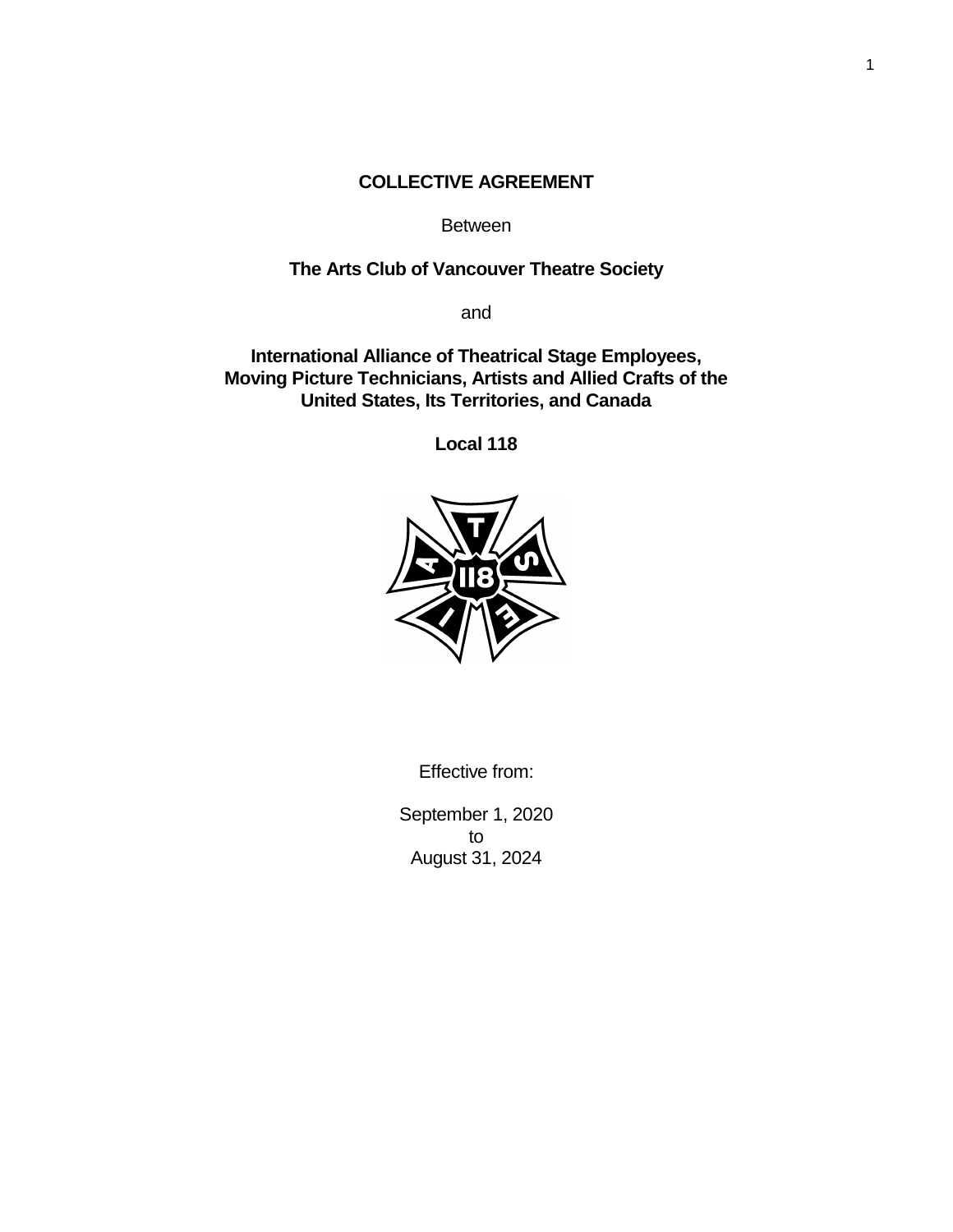| <b>ARTICLE 1</b>  |                                                                     |  |
|-------------------|---------------------------------------------------------------------|--|
| <b>ARTICLE 2</b>  |                                                                     |  |
| <b>ARTICLE 3</b>  |                                                                     |  |
| <b>ARTICLE 4</b>  |                                                                     |  |
| <b>ARTICLE 5</b>  |                                                                     |  |
| ARTICLE 6         |                                                                     |  |
| <b>ARTICLE 7</b>  |                                                                     |  |
| <b>ARTICLE 8</b>  |                                                                     |  |
| ARTICLE 9         |                                                                     |  |
| <b>ARTICLE 10</b> |                                                                     |  |
| <b>ARTICLE 11</b> |                                                                     |  |
| <b>ARTICLE 12</b> |                                                                     |  |
| <b>ARTICLE 13</b> |                                                                     |  |
| <b>ARTICLE 14</b> |                                                                     |  |
| <b>ARTICLE 15</b> |                                                                     |  |
| ARTICLE 16        |                                                                     |  |
| <b>ARTICLE 17</b> |                                                                     |  |
| <b>ARTICLE 18</b> |                                                                     |  |
| ARTICLE 19        |                                                                     |  |
| <b>ARTICLE 20</b> | Layoffs, Holdovers and Early Closures: Temporary/Casual Employees10 |  |
| <b>ARTICLE 21</b> |                                                                     |  |
| <b>ARTICLE 22</b> |                                                                     |  |
| <b>ARTICLE 23</b> |                                                                     |  |
| <b>ARTICLE 24</b> |                                                                     |  |
| <b>ARTICLE 25</b> |                                                                     |  |
| <b>ARTICLE 26</b> |                                                                     |  |
| <b>ARTICLE 27</b> |                                                                     |  |
| <b>ARTICLE 28</b> |                                                                     |  |
| <b>ARTICLE 29</b> |                                                                     |  |
| <b>ARTICLE 30</b> |                                                                     |  |
| <b>ARTICLE 31</b> |                                                                     |  |
| <b>ARTICLE 32</b> |                                                                     |  |
| <b>ARTICLE 33</b> |                                                                     |  |
| <b>ARTICLE 34</b> |                                                                     |  |
| <b>ARTICLE 35</b> |                                                                     |  |
| <b>ARTICLE 36</b> |                                                                     |  |
| <b>ARTICLE 37</b> |                                                                     |  |
| <b>ARTICLE 38</b> |                                                                     |  |
| <b>ARTICLE 39</b> |                                                                     |  |
| <b>ARTICLE 40</b> |                                                                     |  |
| <b>ARTICLE 41</b> |                                                                     |  |
| <b>ARTICLE 42</b> |                                                                     |  |
| <b>ARTICLE 43</b> |                                                                     |  |
| <b>ARTICLE 44</b> |                                                                     |  |
| <b>ARTICLE 45</b> |                                                                     |  |
| <b>ARTICLE 46</b> |                                                                     |  |
| <b>ARTICLE 47</b> |                                                                     |  |
| <b>ARTICLE 48</b> |                                                                     |  |
| <b>ARTICLE 49</b> |                                                                     |  |
| Appendix #1       |                                                                     |  |
| Appendix #2       |                                                                     |  |
| Appendix #3       |                                                                     |  |
| Appendix #4       |                                                                     |  |
| <b>INDEX</b>      |                                                                     |  |
|                   |                                                                     |  |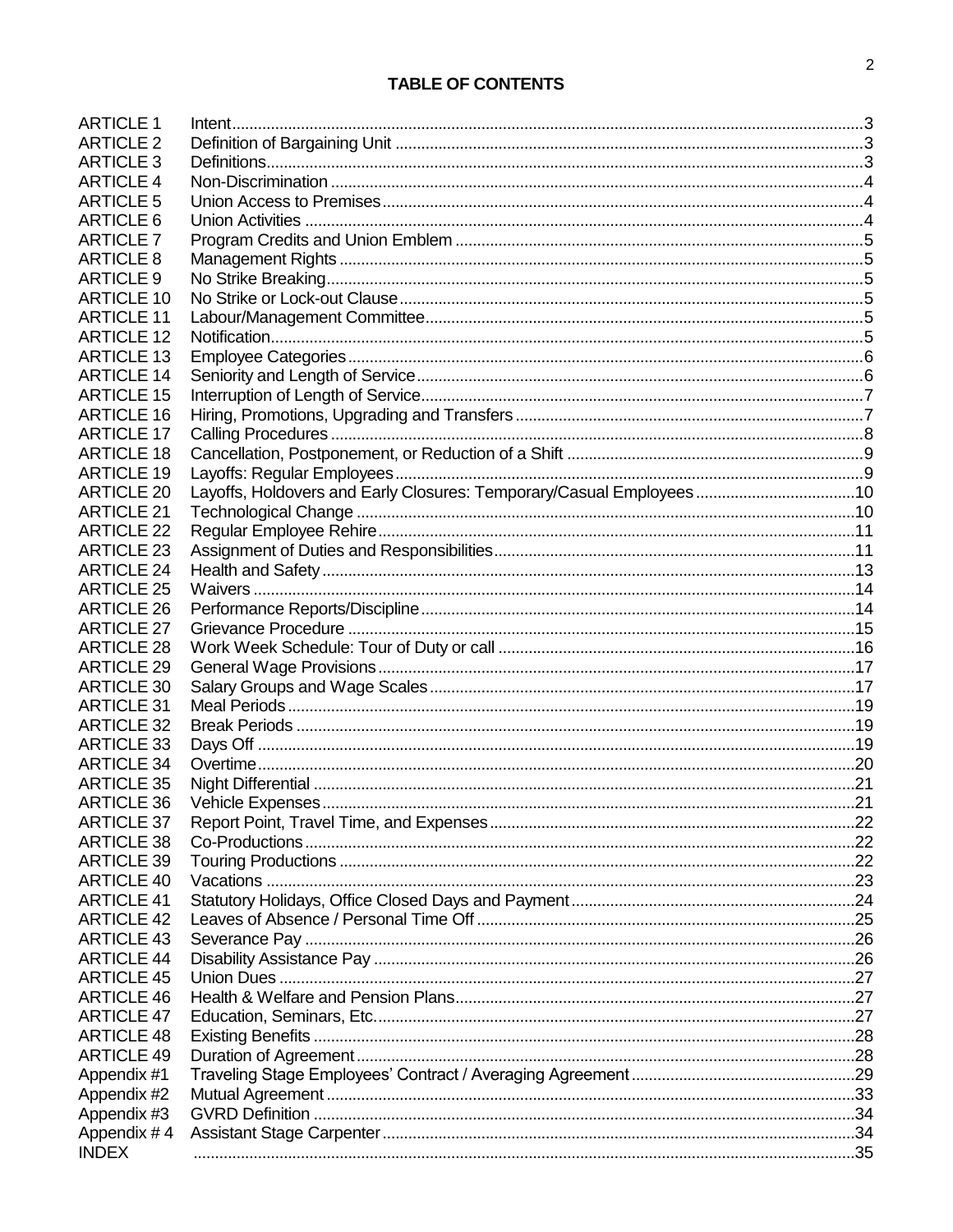### **BETWEEN:**

#### **THE ARTS CLUB OF VANCOUVER THEATRE SOCIETY**

#### hereinafter referred to as **"The Employer"** Party of the First Part

#### **AND:**

## **INTERNATIONAL ALLIANCE OF THEATRICAL STAGE EMPLOYEES, MOVING PICTURE TECHNICIANS, ARTISTS AND ALLIED CRAFTS OF THE UNITED STATES, ITS TERRITORIES, AND CANADA**

# **LOCAL 118**

## hereinafter referred to as **"The Union"** Party of the Second Part

## **ARTICLE 1 Intent**

1.1 It is the purpose of this Agreement, in recognizing a common interest between the Employer and the Union in promoting the utmost cooperation and friendly spirit between the Employer and its Employees, to set forth conditions covering rates of pay, hours of work and conditions of employment to be observed between the parties and to provide a procedure for prompt and equitable resolution of grievances. To this end, this Agreement is signed in good faith by the two parties.

## **ARTICLE 2 Definition of Bargaining Unit**

- 2.1 The Employer recognizes the Union as the exclusive bargaining agent for all persons employed in the Unit defined by the Labour Relations Board in its decision of July 29th, 1993 certifying the Union and any amendments thereto; as mutually agreed by the parties, or as ordered by the Labour Relations Board or in any of the positions listed in the wage schedule in this contract.
- 2.2 The Employer will bargain collectively with the Union, as required by the certification above referred to, in respect to rates of pay, wages, hours and conditions of work for all Employees as set out in 2.1.

#### **ARTICLE 3 Definitions**

- 3.1 The term "Employee" as used in the Agreement shall mean any person employed in a classification included within the bargaining unit referred to in Article 2.1. It shall include any person employed in any job or classification created in the future which the parties, by mutual consent or decision of the Labour Relations Board, decide to include within the bargaining unit.
- 3.2 Wherever in the wording of the Agreement the masculine gender is used, it shall be understood to include all genders.
- 3.3 The terms "basic rate", "regular rate", "straight time rate", etc. are understood to mean the basic hourly rate of the Employee involved.
- 3.4 "Technical Week" shall be defined as the period starting with the first day of technical rehearsals with the cast on stage through to, and including, opening night.
- 3.5 A "shift" shall be defined as all scheduled hours and approved overtime hours worked in a given day, as placed by Management with the Union, posted on the Employee's schedule, or extended with permission during the work period.
- 3.6 A "call" shall be defined as a single shift or group of shifts placed by Management with the Union.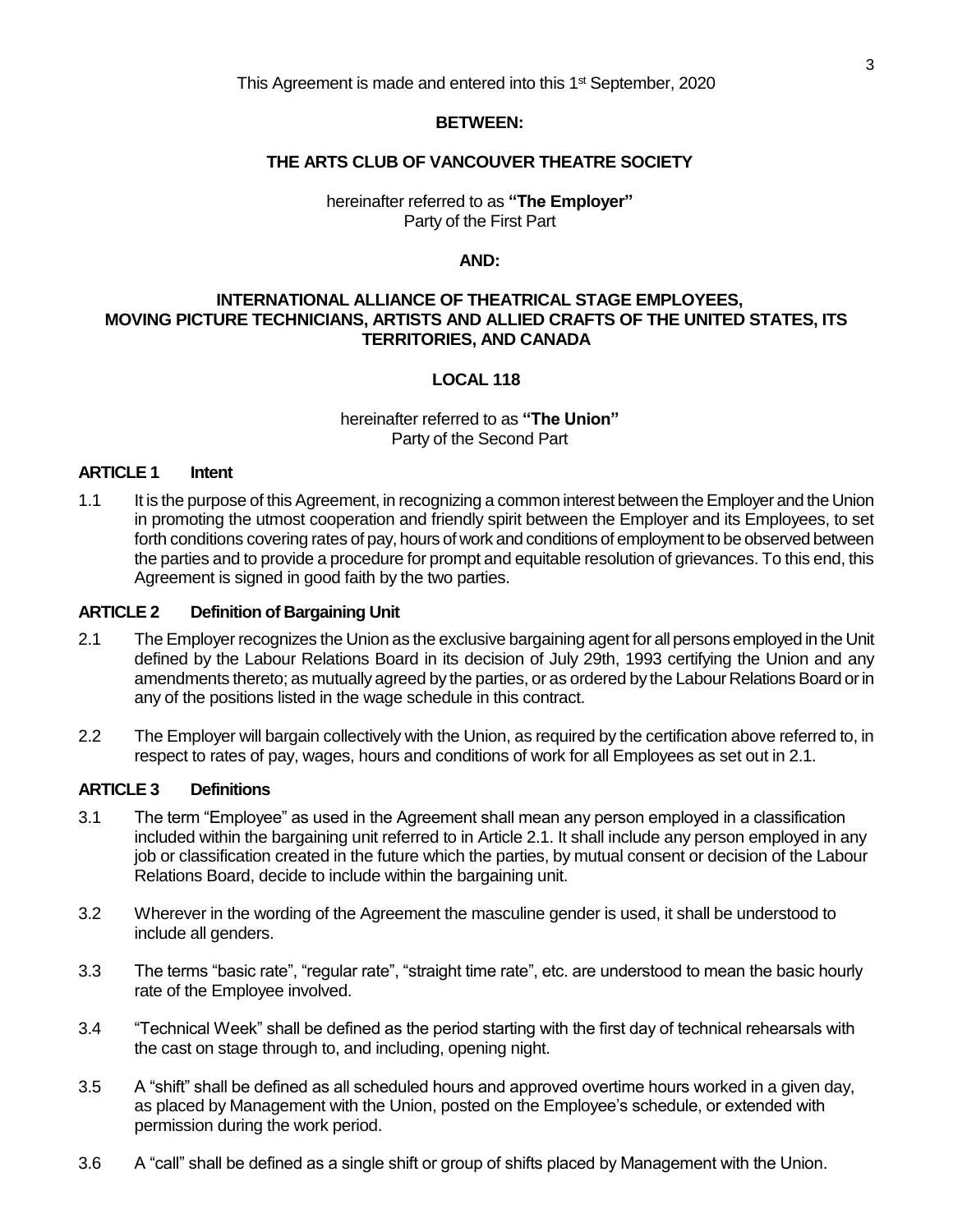- 3.7 A "unit set" is defined as a single set that does not utilize flies or motorized or moving set units. A unit set can be designed to serve as several different settings with only minor changes between scenes. The use of the house curtain and travelers are permitted. Due to the creative nature of theatre, if questions arise with respect to the classification of a unit set, the Employer and the Union agree to discuss the matter and come to an understanding.
- 3.8 Any notice, notification, post, or posting required under the provisions of the Collective Agreement is understood to mean that such notice, notification, post, or posting shall be in writing; hard copy, or digital format (email or PDF attachment), unless specifically noted or excluded within the body of the agreement.

# **ARTICLE 4 Non-Discrimination**

4.1 The Employer will not interfere with, restrain, or coerce the Employees covered by this Agreement because of membership in or lawful activity on behalf of the Union. The Employer will not discriminate in respect to hiring, tenure of employment or any term of employment against any Employee covered by this Agreement because of membership in or lawful activity on behalf of the Union, nor will it discourage membership in the Union, or attempt to encourage membership in another Union.

# **ARTICLE 5 Union Access to Premises**

- 5.1 Representatives of the Union shall have access to the Employer's premises to carry on inspection or Investigations pertaining to the terms and conditions of this Agreement, at reasonable notice to the Employer, and free from unreasonable interference from the Employer. Such investigation or Inspection shall be carried on at reasonable hours and in such manner as not to interfere unduly with the normal operations of the Employer.
- 5.2 The Employer agrees to provide bulletin boards in each workplace (i.e. Shop, Granville Island office area) for the purpose of posting official Union notices which may be of interest to Union members provided such notices are approved by the Union.
- 5.3 The Employer agrees to provide space in the shop where the Union may locate a filing cabinet. This cabinet is to be used for the storage of records, grievance forms, etc.

## **ARTICLE 6 Union Activities**

- 6.1 The Union will not engage in Union activities other than those provided for in this Agreement during working hours or hold meetings at any time on the premises of the Employer without Employer permission.
- 6.2 Upon request by the Union, an employee's absence from work with pay shall be permitted where required in connection with the handling of a grievance and such permission shall not be unreasonably withheld.
- 6.3 The Employer shall release without pay up to three (3) employees for negotiation meetings.
- 6.4 Leave without pay will be granted to any employee duly authorized by the Union to represent employees in order to attend Executive meetings, Labour Conventions, Congresses, etc. A request for such leave for one (1) day or less shall be submitted at least five (5) working days in advance. For leaves of more than one (1) day, requests shall be submitted thirty (30) calendar days in advance. Such leave shall not be in excess of seven (7) working days. Leave for regular employees will not be granted during Technical Week.
- 6.5 It is agreed that not more than one (1) employee from a department need be released at any one time.
- 6.6 Leave provided for in this article shall not constitute a break in continuity of length of service credits.
- 6.7 All requests and authorizations for leave shall be in writing.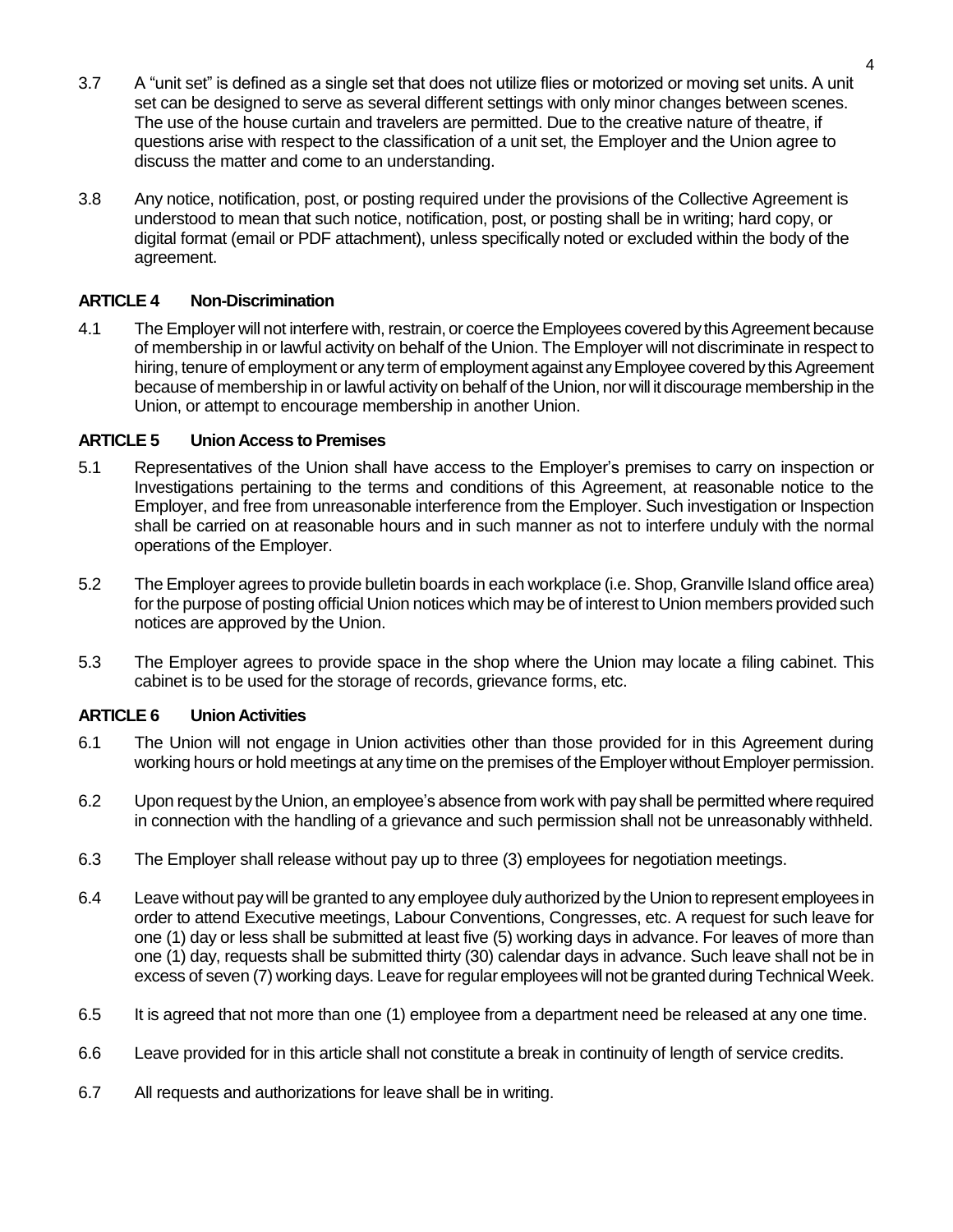# **ARTICLE 7 Program Credits and Union Emblem**

- 7.1 The Employer and the Union agree to display the IATSE Local 118 Emblem in a conspicuous place in the Lobby of the Employer's venues, when and where the Emblems of other related Unions and Associations are also displayed. The Emblem shall be of the same size and location of other Emblems or Crests. The Employer shall include the IATSE Local 118 Emblem on any promotional and program material where any other professional organizations are acknowledged. The Employer agrees to continue the current practice of giving program credits to Bargaining Unit employees involved in the productions unless printing deadlines preclude such inclusion.
- 7.2 It is agreed that the Employer may use the IATSE Local 118 Emblem on items, products and scenic elements produced in its shops by members of the bargaining unit. It is also agreed that the Emblem shall be of mutually acceptable size and placed in a location or locations acceptable to the Employer and the Union. It is understood that the Union Emblem shall remain the property of the Union and at no time shall the Emblem be used in a manner that is detrimental to the interest and welfare of the Union. Upon evidence that the Emblem is being used in a manner that is detrimental to the members of the Union then the Employer's right to use the Emblem will be withdrawn.

## **ARTICLE 8 Management Rights**

- 8.1 Subject to the terms of this agreement, the employer shall have the sole and exclusive right to operate and manage the business in all respects: to hire and direct the work force, to discharge, suspend or otherwise discipline an Employee for just cause.
- 8.2 When implementing new rules affecting working conditions, the employer will provide a written copy of such rules to the Union and shall post new rule(s) on the Union bulletin boards. New rules shall be explained at a Labour/Management meeting prior to implementation. Rules shall be consistent with this Collective Agreement.

## **ARTICLE 9 No Strike Breaking**

9.1 The Employer agrees that no Employee will be required to cross a legal picket line. The Employer or the Union will not assist any Theatre or Production by performing bargaining unit work subject to a legal strike.

# **ARTICLE 10 No Strike or Lock-out Clause**

10.1 The Union will not cause, nor permit its members to cause, or take part in a slowdown, strike, or picketing or any other collective action which may interfere with any of the Employer's operations during the term of this Agreement. The Employer will not cause, or permit its Employees to cause, engage in or permit a lockout of any of its operational locations during the term of this Agreement.

## **ARTICLE 11 Labour/Management Committee**

11.1 Whereas the parties recognize that both are being confronted with new and increasingly complex situations, both the Union and the Employer agree to meet at least once every two (2) months pursuant to the provisions of section 53 of the Labour Relations Code of B.C.; in a sincere effort to establish and maintain a Labour/Management relationship that, without any sacrifice of principle of either party, will provide for honest discussions and an efficient way to resolve differences and reach a greater understanding of respective problems.

## **ARTICLE 12 Notification**

- 12.1 The employer shall inform the Union in writing within 7 calendar days of any: hiring, job posting, promotion, transfer, resignation or any disciplinary action affecting any Employee within the Bargaining Unit.
- 12.2 Any notice, notification, post, or posting required under the provisions of the Collective Agreement is understood to mean that such notice, notification, post, or posting shall be in writing; hard copy or digital format (email or PDF attachment), unless specifically noted or excluded within the body of the agreement.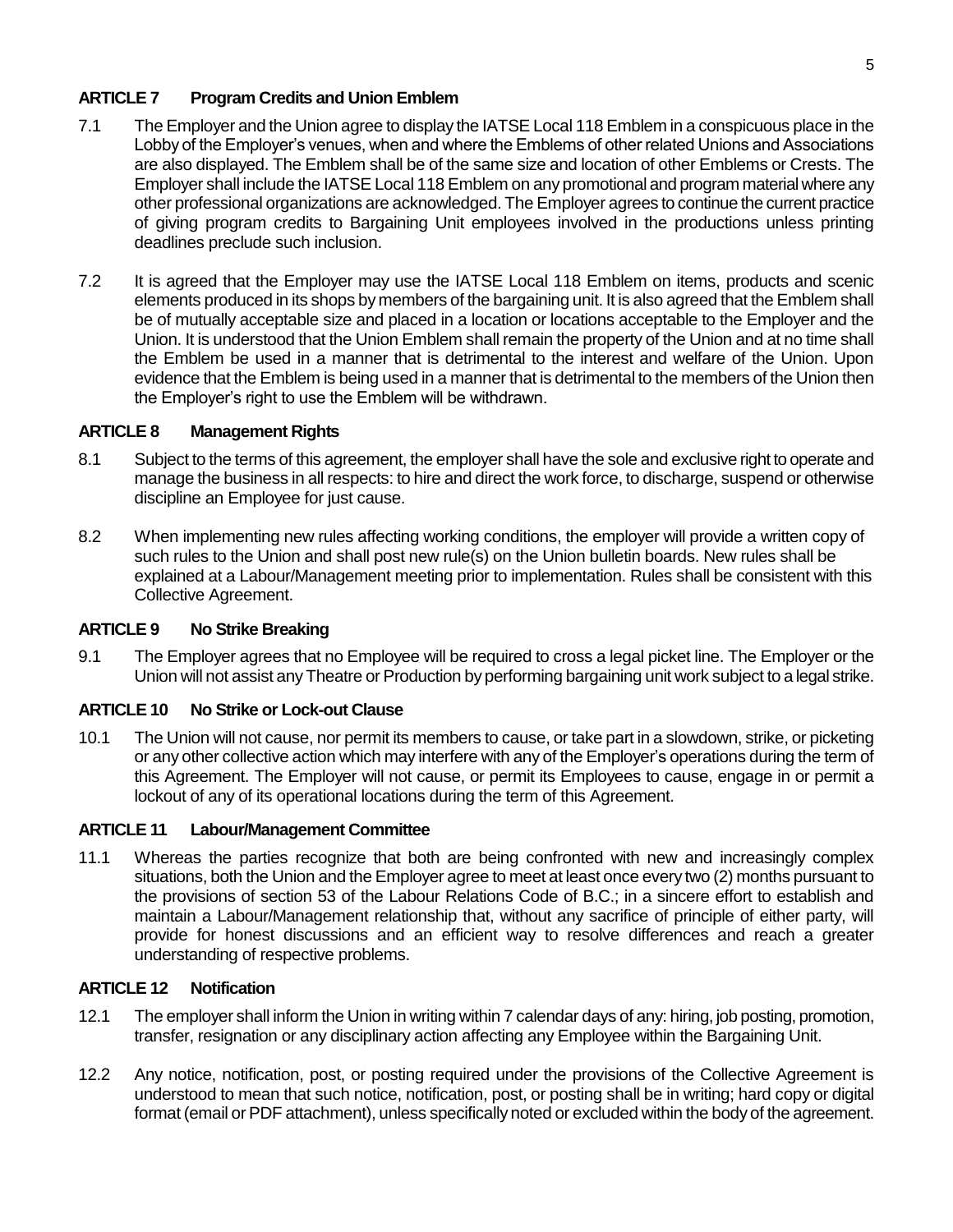## **ARTICLE 13 Employee Categories**

13.1 Employees covered by this agreement shall be:

(a) Full Time Regular

A Full Time Regular Employee is defined as any Employee who is assigned work on a regular basis and for forty (40) hours per week. Full-time regular positions shall include:

Head Scenic Carpenter Stanley Head Electrician 2<sup>nd</sup> Scenic Carpenter **Exercise Scenic Carpenter Head Wardrobe Production Assistant Contract Contract Properties** Granville Island Head Electrician **Production Administrator** Stanley Head Stage Carpenter

The Employer may: assign a Part-Time Regular Employee, or by agreement of the Union, hire a Temporary Employee, to replace a Full Time Regular Employee for vacation, sick leave or other temporary relief.

## (b) Part-Time Regular

Part-Time Regular Employee is defined as any Employee who is assigned work on a regular recurring basis for periods of less than forty (40) hours per week. Nothing shall prevent a part-time regular Employee from working forty (40) or more hours per week on an irregular basis.

Part-Time Regular Employees will work according to an assigned schedule except as specifically mutually agreed by the Employer and the Union.

Part-time regular positions shall include:

| <b>Head Scenic Artist</b>        | G |
|----------------------------------|---|
| 2 <sup>nd</sup> Stage Carpenter  |   |
| 2 <sup>nd</sup> Properties       | Н |
| 2 <sup>nd</sup> Wardrobe         | 2 |
| Cutter                           | 2 |
| <b>Stitcher</b>                  | 2 |
| Wardrobe Maintenance             | S |
| Production Assistant (Part-Time) | Н |
| <b>Head Dresser</b>              | Н |
| 2 <sup>nd</sup> Dresser          | R |
| <b>Dresser</b>                   | B |

Granville Island Head Stage Carpenter Newmont Head Stage Technician Head Sound Technician 2<sup>nd</sup> Sound Technician 2<sup>nd</sup> Electrician 2<sup>nd</sup> Stage Carpenter Stagehand Head Tour Technician Head Rental Technician Rental Technician **Building Maintenance** 

(c) Temporary/Casual Employees

A Temporary or Casual Employee is defined as an Employee hired for a particular show or project or as and when required; and assigned work in accordance with a posted work schedule. By agreement of the parties, a Temporary Employee may be hired to replace a regular Employee on leave or vacation.

13.2 It is agreed that Temporary/Casual Employees will not be used to displace or avoid the hiring of regular Employees.

## **ARTICLE 14 Seniority and Length of Service**

- 14.1 Seniority shall be determined by the Union in accordance with the Union's Constitution and Bylaws.
- 14.2 Length of service shall commence the date of hire upon completion of the probationary period.
	- (a) Temporary/Casual Employees' length of service shall be calculated as the accumulated sum of the hours worked.
	- (b) Regular Employees shall be credited with length of service calculated as the accumulated sum of the hours worked up to October 31, 1993 except that Employees previously classified as "full time regular" shall accrue length of service as "calendar" time. Commencing November 1, 1993 all Regular Employees shall accrue length of service as "calendar" time.
	- (c) In the event a Regular Employee becomes a Temporary/Casual Employee, accrued length of service will be retained and (a) above shall apply.
	- (d) For the purpose of converting length of service in hours to years, or fractions of years; all accumulated hours shall be divided by one thousand eight hundred (1800).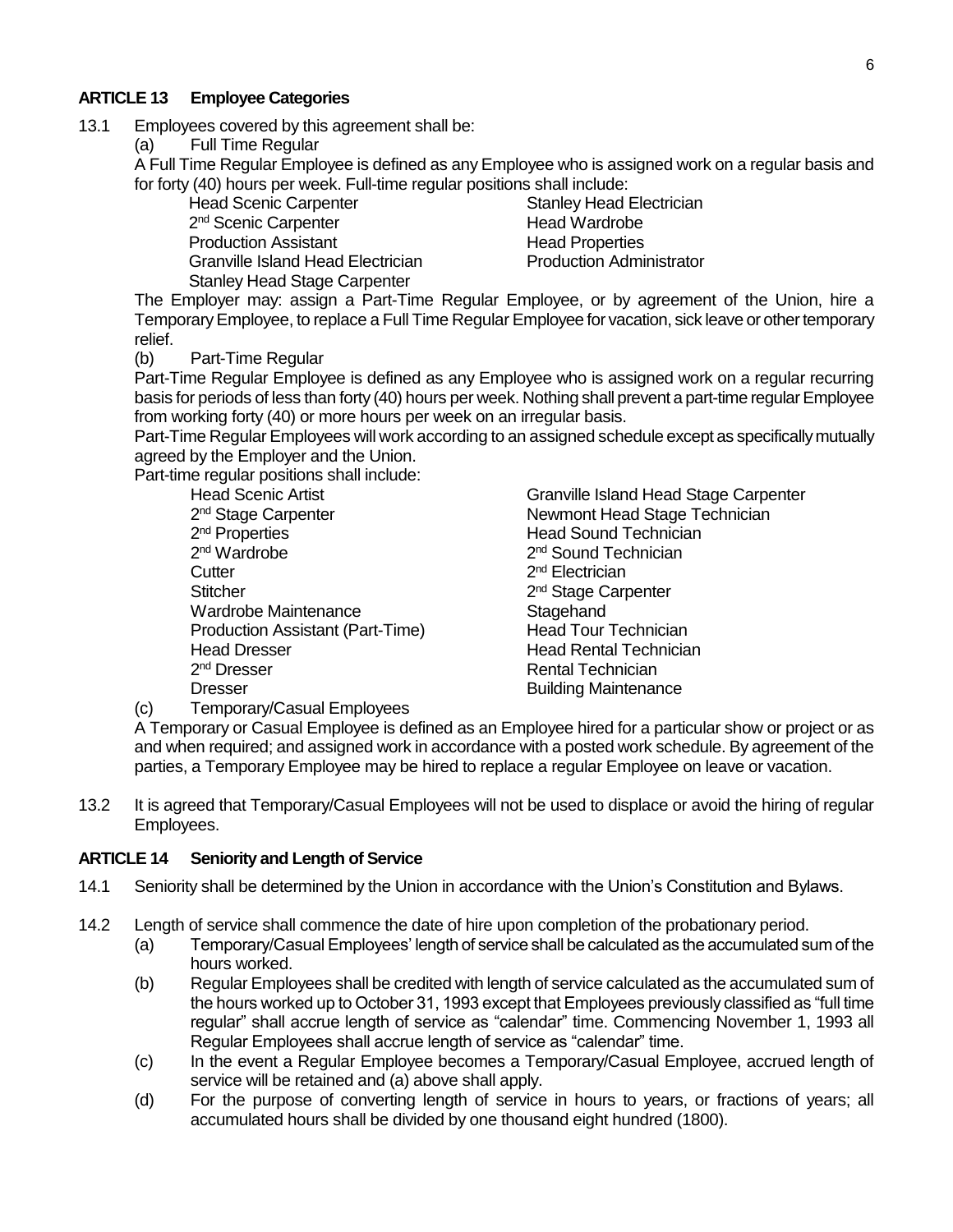## **ARTICLE 15 Interruption of Length of Service**

- 15.1 Continuity of Length of Service shall be considered unbroken during:
	- a) Maternity leave
	- b) Paternity leave
	- c) Compassionate leave
	- d) Jury Duty

Layoff for the following periods after which an Employee's length of service will terminate:

- (i) End of probationary period up to twelve months: Twelve months length of service credit;
- (ii) Twelve to thirty six months: Eighteen months length of service credit;
- (iii) Over thirty -six months: Twenty-four months length of service credit.
- 15.2 Length of Service credits will be maintained but not accumulated for:
	- (a) A period of three (3) months after an Employee transfers to a job with the Employer not included in the Bargaining Unit;
	- (b) Maternity leave extensions;
	- (c) Paternity leave extensions;
	- (d) Compassionate leave extension;
	- (e) Breaks in service mutually agreed by the parties.
- 15.3 Length of Service shall cease to exist if the Employee resigns or is discharged for just cause or if an Employee is recalled to work and does not report to work as provided for in this Agreement except as provided in "Rehire" Article 22.

## **ARTICLE 16 Hiring, Promotions, Upgrading and Transfers**

- 16.1 Promotions and filling of regular vacancies shall be based on:
	- a) An Employee's sufficient ability to perform the requirements of the work available;
	- b) Length of Service.

Sufficient ability shall mean that an applicant has the skill, qualifications, special training, or equivalent experience required in the applicable job posting/job description prepared by the Employer and shall also include consideration of the Employee's performance during employment with the Employer.

- 16.2 Any regular positions within the Bargaining Unit shall be posted for a minimum of five (5) working days prior to hiring. The Employer shall firstly fill the vacancy from amongst Employees from the Arts Club Roster, then from Local 118, then from others who are qualified to perform the job in that order. The Employer agrees to promptly award the job according to the selection process outlined herein.
- 16.3 All Employees covered by this Agreement shall be considered probationary Employees for a period of three (3) months from the date of their first employment with the Employer. Employees subsequently hired into a regular position will be subject to a three (3) month trial period. The Employer may extend probationary or trial periods up to a total of six (6) months after prior consultation with the Union, and before the expiration of the first three (3) month period. Employees may return to their original position by request of the Employee or for just cause.
- 16.4 An Employee promoted to fill a regular vacancy or transferred to another job shall be on a trial period in such job for a period of up to ninety (90) days. The trial period may be extended for an additional ninety (90) days, upon written notice before the conclusion of the first ninety (90) days. The Employer may, at any time during this trial period, return the Employee to the Employee's former job with no loss of length of service. At the conclusion of a successful trial period, Employees will be advised in writing of their status.
- 16.5 If ensuing vacancies are caused by such promotions or transfers within the Bargaining Unit, they need not be posted for this five (5) working day period by mutual agreement between the Employer and the Union. Such agreement will not be unreasonably withheld. If the vacancy referred to herein occurs without advance notice to the Employer, the Employer shall fill the vacancy from amongst bargaining unit Employees qualified to perform the tasks of the job until the job posting procedure has been completed.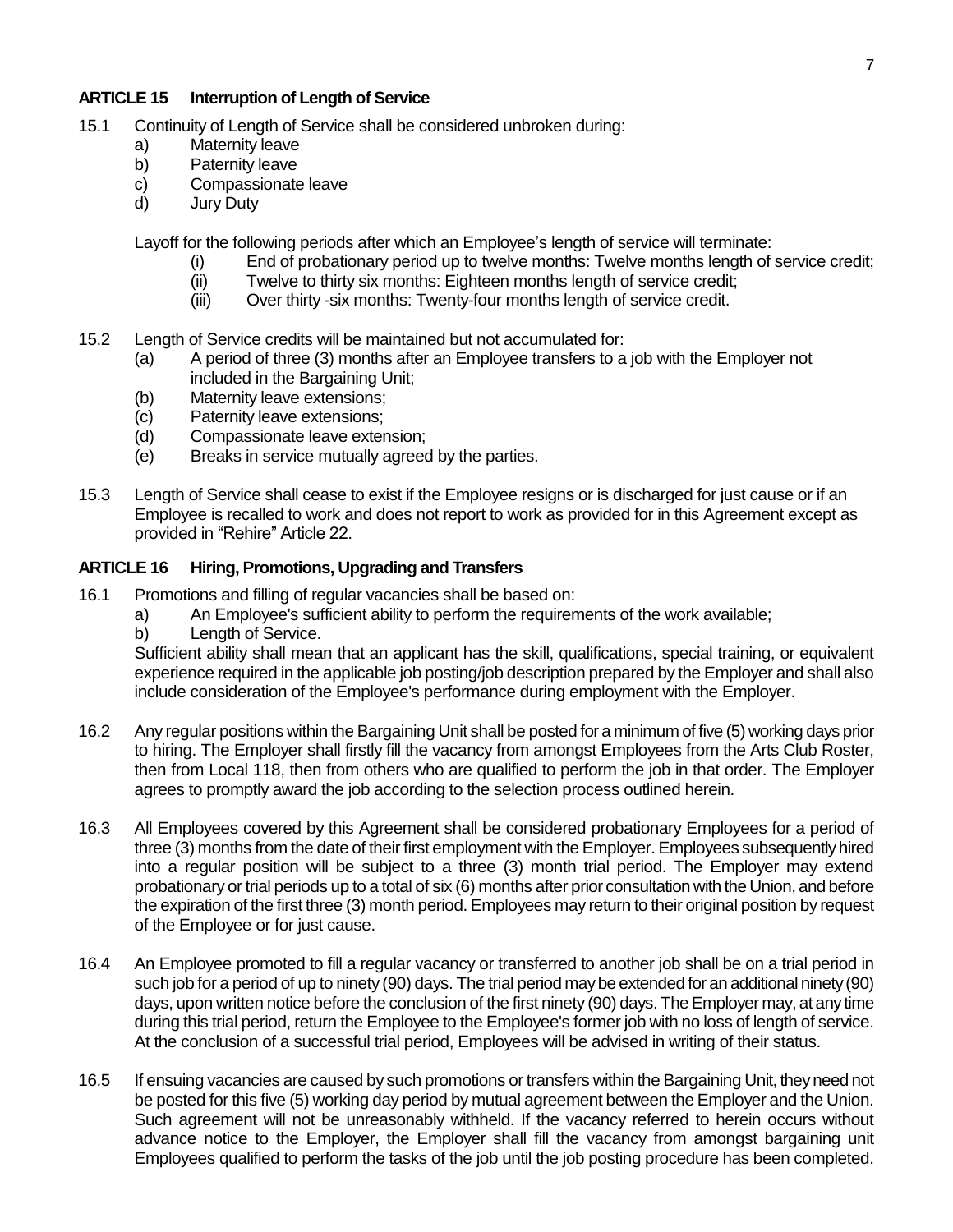- 16.6 Upon request, Employees not promoted or transferred will be informed of the reasons for not being promoted or for not being transferred.
- 16.7 Without their consent, no Employees shall be transferred or assigned to a position outside the bargaining unit and such Employees will not be penalized for such refusal.
- 16.8 Employees required to perform in a job different from their regular job will not be penalized for errors committed during such performance, without considering the adequacy of training.
- 16.9 (a) Employees temporarily transferred to a lower classification shall continue to receive their current rate of pay and benefits for the duration of such assignment. (b) Regular Employees accepting a call for a lower classification shall receive the current rate of pay for that position for the duration of the call. The employee may refuse the call without prejudice.
- 16.10 An Employee who applies for and accepts a tour contract shall receive the rate of pay for that job.
- 16.11 Employees temporarily upgraded to a higher rated job shall receive the rate assigned to that salary group for any time worked calculated in four (4) hour intervals. All upgrades shall be noted and approved by the direct supervisor on the Employees time sheet.
- 16.12 At the time of assignment to a higher classification, Employees shall be advised in writing of their temporary upgrading. This shall also be noted on the Employee's time sheet.
- 16.13 Job selection for Regular positions shall be subject to the grievance procedure.

## **ARTICLE 17 Calling Procedures**

17.1 The Union shall dispatch qualified and competent Employees to work based upon seniority and availability.

- 17.2 Notification of IATSE 118 Dispatch:
	- (a) A call shall be made as soon as possible, but not less than one hundred and twenty (120) hours prior to the time of the call, unless the Employer does not have sufficient information to set the call.
	- (b) The Employer shall advise the IATSE 118 Dispatch of the time of the call, the number of persons required, the category of work for each person, the approximate times and lengths of meal breaks, and the approximate duration of the call.
	- (c) If the Employer wishes specific persons:
		- (i) To act in the capacity of Crew Chief, a list of the members of the Union that the Employer wishes to employ, including alternates, will be given to the Calling Steward at this time.
		- (ii) By mutual agreement between the Employer and the Union: when construction of a production requires specialized skills, the Employer may name request specific members of the bargaining unit or of the Union. It is understood that the person hired under this provision shall be paid as per the job category for which they are hired.
		- (iii) When a production is being re-mounted within Metro Vancouver the Employer may name request that the bargaining unit members who have filled the running crew positions on the previous production be hired, based upon seniority. It is understood that the person hired under this provision shall be paid as per the job category for which they are hired.
		- (iv) The Union shall endeavor to accommodate the Employer's request.
		- (v) If less than one hundred and twenty (120) hours' notice is given for a call, then subsection 17.2 (c) of this Article shall not apply, and nothing shall require the Calling Steward or the Union to supply the specific person or persons requested.
		- (vi) To replace a Regular Employee (Full Time or Part Time) who is on a leave of absence (personal or medical) or on holidays, a list of the members of the Union that the Employer wishes to employ will be given to the Calling Steward at this time. It is understood that the person hired under this provision shall be paid at the wage rate of the person they are replacing, but the hours of employment will be as required.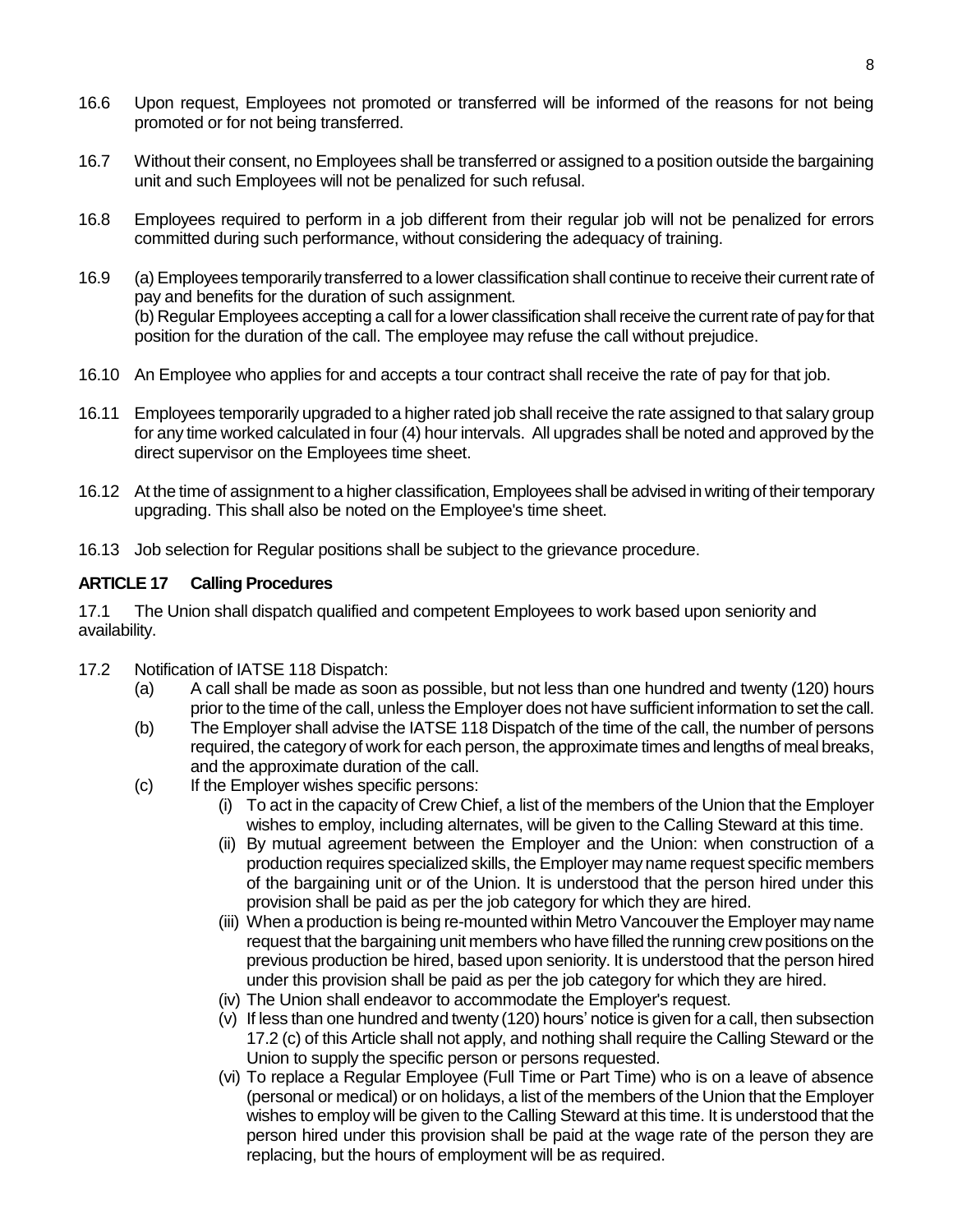- 17.3 When an Employee is dispatched in a capacity in which he has not worked previously for the Employer, the Employer may request that the Employee provide details of his training and experience.
- 17.4 The Calling Steward shall inform the Employer in a timely manner that the call has been filled and provide the names and phone numbers of those Employees on the call. The Steward shall provide this information:
	- (a) For Running Crew: ten (10) days prior to the start of the call. The call must be placed with the Calling Steward at least 3 weeks prior to the call. If the call is not filled 5 days prior to the start of the call, the Employer may fill that call.
	- (b) For Strike and Fit-up Crew: at least seventy two (72) hours in advance of the call. If the call is not filled seventy two (72) hours prior to the start of the call, the Employer may fill that call.
- 17.5 Employee replacements or substitutions for Employees hired for running crew will not be allowed except in the case of illness, injury, or at the request of the Union and agreement of the Employer. Agreement will not be unreasonably withheld.
- 17.6 For strikes and fit-ups, a Crew Chief must be hired for the period of the call when that person is expected to supervise, instruct, or run a crew (of four or more, inclusive of a crew chief) within a single department.
- 17.7 Commencement of Shift A shift shall commence at least thirty (30) minutes prior to the scheduled commencement time of the performance except by mutual agreement between the Employer and the Union.
- 17.8 Tools All Temporary/Casual Employees assigned to fit-up/tear-down calls shall provide their own basic personal tools which shall include: claw hammer, pliers with side cutters, multi-driver, crescent wrench with safety strap, mat knife, flashlight, 25 foot tape measure, pencil, and gloves.

# **ARTICLE 18 Cancellation, Postponement, or Reduction of a Shift**

- 18.1 To cancel, postpone, or reduce a shift, in hours or size of crew without penalty; the Employer shall notify the Calling Steward or Employee as much in advance as possible, but no later than the end of the Employee's shift prior to the day of the change or twenty four (24) hours whichever is lesser. If such notice is not given, the Employee shall be credited with all hours originally scheduled plus any additional hours prior to the time of shift.
- 18.2 The Employer may use the Employees to perform alternate work. Any of the Employees may choose to not accept the alternate work, but in that event, those Employees are not entitled to compensation.
- 18.3 In the event of cancellation of the shift due to FORCE MAJEURE, the Employer shall not be obliged to provide notice or pay for scheduled hours not worked. The Employees shall be paid for all completed hours; or two hours, whichever is greater.

## **ARTICLE 19 Layoffs: Regular Employees**

- 19.1 The Employer will inform the Union through the Labour/Management Committee with respect to any planned layoff. In the event of layoff within a department, Employees will be laid off in inverse order of length of service provided that the Employee with the greater length of service has the qualifications and sufficient ability to perform the available work satisfactorily.
- 19.2 Employees about to be laid off from one job who have the qualifications and the ability to perform the requirements of the work available in another job may apply their length of service and revert to such other job. Employees exercising this right must advise the Employer in writing within five (5) days of being advised of layoff. No junior (length of service) Employee is to be displaced by a more senior (length of service) Employee unless the senior Employee has the qualifications and sufficient ability to perform the job filled by the junior Employee.
- 19.3 In the event of layoffs, Regular Employees affected will receive three (3) weeks' notice or three (3) weeks salary in lieu of notice. Notice for Part-time Employees may be provided at the time of hire in the event the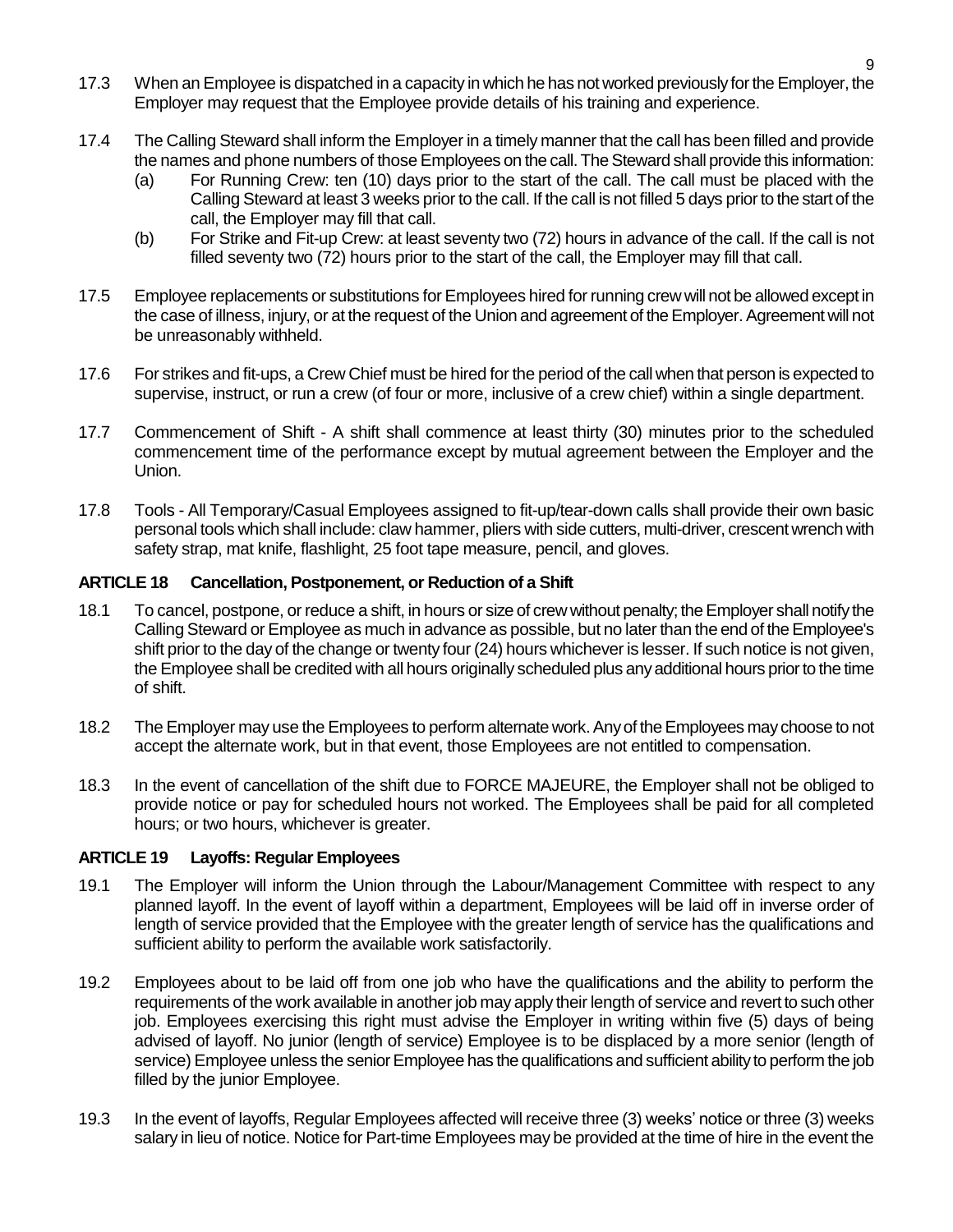term of employment is less than three (3) weeks. Salary in lieu of notice for Part-time regular Employees shall be based on the average salary paid over the previous three (3) months.

- 19.4 When an Employee is laid off, the Employer will continue to pay its portion of the group health and welfare payments until the end of the month following the month in which the Employee is laid off. The Employer's portion shall be the average of the payments made over the previous three (3) months.
- 19.5 The Employer agrees that it will not schedule overtime in order to affect or extend layoffs.
- 19.6 An Employee who voluntarily reverts to a lower job classification shall receive the rate of pay of that new job classification.

# **ARTICLE 20 Layoffs, Holdovers and Early Closures: Temporary/Casual Employees**

- 20.1 The duration of temporary employment will be specified at the time of hiring.
- 20.2 If the project, with the exception of show run calls, for which a temporary/casual Employee is hired, is completed or stopped before the originally specified date; then notice or pay in lieu of notice shall be given as follows:

| Calls up to one week | 1 day notice   |
|----------------------|----------------|
| 1 to 2 weeks         | 3 days notice  |
| 2 to 3 weeks         | 5 days notice  |
| 3 to 4 weeks         | 7 days notice  |
| 4 to 5 weeks         | 9 days notice  |
| Over 5 weeks         | 10 days notice |
|                      |                |

20.3 The Employer may assign alternate work to the employee. If the employee chooses not to accept alternate work, the employee shall not be entitled to pay in lieu of notice.

## Holdovers

20.4 In the event of a holdover, the Employer shall advise the Union not less than one week prior to the original closing date of the production. Employees affected will exercise their option to continue working the production or be replaced. This option must be exercised within twenty-hour (24) hours of notice being given.

Early Closure of a Show

- 20.5 If the production for which a temporary Employee was hired closes before the originally stated closing date, then two (2) weeks' notice (or pay in lieu of notice) will be given.
- 20.6 For the purpose of this Article, a week of notice shall be defined as commencing at half an hour (1/2 hour) into the first shift of the week.

# **ARTICLE 21 Technological Change**

- 21.1 In the event that the Employer introduces or permits to be used any process, machinery or equipment which substitutes for, supplements or replaces any present process, machinery or equipment being operated as of the date of this Agreement by Employees within the bargaining unit, such process, machinery, or equipment shall be operated and maintained only by Employees in the bargaining unit wherever possible and consistent with Article 23.
- 21.2 Should the introduction, replacement, supplementation or modification of any machinery, equipment, or device, which is or would fall under the jurisdiction of the Employees in the bargaining unit, result in the layoff (as distinguished from layoffs caused by changes in productions) of Employees, the Employer agrees to the following conditions:
	- (a) The Employer will give the Union and the Employees as much advance notice as is practicable, but not less than three (3) months notification of such layoffs or three (3) months' pay in lieu of said notice plus all other benefits for the same period. Also, the Employees shall receive severance pay pursuant to this agreement.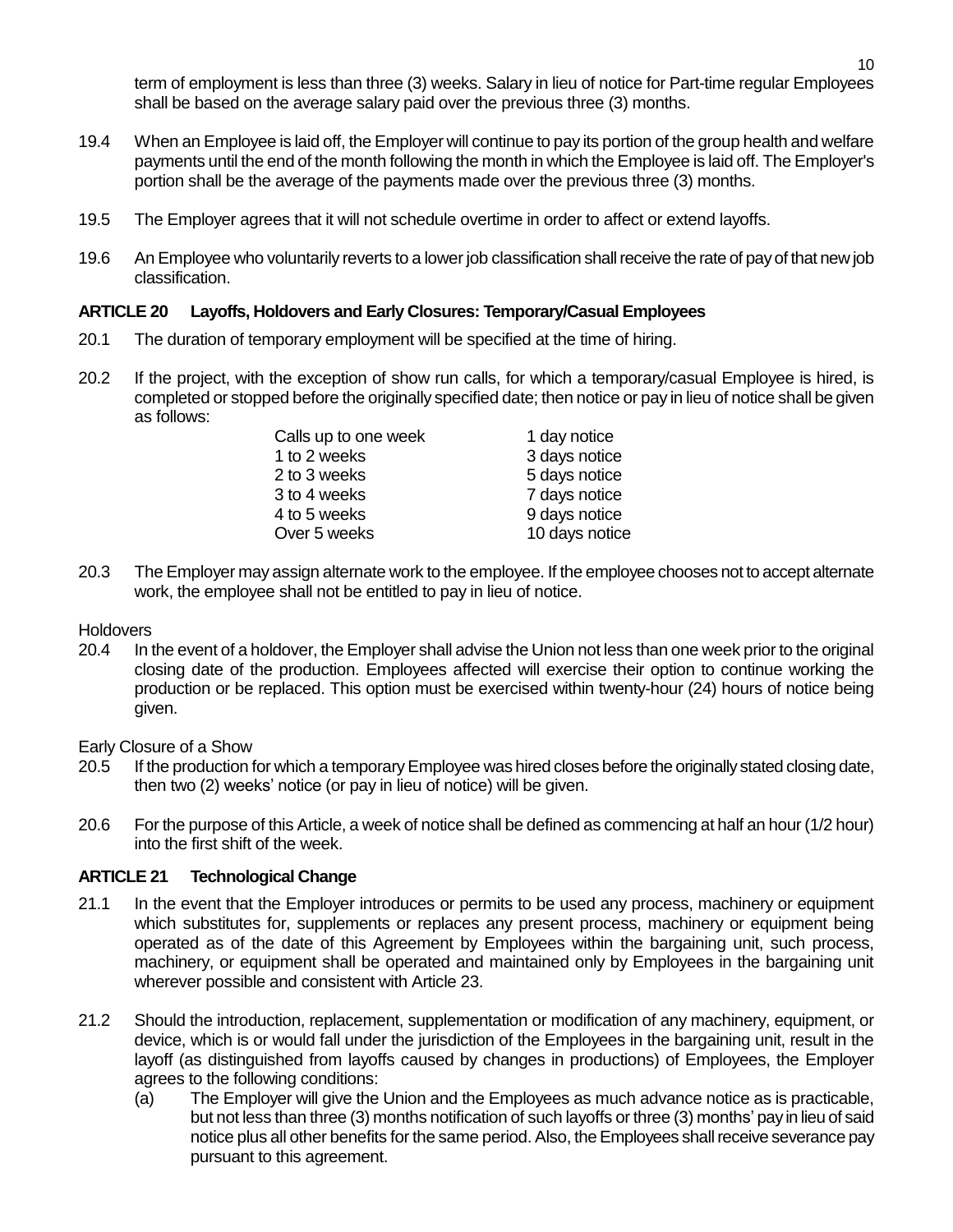(b) The Employer shall state in writing, the nature of the changes contemplated and the number of jobs likely to be affected. Upon receipt of such notice by the Union, the parties shall arrange a meeting or meetings, for the purpose of conducting discussions to attempt to minimize any hardship to the Employees affected. This shall be done by providing wherever possible, alternative employment within the Employerfor Employees whose jobs have been eliminated or by joint efforts on the part of the Employer and the Union to obtain employment outside the Employer, and/or by any other means that, by mutual agreement between the parties, they may decide upon. The Employer will provide such Employees reasonable time off during their normal work week without loss of pay, to be interviewed for positions outside the Employer.

# **ARTICLE 22 Regular Employee Rehire**

- 22.1 Regular Employees shall be recalled into their most recently held regular job in order of their Length of Service.
- 22.2 In the event a regular job is eliminated, an Employee with greater Length of Service shall be recalled before an Employee with lesser Length of Service.
- 22.3 Regular Employees who refuse or fail to return to work without sufficient reason, when a position of equivalent salary and hours of work is offered by the Employer, will lose their Rehire rights.
- 22.4 Employees who accept and subsequently cannot perform the job satisfactorily shall be returned to layoff status without prejudice.
- 22.5 The Employer's responsibility to recall Employees will be considered to be fulfilled if the Employer gives notice in writing; hard copy or digital format (email or PDF attachment), to the former Employee's last known address. It is the Employee's responsibility to keep the Employer informed of their current address or any temporary mailing address. Employees must notify the Employer of their intention within ten (10) days of the notice being given. It is agreed that, where time is of the essence, the Employees may be recalled by telephone.

# **ARTICLE 23 Assignment of Duties and Responsibilities**

- 23.1 The Employer agrees to continue to assign duties and the utilization of production equipment for Arts Club Theatre productions or work directly related to Arts Club Theatre productions to Bargaining Unit Employees as per current practice.
	- (a) All third party use of Arts Club Theatre stages and its associated equipment shall be bound to the terms and conditions of this contract, as a condition of use, as if such rental was an Arts Club Theatre production. Employees, volunteers, or members of the third party shall not be allowed to act as theatrical technicians or to perform bargaining unit work unless accompanied (assisted, shadowed) by a bargaining unit member. The use of third party Employees shall not result in a reduction of the number of bargaining unit Employees utilized by the Employer.Third party workers shall be permitted to perform Bargaining Unit work on their own stand-alone property on the stage deck, loading dock, or technical booth. Bargaining Unit members shall be hired to install and remove such equipment, and must be present when that equipment is in use.
	- (b) The Employer will hire a rental technician when Arts Club Theatre equipment is being utilized or when any of the Arts Club Theatre stages are rented to non-professional societies, or community based non-profit groups. Such societies may use a reduced crew of bargaining unit members, and have their own volunteers (or Society members receiving modest honorariums) perform some of the work normally performed by Bargaining Unit members. Third party workers shall be permitted to perform Bargaining Unit work on the stage deck, loading dock, or technical booth. Additional technicians will be hired where required.
- 23.2 All IATSE Employees may be assigned to perform additional duties with regard to department, classification or jurisdiction, provided they have the skills and ability required to complete them. Those additional duties shall be incidental or temporary when a single staff member could easily complete the additional duties without undue risk to safety. The shop steward may be consulted as to their appropriateness. Examples; not inclusive: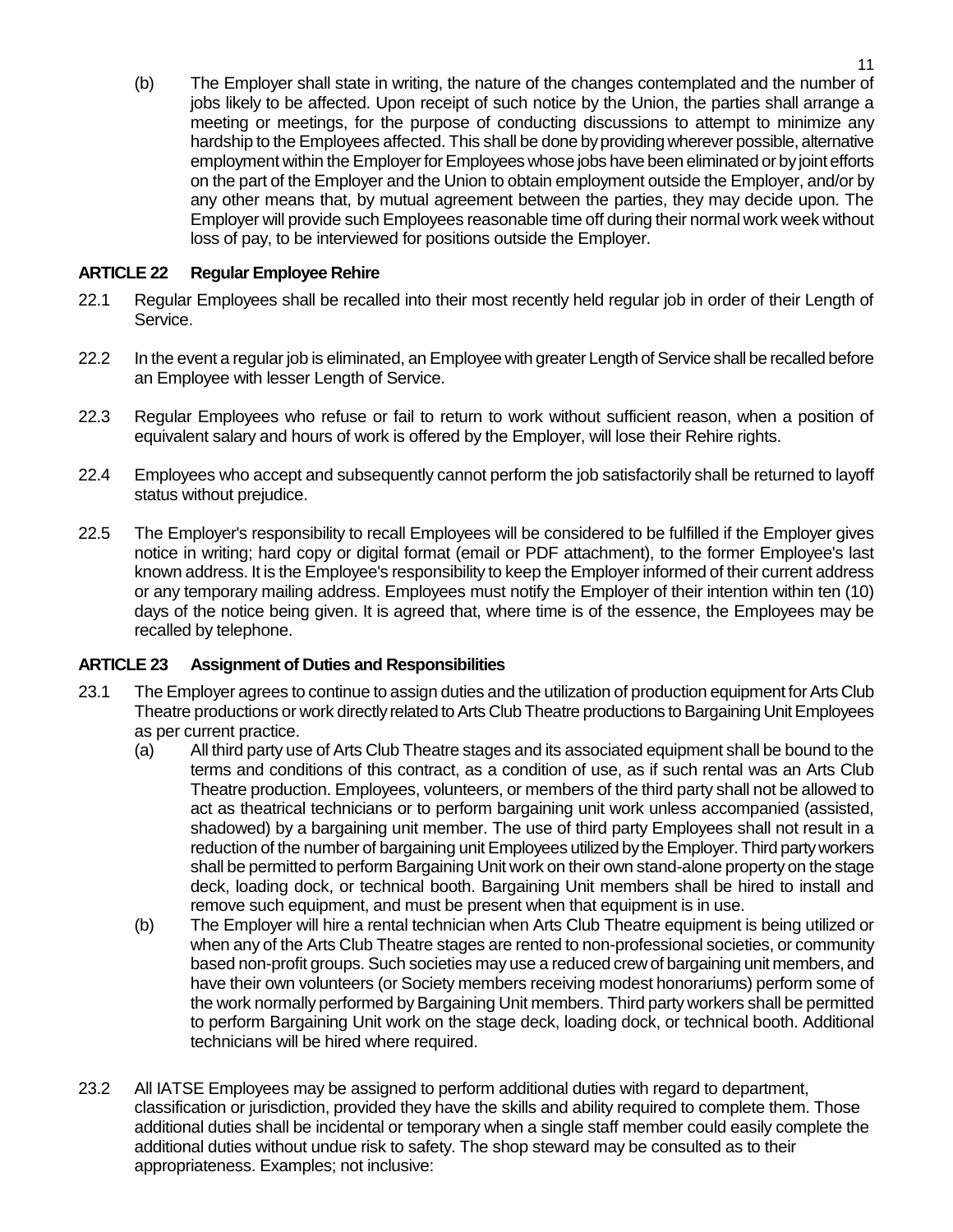- a) Electricians The show electrician may trigger cues (projections and/or sound) linked to a second operating system (in addition to lighting cues), providing that no adjustments will be required from the electrician during the show. When more than two (2) operating systems are used, Management will consult with the Head Electrician and a shop steward to work out the appropriate crew staffing to support the production.
- b) Wardrobe A dresser will not be required when there is only a single quick change or when the only duties involve putting out laundry or an initial pre-set.
- c) Wardrobe When a production has more than one (1) quick costume change, any wig or lace piece (including facial hair) quick changes, more than five (5) costume pre-sets, children in the cast, or specialty makeup, Management will consult with the Head of Wardrobe, the Head Dresser and a shop steward to work out the appropriate crew staffing to support the production.
- d) Video When a production uses a video system to record or live stream a production, using live camera operators, a Head Video technician will be required.
- 23.3 Assignment of Full Time and Part Time Employees to Alternate Employment: The Employer may assign full time and part time Employees to work other than their regular position, on a temporary basis, provided that the Employee has the skills and is mutually agreeable.
- 23.4 The Employer will not contract out work normally performed by bargaining unit Employees for Arts Club Theatre productions if such contracting out will result in avoiding the hiring of a member, or termination or downgrading of an existing Employee. It is agreed that the Employer may contract out, in the event appropriate space or equipment, or qualified personnel is not available, only upon mutual agreement between the Employer and the Union.
- 23.5 The Employer may use a specialist to maintain, test, adjust or repair any equipment or device operated or maintained by members of the bargaining unit. A member of the bargaining unit shall be assigned to assist or accompany such specialist in order to become familiar with the maintenance, test, adjustment, or repair being performed by the specialist, if such duties of the specialist would normally be assumed by member(s) of the bargaining unit.
- 23.6 When a third party contracts the Employer to construct or setup a stage set, bargaining unit persons shall be assigned to perform the work involved.
- 23.7 Non bargaining unit Employees may perform bargaining unit work in an emergency or in order to train bargaining unit members.
- 23.8 It is understood that the following work practices by persons outside the bargaining unit are recognized by the Union, and the Employer shall not be required to alter such practices:
	- (a) It is understood and agreed between the parties that members of the Production Management team may:
		- (i) perform specific maintenance functions related to the buildings under the Arts Club Theatre's control;
		- (ii) design, develop prototypes and oversee the installation of special effects for Arts Club Theatre productions;
		- (iii) perform the investigations and analyses into the maintenance requirements of theatrerelated equipment;
		- (iv) perform the investigations and analyses into the maintenance requirements of properties, scenic elements, wardrobe and other items related to Arts Club Theatre productions.
		- (v) perform repairs or assist Employees, hands on, with unplanned repairs of the articles listed in Articles 23.8(a)(i-iv).
	- (b) Designers may continue the current practice of performing bargaining unit work related only to the execution of the artistic aspects of their job;
	- (c) Volunteers, grant workers, students on practicums and persons on job training programs may perform bargaining unit work. The Employer agrees to present to the Labour/Management Committee, prior to implementation, a full disclosure; including numbers of persons, dates of employment, hours of employment and the assignment of duties. Such persons shall work under the direction of bargaining unit Employees while bargaining unit work is being performed. The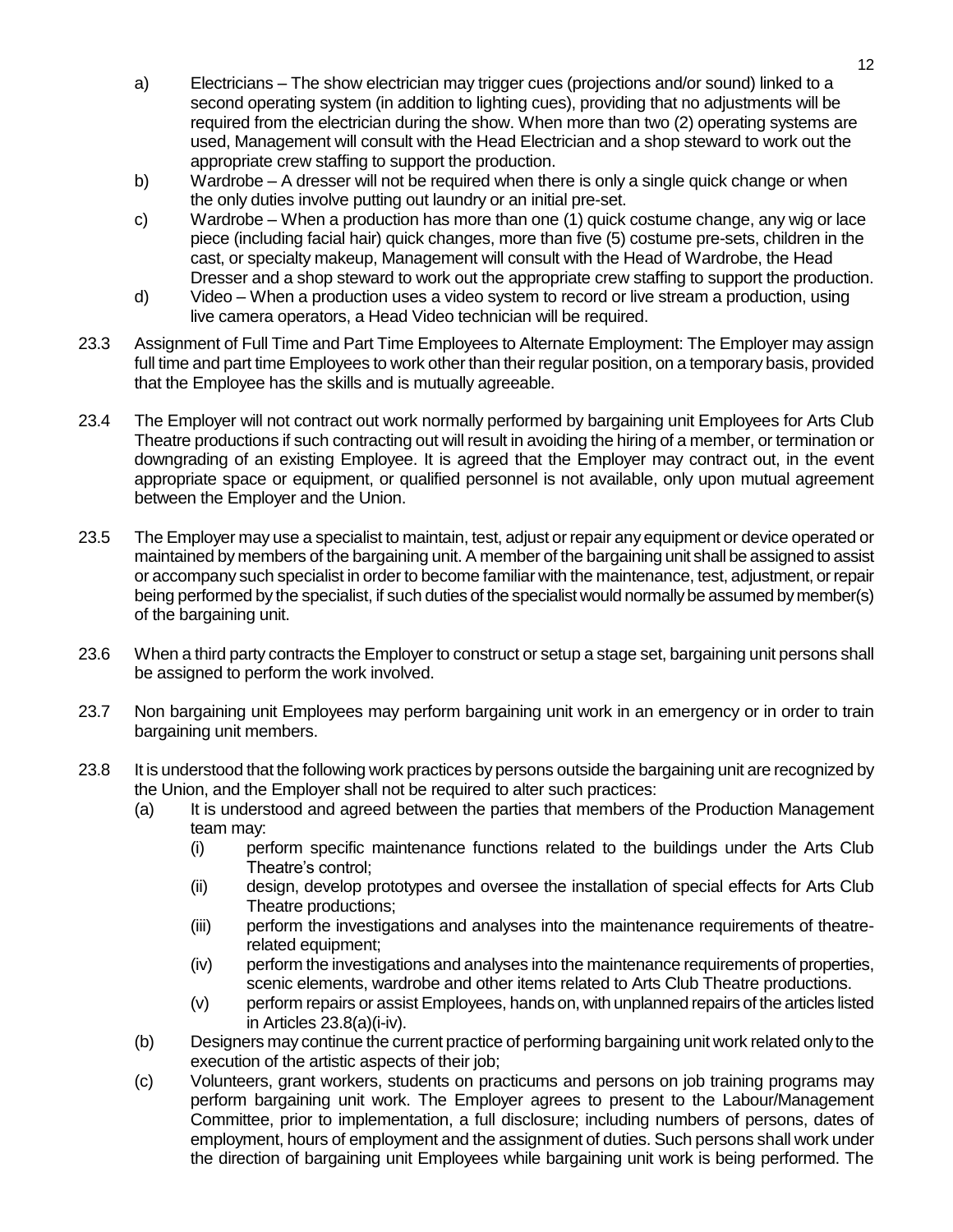Union and Bargaining Unit Employees shall not be held liable for any action or lack thereof of volunteers.

- (d) Stage Management may not perform bargaining unit work, except as follows:
	- (i) On a unit set, as defined in Article 3.7, Stage Management may perform changes of hand props and/or furniture at the Stanley Theatre and Granville Island Stage, or any tours originating from those locations.
	- (ii) The Employer may utilize one (1) stage manager (Assistant/Apprentice) as backstage running crew at the Newmont Stage.
	- (iii) Tours originating from the Newmont Stage or shows produced by the Employer for tour only may use one (1) stage manager (Assistant/Apprentice) to perform changes of hand props and/or furniture.
	- (iv) For a show originating on tour: when a touring production moves into an Arts Club Theatre venue, the above rules for that respective venue shall take effect for that touring production moving forward.
- (e) When work in a theatre venue is for non-technical rehearsal on stage and does not use technical show elements an Employee is not required to be present.
- (f) Where the work involved is momentary or incidental in nature, and would not justify a four (4) hour call, Management may assist Employees in their work. (For example; moving a piano.)
- 23.9 Except as otherwise specifically provided in Article 23.8 (d) (ii) it is agreed that the above provisions of this Article 23 shall not be used to:
	- (a) Eliminate or avoid the hiring of bargaining unit Employees,
	- (b) Cause a reduction in hours of work, a layoff or a termination of bargaining unit Employees, or to avoid the recall of bargaining unit Employees on layoff or to avoid the payment of penalties or premiums to bargaining unit Employees or, as a result of working on a continuing basis, prevent an increase of the workforce or to replace an Employee on leave or vacation.

# **ARTICLE 24 Health and Safety**

- 24.1 The Employer agrees that it is the responsibility of the Employer to make adequate provisions for the health and safety of Employees during the hours of their employment.
- 24.2 The Union and the Employees agree that Employees share responsibility for their safety and health and agree to cooperate fully with the Employer on all matters of health and safety.
- 24.3 The Employer agrees to adhere to all the provisions of the Workers' Compensation Act of British Columbia and all rules and regulations thereto and any other statute Provincially or Federally dealing with the safety and health of the Employer's Employees.
- 24.4 Having due regard to health and safety, the Employer agrees to try to equalize the work load so that any individual Employee is not repeatedly scheduled excessive hours of work.
- 24.5 The Employer agrees to furnish, if required, all non-personal safety equipment including eye and ear protection, safety belts and harnesses, hard hats, and filter masks but not including footwear or gloves.
- 24.6 When dangerous and hazardous work is involved, all reasonable safety and precautionary measures shall be taken by the Employer. No Employee shall be disciplined or discharged for refusal to work on a job or in any work place or to operate any equipment where there are reasonable grounds to believe that it would be unsafe or injurious to health to do so; or where it would be contrary to applicable Provincial or Municipal regulations or legislation.
- 24.7 An Employee may, before performing tasks involving climbing or potentially hazardous duties, request the assistance of another Employee. If an Employee is assigned any job or task involving wiring connections to a breaker panel or a hydro disconnect box, the Employer agrees to provide a second person as a safety backup.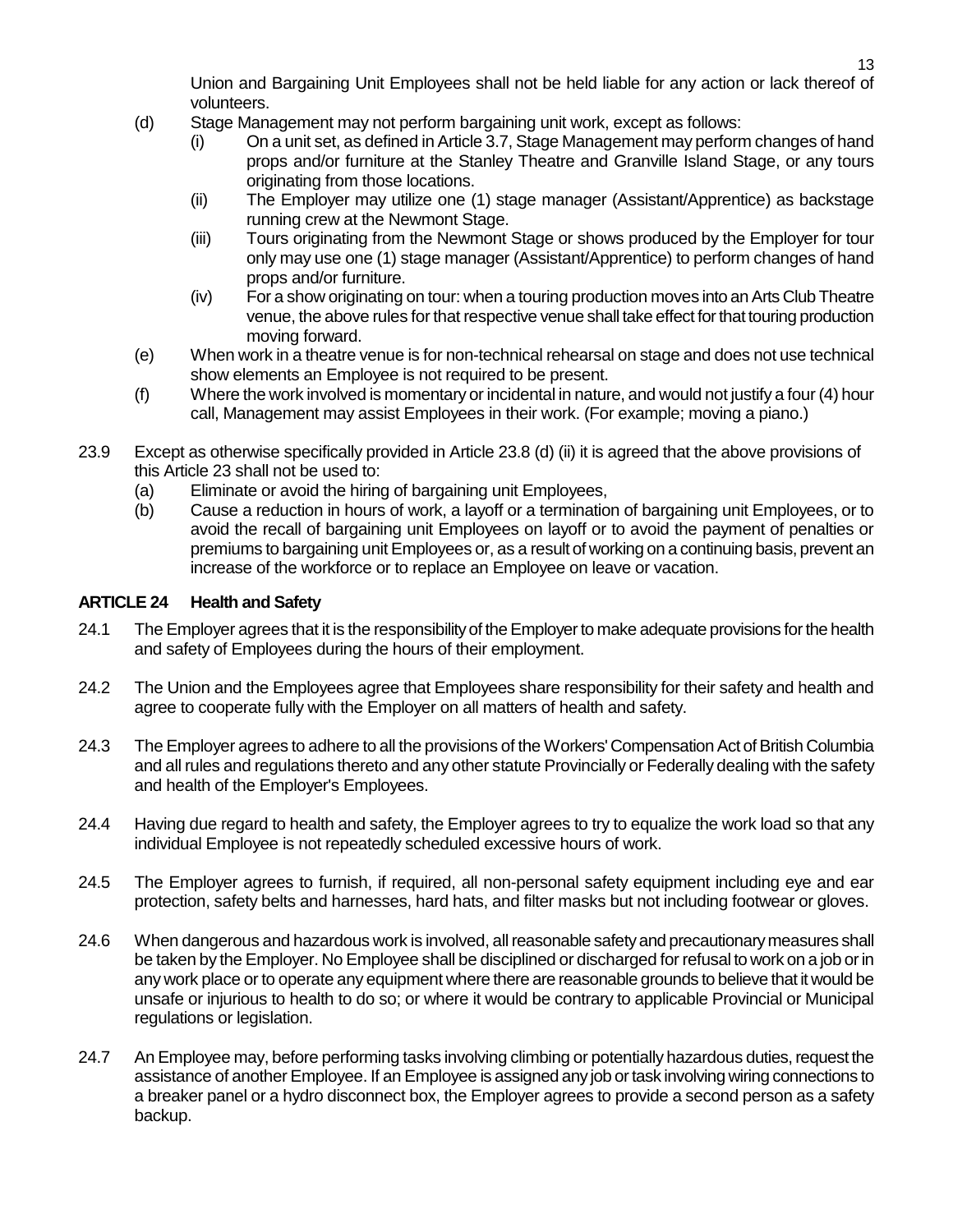- 24.8 In the event that there are requirements for open flame or pyrotechnics on stage, there will be a minimum of two (2) persons backstage of which at least one (1) will be a bargaining unit member. This shall not include matches deposited in flame-proof receptacles, one (1) candle, or lighters. Exceptions to this clause may be made by mutual agreement between the Employer and the Union.
- 24.9 Problems involving safety and health are to be discussed between the Safety Committee members prior to calling in inspectors from the Workers' Compensation Board. The Safety Committee shall be comprised of a representative of the Employer and of the Union, and in the event of disagreement, a mutually acceptable third party referee shall be appointed.Where precautionary measures, as agreed by the Safety Committee, have not been taken, an Employee's refusal to undertake such work will in no way be held against the Employee or prejudice employment with the Employer. The representatives of the Safety Committee will advise Employees immediately if, in their opinion, they consider any matter referred to them to be safe or unsafe, healthful or unhealthful.
- 24.10 The Production Department Employee Representative and/or his alternate that are elected to sit on the safety committee shall be paid for attendance at meetings. Scheduling of these Employees will allow them to attend such meetings, except when there is a conflict with the production schedule of a show. Payment to these Employees will not be taken into account in overtime calculations and will not be subject to minimum hour requirements, as detailed in Article 28.2.

## **ARTICLE 25 Waivers**

25.1 The Union agrees that when dealing with the Employer's request for a waiver on bargaining unit positions or duties, the Union will assess the request in light of past practice and/or on its individual merits.

# **ARTICLE 26 Performance Reports/Discipline**

- 26.1 It is understood that for the purposes of this agreement that "just cause" shall include but may not be limited to: breach of rules, lack of ability, unsatisfactory performance, repeated unauthorized absence, insubordination, theft, fraud, criminal activities directly affecting the job. The Employer agrees to apply the rules of progressive discipline in all matters of discipline.
- 26.2 An Employee shall be notified in writing; hard copy or digital format (email or PDF attachment), of any written expression of dissatisfaction concerning work performance within fourteen (14) calendar days of cause for such dissatisfaction becoming known to management. The Employee shall be advised of the exact nature of any complaint or accusation which may be detrimental to advancement or standing with the Employer. If this procedure is not followed, such expressions of dissatisfaction shall not become part of the Employee's record or used as evidence at any time. This Article shall not prevent verbal expressions of dissatisfaction, but such verbal expressions must be reduced to writing before becoming part of an Employee's record.
- 26.3 The Employee's written reply to such complaint or accusation, if received within fourteen (14) calendar days after notice, has been given pursuant to Article 26.2 shall become part of the Employee's record. Time limits may be extended by mutual agreement between the Employer and the Union.
- 26.4 The Employer may release an Employee at any time for just cause. The parties agree that such "just cause" may include disciplinary matters less stringent for probationaryEmployees than for Employees who have completed their probationary period.
- 26.5 The Employer will notify the Union of any Employees who have been released. Said notification shall be given within three (3) days of the probationary Employee having been notified.
- 26.6 Demotion or discipline of an Employee who has completed the probationary period shall be for just and sufficient cause. The Employee shall be given notice of the Employer's decision, and reasons to demote or discipline, in writing.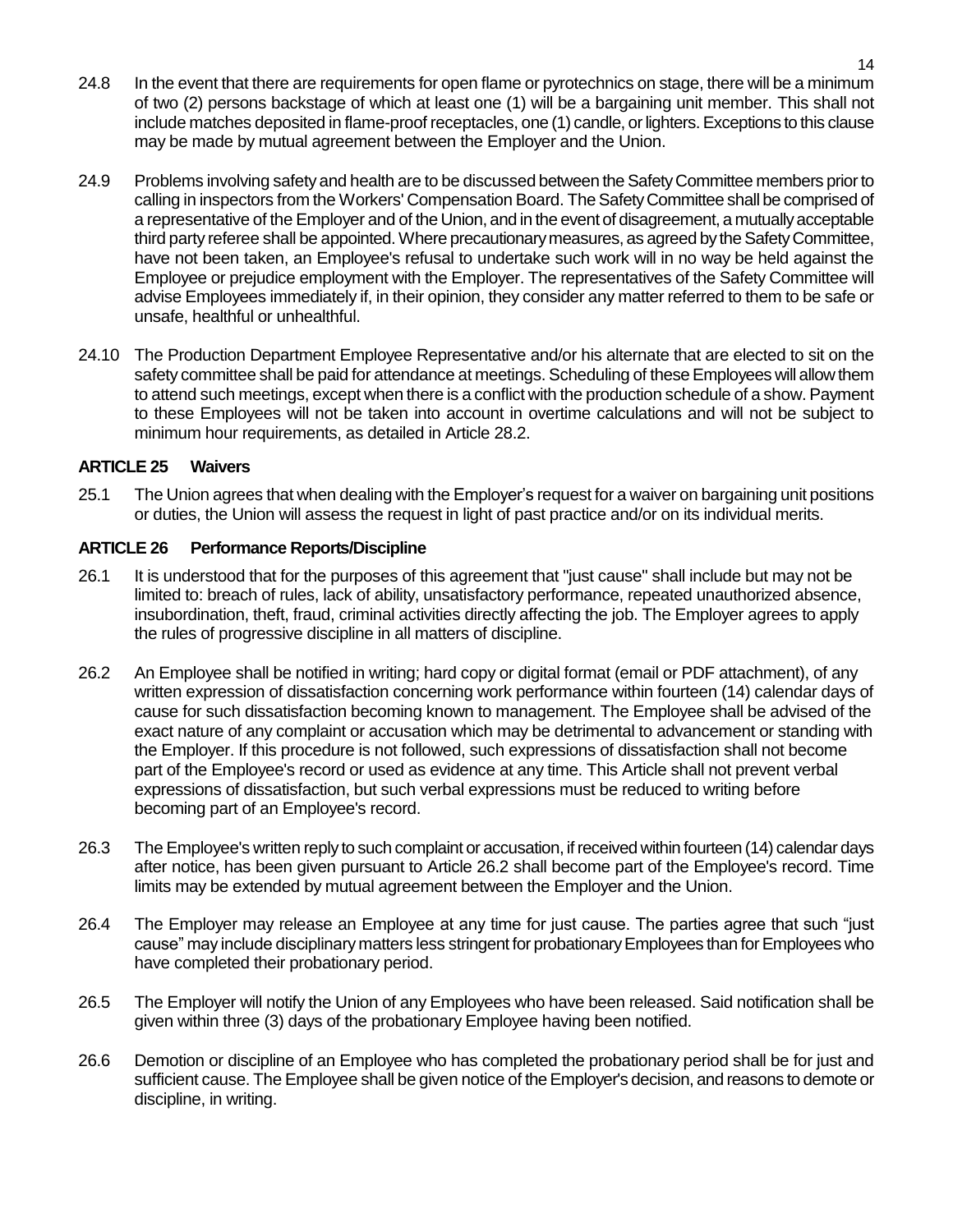- 26.7 Dismissal of Employees, who have completed their probationary period, shall be for just and sufficient cause. The Employee and the Union shall be given notice of the Employer's decision and reasons to dismiss in writing.
- 26.8 Any complaint recorded against an Employee as a written expression of dissatisfaction shall automatically be removed from the Employee's file after a twenty four (24) month period and may not be used in evidence against the Employee thereafter unless another written expression of dissatisfaction of a similar nature was given during that twenty four (24) month period. In the case of Temporary/Casual Employees, this shall be subject to a period of eighteen hundred (1800) hours worked, or three (3) years, whichever comes first.
- 26.9 Upon request for review by an Employee, there shall be an evaluation of the Employee's performance record at a mutually agreeable time.
- 26.10 Employees shall have access to their personnel file in the presence of management during office hours, once every six (6) months (or earlier in the case of a grievance), at a mutually agreeable time, but in no event later than three (3) days after the initial request.
- 26.11 The Union shall have access to Employee personnel files upon reasonable request, at a mutually agreeable time and in the presence of a management designate.

## **ARTICLE 27 Grievance Procedure**

- 27.1 The Parties agree that every effort will be made to resolve complaints between Employees and management before the complaint becomes a written grievance.
- 27.2 In the event of a dispute between any member or members of the bargaining unit and the Employer, in reference to the application, administration, interpretation or alleged violation of this Agreement, the following shall be the procedure for adjustment and settlement thereof:

# Step 1:

The grievance shall be presented in writing to the Employer or designate within ten (10) days of the arising of such grievance when the nature of the grievance shall be discussed, in an attempt to reach a settlement. Management shall respond in writing within five (5) days of receipt of the written grievance outlining the Employer's position.

## Step 2:

Failing settlement at Step 1, the Local grievance committee shall meet with the Managing Director or designate, in order to attempt to settle the grievance within ten (10) days of the Step 1 response. The Employer shall respond with a position within five (5) days of the Step 2 meeting.

## Step 3:

Should the Union disagree with the written position of the employer, the matter may be referred to the Ministry of Labour pursuant to the Labour Relations Code upon mutual agreement of the parties; or to a special investigation pursuant to the Labour Relations Code or to a mutually acceptable single arbitrator. The Employer and the Union shall bear the Arbitrator's costs equally.

- 27.3 The arbitrator shall not have the power to change, modify, extend or amend the provisions of this Agreement, but shall hear the parties and settle the terms of the question to be arbitrated and make the award within fifteen (15) days from the date of the hearing. This time limit may be extended by mutual agreement between the Employer and the Union. The decision of the arbitrator shall be final and binding on both parties.
- 27.4 In dismissals and matters of general concern where time is of the essence, the matter may be admitted at Step 2 of the grievance procedure.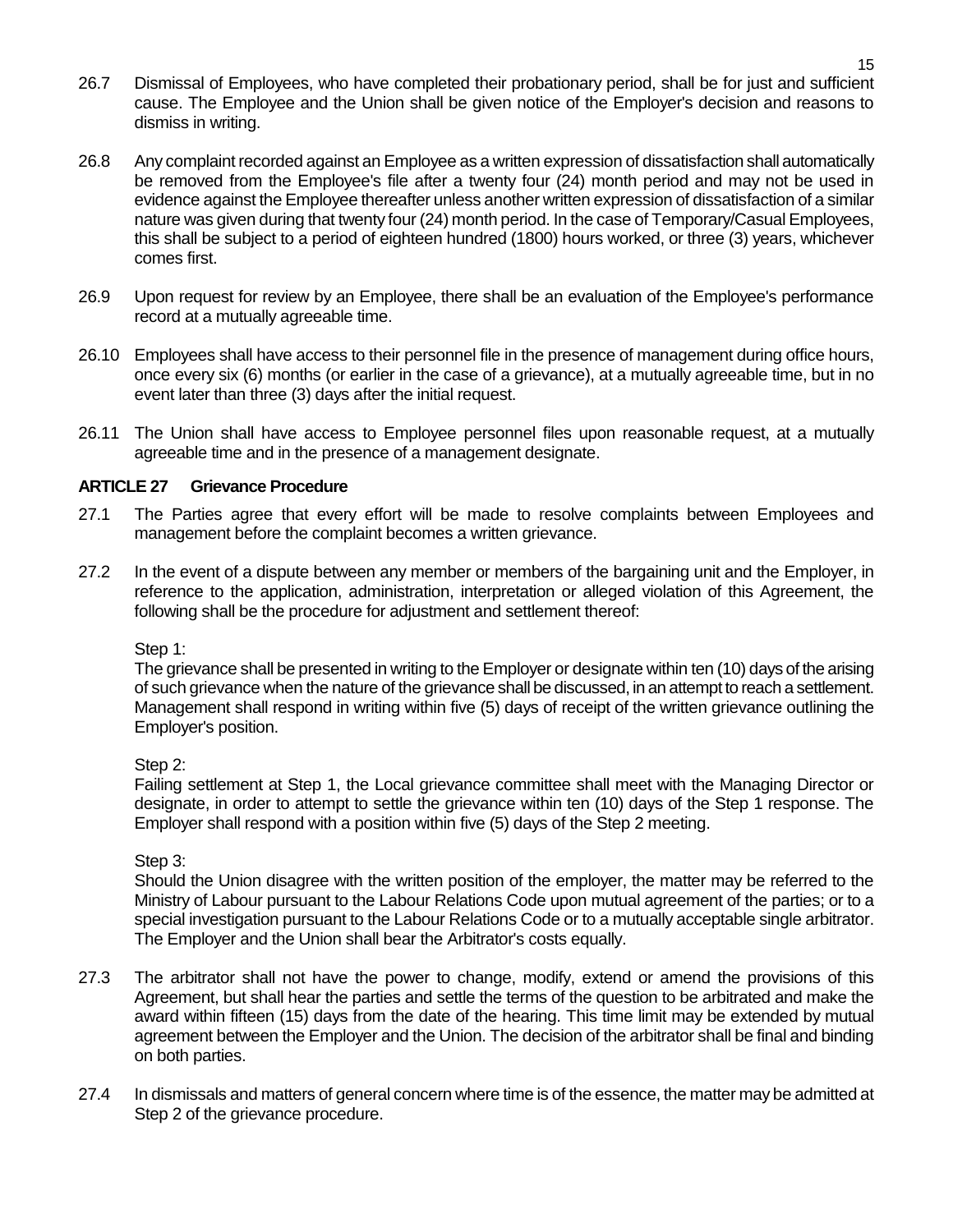- 27.5 Time Limits: Any time limit mentioned under the grievance procedure shall exclude Saturdays, Sundays, and Statutory/General Holidays, and may be extended by mutual consent.
- 27.6 Employees shall suffer no loss of pay or other benefits while attending grievance meetings with the Employer.

## **ARTICLE 28 Work Week Schedule: Tour of Duty or call**

Full time regular Employees

28.1 The work week for Full Time Regular Employees shall be guaranteed, consist of a minimum of forty (40) hours and shall apply and commence at 12:01 am Monday. The hours of work shall be exclusive of unpaid meal periods but inclusive of breaks.

# Tour of Duty

28.2 An Employee shall receive a minimum credit of four (4) hours of pay when called to work, calculated in increments of one quarter hour (1/4 hour) in which work was performed. If work extends beyond midnight such work shall be considered as falling wholly within the calendar day in which it starts.

## Split Shifts

- 28.3 Split shifts may be scheduled provided that:
	- (a) no shift of less than 8 hours may be split;
	- (b) no shift may be split more than once;
	- (c) if a split shift cannot be completed by the twelfth  $(12<sup>th</sup>)$ hour, each Employee will be paid one and one-half times (1.5) the prevailing rate for each hour worked beyond the  $12<sup>th</sup>$  hour of the day. The reference to the 12<sup>th</sup> hour refers to the 12<sup>th</sup> hour of the day, not of hours worked.
	- (d) any break longer than one (1) hour in duration will constitute a split shift,

## Posting of Schedules

- 28.4 Each regular Employee's schedule for any week shall be posted weekly one week in advance in a consistent place except for schedules covering a Technical Week in which case the schedule will be posted as early as possible but in no event later than Thursday prior to the week in question. It is recognized that the building maintenance position is scheduled on an as and when required basis.
- 28.5 Temporary/Casual Employees schedules for any week shall be posted as early as possible, but in no event later than the first day of work. It is the intent to ensure that each Employee is advised of their work schedule at the earliest possible time.
- 28.6 Each Employee's schedule shall state clearly daily starting time, finishing time, and meal breaks. Regular Employees' schedules shall include days off.
- 28.7 In the event that the Employee's schedule for any week is not posted in accordance with this Agreement the previous weekly schedule shall carry over until a new schedule is posted.
- 28.8 After posting there shall be no reduction in the number of hours scheduled for any day in the week without notice being given by the end of the Employee's shift one day prior to the day in question.
- 28.9 An Employee's days off will not be changed once the schedule has been posted, unless mutually agreed.

# Change of Starting Time

- 28.10 Notice of any change of starting time shall be given as much in advance as possible, but no later than the end of the Employee's shift prior to the day of the change. If such notice is not given the Employee shall be credited with all hours originally scheduled plus any additional hours. This article does not apply to an Employee who is covering the first (1st) day of absence of another Employee.
- 28.11 Prior to going on vacation of four (4) days or more, when a schedule covering the period of the vacation is not posted an Employee shall be given a prearranged day to report back.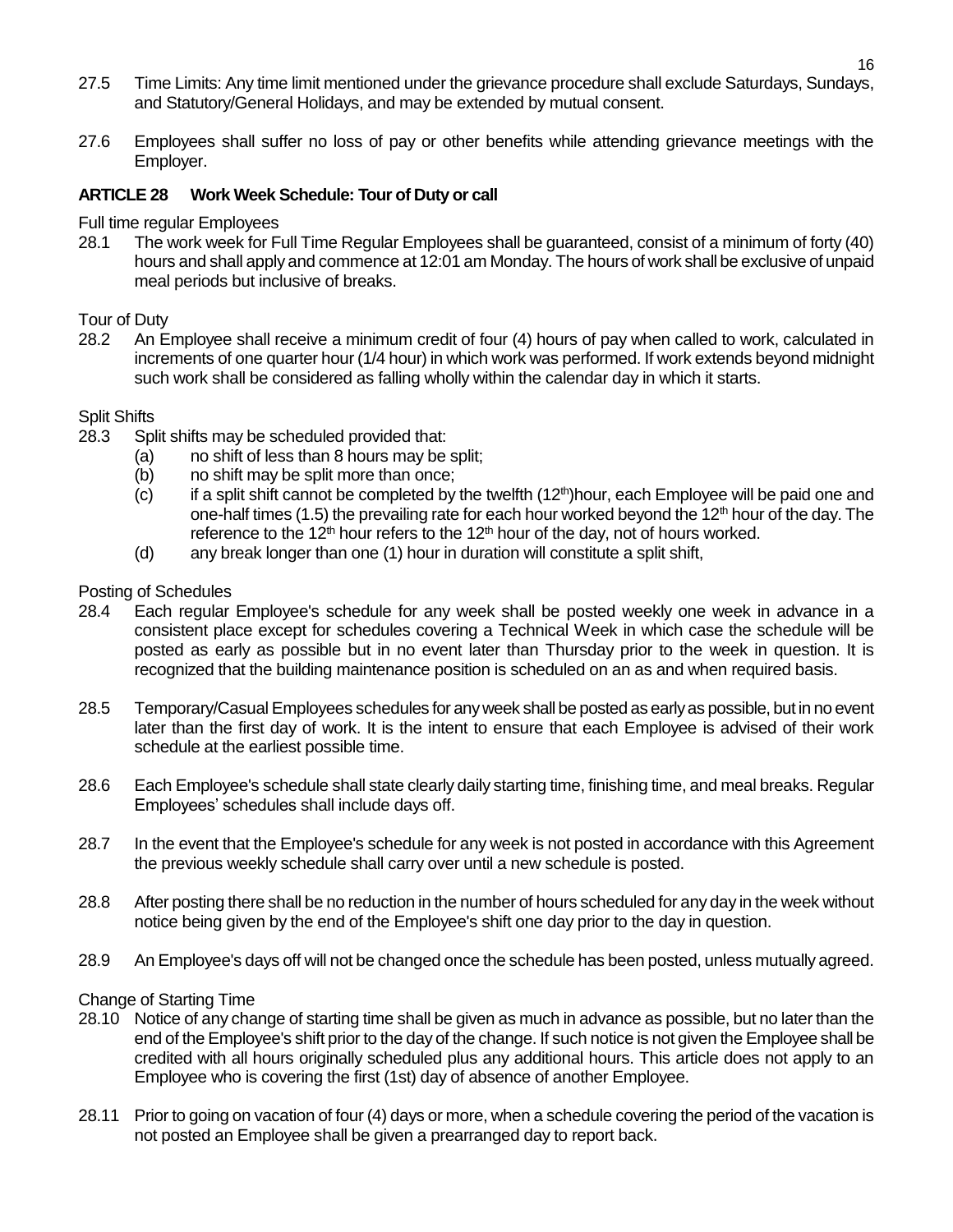28.12 It is the intent of the foregoing to insure that Employees shall be apprised of their daily work schedule at the earliest possible time. It is the Employer's responsibility to inform Employees of any change in their schedule.

## **ARTICLE 29 General Wage Provisions**

- 29.1 The terms "basic rate", "regular rate", "straight time rate", etc. are understood to mean the basic hourly rate of the Employee involved.
- 29.2 All overtime, meal penalties and premiums must be authorized by the Production Manager, the Technical Director or management designate, before it is worked. Unauthorized overtime, meal penalties and premiums will not be paid.
- 29.3 Payment for overtime work, premiums and penalties shall be made at the next scheduled pay day, and in any event not later than fourteen (14) days after receipt of a properly completed timesheet.
- 29.4 Each Employee will complete a timesheet daily as prescribed by the Employer, and this timesheet will be kept in a place prescribed by the Employer. This timesheet shall be signed by the Employee and submitted to the Employer at the end of their final shift for the week covered by the timesheet. The timesheet will be retained as a permanent record by the Employer. Where there has been a change to a timesheet, the Employer will provide copies of each timesheet for the pay period in question. It is the responsibility of the Employer to calculate the Employee's pay on the basis of the information supplied on the timesheets. The Employer will provide a breakdown of the pay calculations and such breakdown will be recorded on the Employee's pay cheque stub. In the event of any dispute arising regarding pay cheques or timesheets the Employee involved and the Union shall have access to the Employee's pay records upon reasonable notice to the Employer.
- 29.5 Employees assigned off premises shall submit timesheets as soon as is possible upon returning from such assignment.
- 29.6 Employees will be paid every Friday for work completed in the week prior. If Friday is an Employee's scheduled day off, the Employee's pay cheque will be made available by 5:30 pm on Thursday.
- 29.7 Temporary/Casual Employees will have their vacation pay paid out weekly at the rate of four (4) percent.
- 29.8 All wage rates shall be reduced by fifty cents (\$0.50) for the duration of the probationary period, up to a maximum of three (3) months.

## **ARTICLE 30 Salary Groups and Wage Scales**

30.1 Salary Groups/Employee Rate Categories

## **Group #1**

Shop Department Heads - Head Scenic Carpenter, Head Properties, Head Wardrobe, Head Scenic Artist

## **Group #2**

Stage Department Heads - Stanley Head Stage Carpenter, Stanley Head Electrician, Granville Island Head Stage Carpenter, Granville Island Head Electrician, Newmont Head Stage Technician, Head Sound Technician, Head Video Technician, Head Dresser, Head Wigs, Head Tour Technician, Head Rental Technician

## **Group #3**

Shop Lead Hands - Building Maintenance, 2<sup>nd</sup> Scenic Carpenter, 2<sup>nd</sup> Wardrobe, 2<sup>nd</sup> Props, Scenic Artist, Cutter, Welder

Stage Lead Hands – 2<sup>nd</sup> Electrician, 2<sup>nd</sup> Sound Technician, 2<sup>nd</sup> Stage Carpenter, 2<sup>nd</sup> Dresser, Crew Chief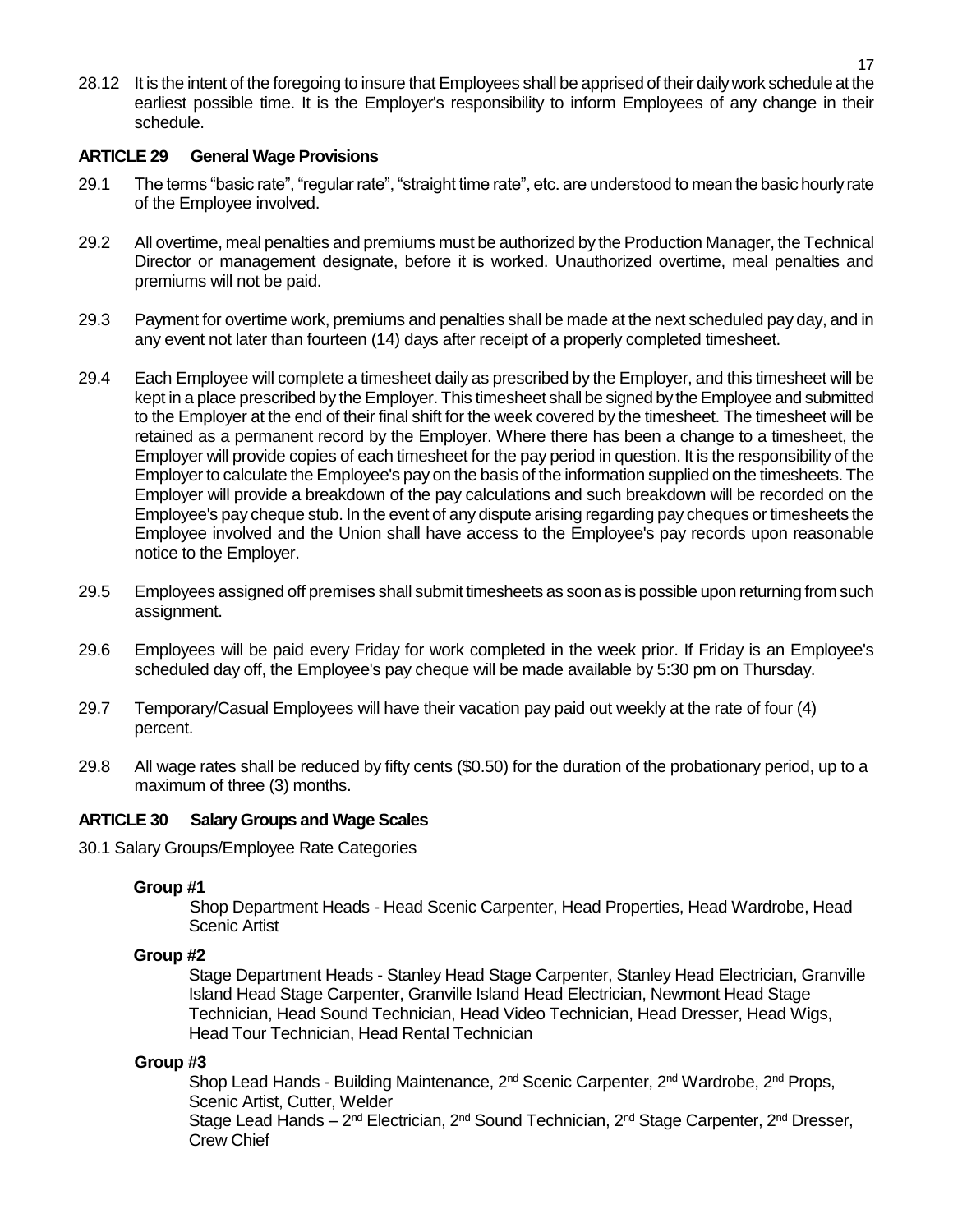#### **Group #4**

Production Administrator

## **Group #5**

Production Assistant, Grips (shop & stage), Painter, Car loader

## **Group #6**

Granville Island Stage and Stanley Stage Running, Fit-up & Strike Crew – Sound, Electrician, Video, Fly Person, Stagehand, Camera Operator, Deck Crew, Dresser, Follow spot, Wigs Rental Technician

Shop Assistants – Scenic Carpenter, Props Builder/Buyer, Stitcher

#### **Group #7**

Newmont Stage Running, Fit-up & Strike Crew – Sound, Electrician, Video, Fly Person, Stagehand, Camera Operator, Deck Crew, Dresser, Follow spot, Wigs Shop Assistants – Wardrobe Maintenance

| Group | 19/20   | 01-Sep-21 | 01-Sep-22 | 01-Sep-23 |
|-------|---------|-----------|-----------|-----------|
| #1    | \$29.62 | \$30.21   | \$30.97   | \$31.59   |
| #2    | \$28.62 | \$29.19   | \$29.92   | \$30.52   |
| #3    | \$27.81 | \$28.37   | \$29.08   | \$29.66   |
| #4    | \$24.91 | \$26.88   | \$29.08   | \$29.66   |
| #5    | \$22.99 | \$24.10   | \$25.59   | \$26.56   |
| #6    | \$24.91 | \$25.41   | \$26.04   | \$26.56   |
| #7    | \$24.01 | \$24.79   | \$25.83   | \$26.56   |

Run out rates for Temp/Casuals will be based on the "point of origin" for the production. When an Arts Club production moves from one Arts Club venue to a different Arts Club venue, the rates of the new venue will apply.

Cost of Living Adjustment

30.2 The Employer agrees that for all Pay Groups 1-2-3-4-5-6-7, should the average Consumer Price Index for Vancouver (as determined by Article 30.3 below) indicate a rise in the cost of living of more than four percent (4%) in the preceding 12 month period, then the wages for those positions will be increased by the amount the CPI rises above four percent (4%) to the nearest 1/10th (0.1) of a percent. It is understood that the observed 12-month period shall be August 1st to July 31st, that the CPI for July is published by mid-August, and that any wage increase will be effective September 1st, of that year.

Cost of Living Adjustment Calculation Formula Description

30.3 The average Consumer Price Index for Vancouver will be found by obtaining the index numbers from Stats Canada for each month, August to July inclusive, and averaging these numbers to find the average cost of goods in Vancouver for the observed 12 month period. Divide this result by the average of the previous year (obtained in the same manner), multiply the dividend by 100, and then subtract 100. The resultant is the difference in averaged costs between the two 12 month periods.

| Example | Aug          | Sept  | Oct                    | Nov               | Dec  | Jan         | Feb   | Mar             | Apr   | May           | Jun           | Ju           | Average |
|---------|--------------|-------|------------------------|-------------------|------|-------------|-------|-----------------|-------|---------------|---------------|--------------|---------|
| 98-99   | 1110         | 110.6 | 110.2                  | 110.4             | 10.1 | 110.        | 110.2 | 110.2           | 110.4 | 444<br>$\sim$ | 444<br>$\sim$ | -<br>444     | 110.6   |
| 99-00   | 1121<br>. د. | 111 O | 112A<br>. <sup>.</sup> | 44<br>$\sim$<br>◡ |      | 111<br>ں. ا | 111 Q | 144<br>$\Omega$ | 112.8 | 112.9         | 113.3         | 1120<br>10.0 | 112.3   |

The average rate for 1999-2000 was 112.3 for the 12-month period, and the average rate for 1998- 1999 was 110.6 for the 12-month period

*112.3 X 100 - 100 = 1.537* Following this formula, the difference is 1.537% (1.5%).

*110.6* The basket of items cost 1.5% more than it did in the year previous.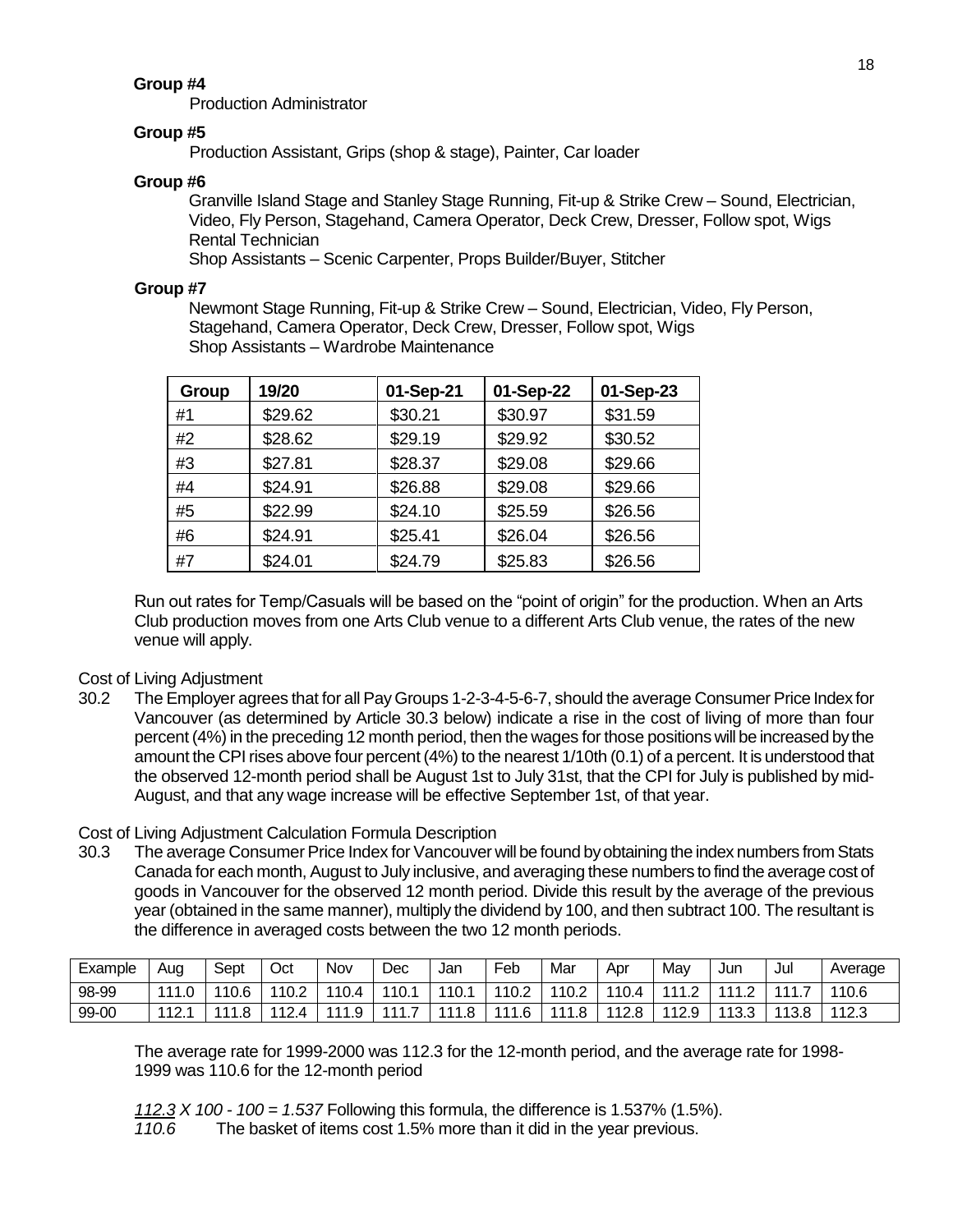#### 19

## **ARTICLE 31 Meal Periods**

- 31.1 Either of the following shall be defined as constituting a "meal break":
	- (a) One unbroken, unpaid hour, within which the Employee can eat their meal. The rate of pay shall be that which is applicable to the beginning of the half-hour meal period;
	- (b) One unbroken paid half-hour within which the Employee can eat their meal.
- 31.2 No unpaid meal breaks shall be allowed during a period of work five (5) hours or less.
- 31.3 An unpaid meal period shall be scheduled no earlier than two (2) hours from the start of the shift or four (4) hours after the previous unpaid meal break.
- 31.4 No meal break shall be set so as to result in an Employee who is working the performance returning from such meal break at a time less than thirty (30) minutes prior to commencement of the performance.
- 31.5 When approved by Management and if all staff agree (within each department), they will be allowed, at their discretion, to take an unpaid half-hour meal break. It is understood that a half-hour break requested or otherwise initiated by the Employer shall be a paid break.
- 31.6 Necessary pick up and wash up time shall be allowed prior to quitting time and meal breaks.
- 31.7 Employees shall be allowed one meal break immediately following every four (4) hour period of duty. If any Employee is required to remain on duty after such four (4) hour period, the Employee shall be paid at one and one-half (1.5) times the prevailing rate until relieved for a meal break.
- 31.8 One period of work per workday may extend to five (5) continuous hours without meal premium.
- 31.9 Running Crew may work a second period of five (5) continuous hours after an appropriate meal break without incurring meal premium.

#### **ARTICLE 32 Break Periods**

- 32.1 Employees shall be entitled to one fifteen (15) minute break period during each four (4) hours worked.
- 32.2 The timing of breaks shall conform with the requirements of the work assignment.
- 32.3 Break periods may be taken in conjunction with a meal period where there is mutual agreement between the Employer and the individual member.
- 32.4 It is agreed that break periods may not be possible during a performance or a rehearsal.

### **ARTICLE 33 Days Off**

- 33.1 Regular Employees in the Production Shop shall be entitled to receive two (2) consecutive days off per work week which shall be defined as forty-eight (48) hours plus the turn-around period of ten (10) hours for a total of fifty-eight (58) hours. The days off may span two (2) work weeks. (ie. Sunday and Monday off) All other Employees may be scheduled to work on the sixth day at regular rates subject to overtime provisions.
- 33.2 All Employees shall be entitled to receive a minimum of one (1) day off per week. A day off shall be defined as twenty-four (24) hours plus the turn-around period of ten (10) hours for a total of thirty-four (34) hours.
- 33.3 Work performed on scheduled days off shall be considered overtime.
- 33.4 The days in any work week may not necessarily be consecutive; they may be separated by the day(s) off.
- 33.5 Two (2) scheduled days off may be separated by a holiday only when no work is scheduled on that holiday.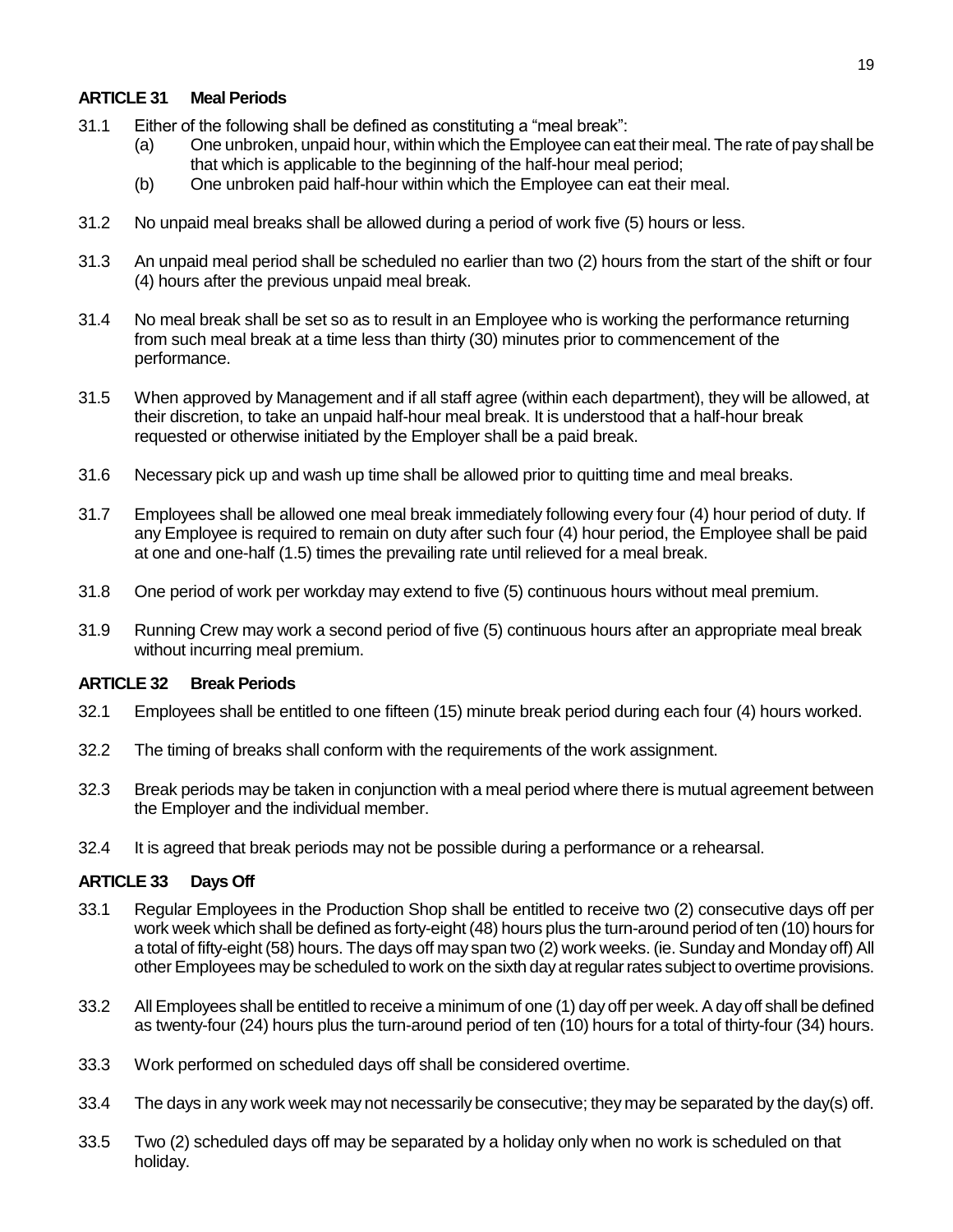- 33.6 Regular Employees (not in the Production Shop) who work more than forty (40) hours in a seven (7) day span, without a day off, shall be paid at the rate of two (2) times the straight pay for all hours over forty (40) and starting with the eighth  $(8<sup>th</sup>)$  continuous working day, until a day off is given.
- 33.7 Tour Employees work weeks may span nine (9) consecutive days, without a day off, one (1) time per tour. Regular daily and weekly overtime provisions shall apply.

# **ARTICLE 34 Overtime**

- 34.1 Work will not extend into overtime without approval of the Employer. The Employee shall have the right to refuse unscheduled overtime; however, scheduled overtime shall be worked when required by the employer.
- 34.2 No payment shall be made for encroachments where an Employee attends grievance meetings with management.
- 34.3 By mutual agreement between the Employer and the individual Regular Employee time off in lieu of overtime payment may be banked at the applicable rate. Banked time off is to be scheduled at a mutually agreeable time.

Daily Overtime

- 34.4 Daily overtime will be calculated at the rate of one and one half (1.5) times the straight time rate for the following:
	- (a) Time worked in excess of eight (8) hours;
	- (b) All hours worked on a scheduled day off;
	- (c) All hours worked after an Employee has been called back to perform further work on a day when they have already been released after having completed their scheduled shift. Employees shall have the right to refuse call back except in emergency situations.
	- (d) All hours those encroach on the turnaround period. A turnaround period is the period of at least ten (10) hours between the end of one shift and the beginning of the next shift.
- 34.5 Daily overtime will be calculated at the rate of two (2) times the straight time rate for the following:
	- (a) Time worked in excess of eleven (11) hours in a working day;
	- (b) Time worked in excess of eight (8) hours on a scheduled day off.

Weekly Overtime

- 34.6 (a) Weekly overtime will be calculated at the rate of one and one half (1.5) times the straight time rate for time worked in excess of 40 hours in a week.
	- (a) Weekly overtime will be calculated at the rate of two (2) times the straight time rate for time worked in excess of 48 hours in a week.
	- (b) For the purposes of calculating total weekly hours, only the first eight (8) hours of the day shall be considered.
- 34.7 For all eligible Employees as defined in Article 41.6:

When a week contains a Statutory Holiday, the references to the hours in 34.6 shall be reduced by eight (8) hours for each Statutory Holiday in that week. The hours the Employee works on the Statutory Holiday are not counted when calculating the Employee's overtime for that week.

- 34.8 The Employee and the Union may agree to permit an Employee or Employees to work up to 12 hours in a day and an average of 40 hours in a week without overtime. This averaging agreement must meet the following conditions:
	- (a) The agreement shall be in writing;
	- (b) The agreement shall specify a start date and an end date for the work schedule;
	- (c) The Employer and the Union shall sign the agreement before the start date;
	- (d) The agreement shall specify the number of weeks in the schedule 1, 2, 3 or 4 weeks;
	- (e) The agreement shall specify the hours scheduled for each day covered by the agreement.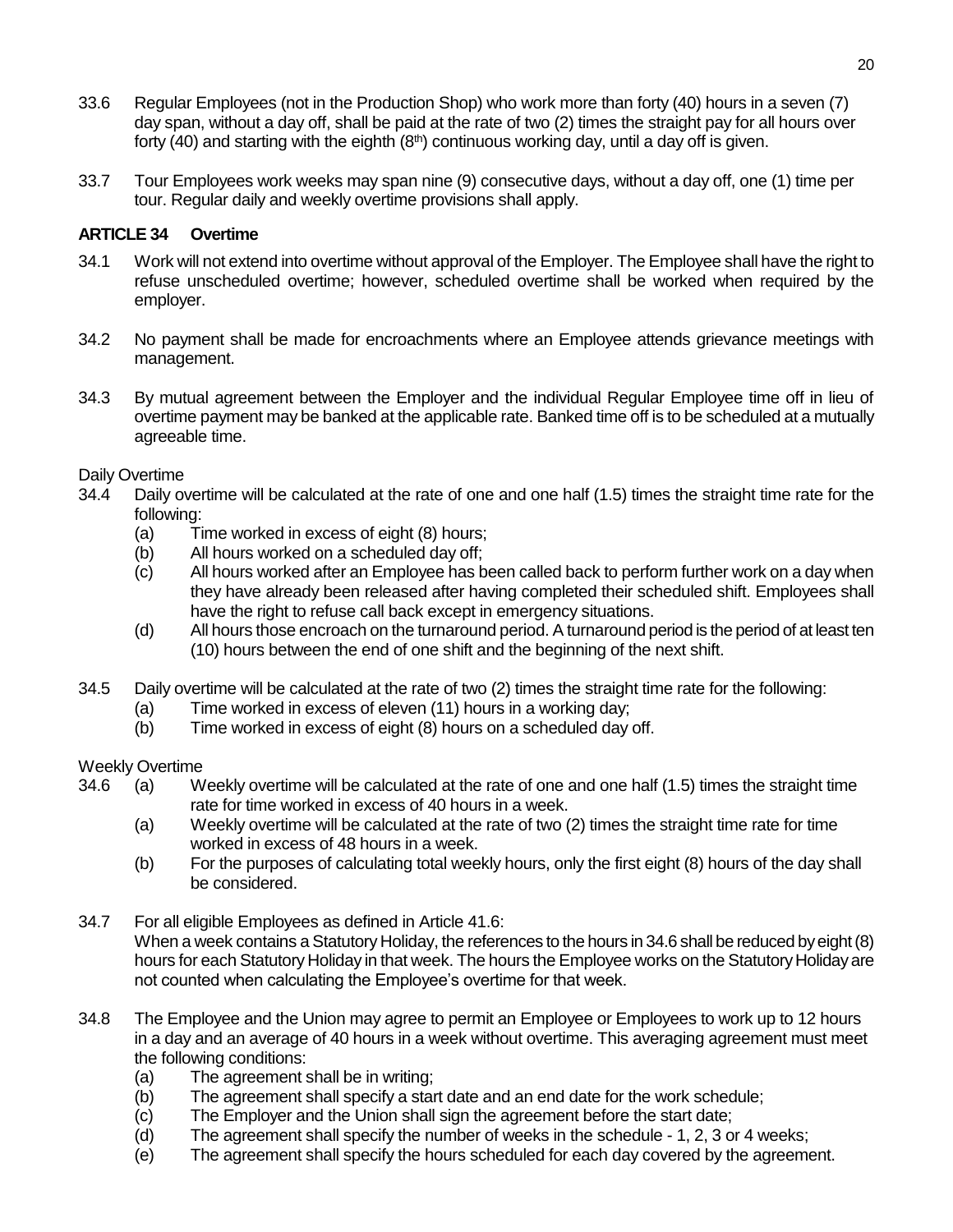- (f) The agreement shall specify the number of times the agreement may be repeated.
- (g) The hours scheduled shall not average more than 40 per week over the period of the agreement.
- (h) The Union and the affected Employee(s) shall receive a copy of the agreement before the agreement takes effect.
- 34.9 With the exception of meal premiums, there will be no pyramiding or compounding of any overtime compensation provided in this Contract. When multiple overtime provisions are applicable, only the highest shall be applied (e.g. when an Employee is in daily double time and then moves into overnight premium, the Employee shall remain at daily double time).

## 34.10 Overtime Bank

The Union and the Employer agree to establish an Overtime Bank for all Regular Employees. The Overtime Bank shall be subject to the following conditions:

- (a) Overtime shall be extended to straight time before being banked. For example, if an Employee works 3 hours of overtime and 1 hour of double time, up to 6.5 hours may go into the bank;
- (b) Hours in the Overtime Bank shall be given as paid time off as part of the Regular scheduled 40 hour work week;
- (c) All hours remaining in the Employee's time bank at the end of the ACT Fiscal Year (Aug.31) shall be paid out.
- (d) The time bank shall be limited to a maximum of eighty (80) hrs;
- (e) The employee may request not to have Overtime hours added to their time bank at any time.

# **ARTICLE 35 Night Differential**

35.1 When an Employee works between 0000 hours (12:00 midnight) and 0700 hours (7:00 a.m.) all hours shall be compensated at a rate of an additional one half (1.5) of the straight time rate per hour worked. Night differential shall not be deemed overtime or part of basic pay.

## **ARTICLE 36 Vehicle Expenses**

- 36.1 The Employer agrees to reimburse each Employee for all legitimate vehicle expenses when travel is authorized by the Employer.
- 36.2 If Employees are authorized to use their own vehicle in connection with their assigned duties they shall be reimbursed at the rate of fifty seven cents (\$0.57) per kilometer. This allowance shall be increased pursuant to the Canadian Theatre Agreement (Canadian Actors Equity and PACT) in effect.
- 36.3 When Employees on approved Employer business are involved in an accident resulting in damage to their vehicle and the amount of damage cannot be recovered from any other person or persons, the Employer agrees to reimburse the Employee for the deductible amount of the Employee's car insurance policy to a maximum of \$500.00.
- 36.4 Any additional vehicle insurance premiums required due to using a personal vehicle for approved business purposes shall be reimbursed by the Employer.
- 36.5 It is expressly agreed that the use of an Employee's vehicle in executing the business of the Employer is not compulsory, or a condition of employment, provided that the Employee's vehicle is not one for which payment of additional insurance has been made by the Employer as provided for in this Article.
- 36.6 The Employer agrees to maintain adequate liability insurance on all vehicles owned, leased, or rented by the Employer which any Employee may be requested to drive.

# **ARTICLE 37 Report Point, Travel Time, and Expenses**

37.1 Runouts:

A Runout shall be the classification for any Arts Club Theatre Production that plays in non-Arts Club Theatre venues within Metro Vancouver and/or up to two (2) out of town locations where overnight stay is required (not to exceed three nights out of town). When more than three nights out of town stay is required,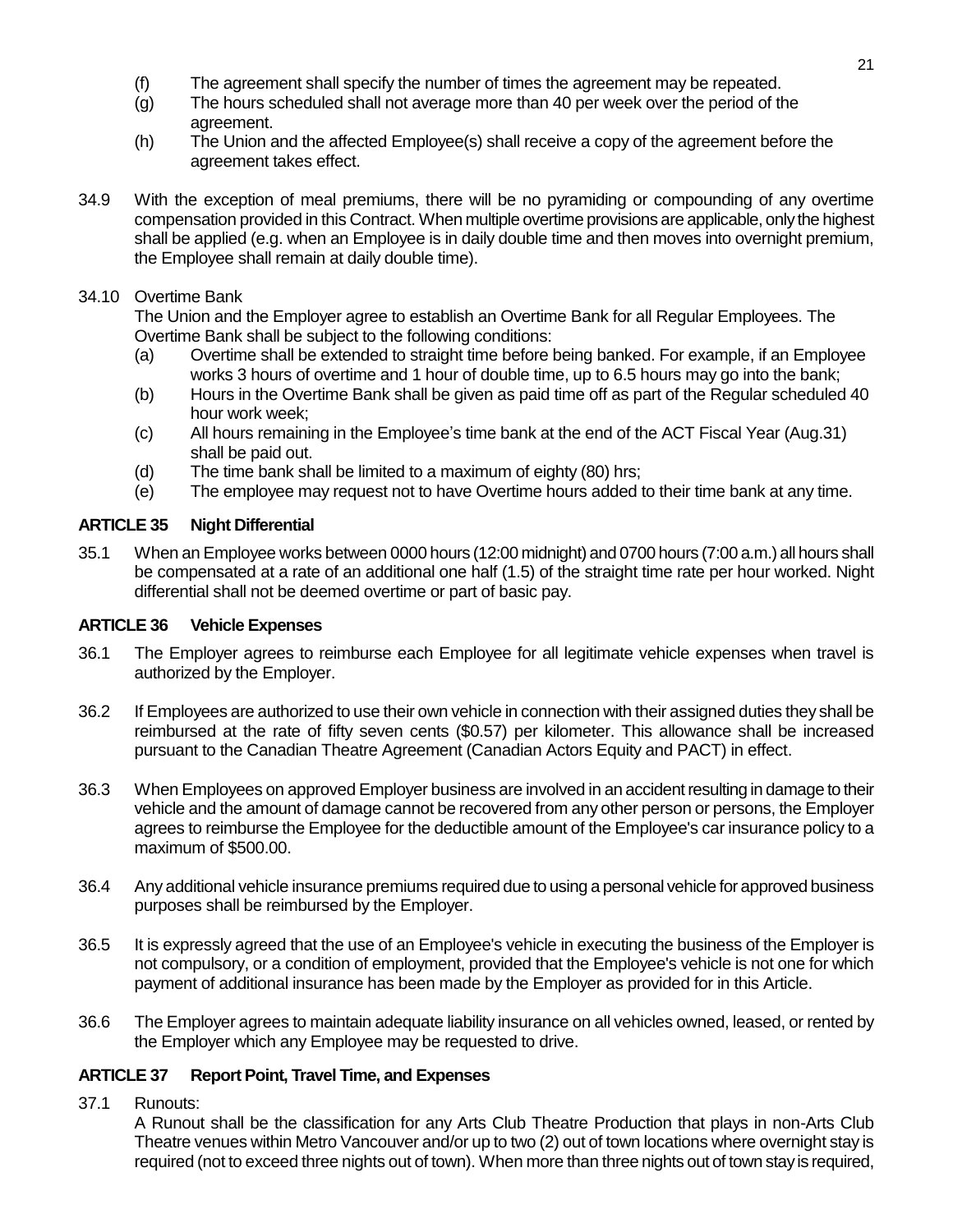the Employee shall be guaranteed a minimum of forty (40) hours employment per week for the week that they are out of town.

- 37.2 The Employer agrees to ensure that sufficient Bargaining Unit members are employed as are necessary to supervise the installation of the production.
- 37.3 (a) Time spent traveling will be considered time worked except as outlined below in 37.3(b)
	- (b) Employees may be assigned to report to work at the commencement of the shift to a report point within Metro Vancouver in lieu of the point of origin. In the event the Employer elects to provide transportation to the assigned worksite and an Employee wishes to use that transportation, arrangements will be made to leave from the Arts Club Theatre in time to report to the assigned worksite.
	- (c) After the commencement of a shift, time spent traveling within Metro Vancouver will be considered time worked.
	- (d) In the event Employees are assigned to work outside of Metro Vancouver and at the Maple Ridge Arts Centre, time spent traveling from the original report point will be considered time worked.
- 37.4 When an Employee is assigned to an out of town location and is required to remain overnight, the Employer will arrange reasonable double room accommodation with a shower and/or bath.
- 37.5 Employees requiring overnight accommodation shall receive an accommodation and meal allowance per diem of one hundred and thirty two dollars and seventy five cents (\$132.75). For partial days or days without an overnight stay, the Employee shall be provided a prorated meal allowance based on the following:
	- (a) When a working day outside of Metro Vancouver extends more than twelve (12) hours away from the point of origin (the Theatre's venues or Administrative office) the dinner per diem shall be paid.
	- (b) On the day of return to the point of origin, the per diem shall be prorated as follows:
		- \$13.00 return prior to 12:00 noon (Breakfast-\$13.00)
		- \$32.25 return between 12:00 noon and 6:00pm (Breakfast-\$13.00, Lunch-\$19.25)
		- \$61.50 return after 6:00pm (Breakfast-\$13.00, Lunch-\$19.25, Dinner-\$29.25)

Such allowances shall be increased pursuant to the Canadian Theatre Agreement (Canadian Actors Equity and PACT) in effect.

37.6 Employees will be given an advance to cover expenses upon request. Such request shall be made with reasonable notice.

# **ARTICLE 38 Co-Productions**

- 38.1 A Production shall be defined as a co-production when production costs and liabilities are substantially shared between the Employer and up to two (2) other Producer(s) (total of three (3)).
- 38.2 A co-production is not considered to be a touring production when presented in a co-producer's venue. When a co-production is presented in the co-producer(s) venue(s) the co-producer(s) may use their own Employees.
- 38.3 Where a co-production is co-produced or built by the Arts Club and moved to the first co-producer's venue, the Employer agrees to ensure that sufficient bargaining unit members are employed as are necessary to supervise the installation of the production in the co-producer's venue. If a co-production moves to a fourth co-producer's venue or a non co-producer's venue; such production as a result shall become a touring production, then the provisions of TOURING PRODUCTIONS shall apply.

# **ARTICLE 39 Touring Productions**

General

39.1 An Arts Club/IATSE Local 118 Traveling Stage Employee Contract (See Appendix #1) will be required when a Bargaining Unit member is hired for the run of an Arts Club Theatre Production that plays in two or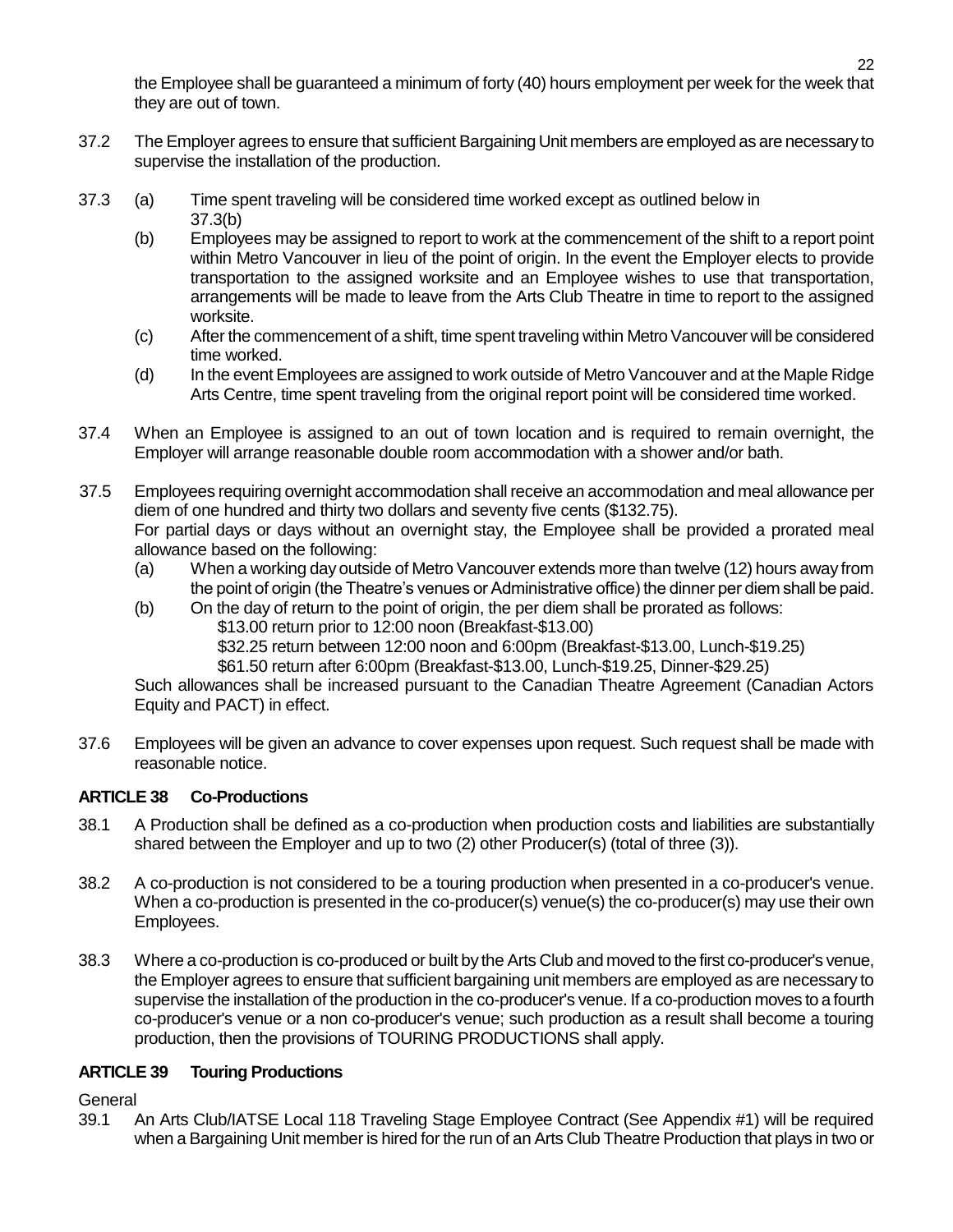more locations outside Metro Vancouver and is required to remain overnight at a place other than their usual place of residence.

39.2 The Parties agree that Tour or Run-out Employees may be hired, or rehired, or assigned by name request (seniority provisions do not apply) in order as follows:

- a) Arts Club Roster members who have been employed in a similar capacity on a previous Arts Club stage or tour presentation of the production;
- b) Membership of Local 118 who have been employed in a similar capacity on a previous Arts Club stage or tour presentation of the production;
- c) Other members of the Arts Club Roster;
- d) Other members of IATSE Local 118;
- e) Other members of IATSE;
- f) Others
- 39.3 The parties agree that there shall be no leave of absence for Union business granted while on tour except by agreement (in writing) of the Employer.
- 39.4 Tour Employees shall be supplied with an itinerary which shall contain dates and places of performances, distances between cities, estimated hours of travel and scheduled days off. The itinerary shall be supplied at least one week prior to the commencement of the tour. Amended itinerary sheets shall be supplied as further bookings are arranged.

# **ARTICLE 40 Vacations**

- 40.1 Each regular Employee is entitled to vacations and vacation pay as follows:
	- (a) Less than one (1) year length of service: One (1) day for each month of completed service, to a maximum of ten (10) days with pay at four percent (4%) of gross earnings.
	- (b) After one (1) year but less than three (3) years length of service: Fifteen (15) days vacation per year with pay at six percent (6%) of gross earnings.
	- (c) After three (3) years length of service but less than fourteen (14) years: Twenty (20) days vacation per year with pay at eight percent (8%) of gross earnings.
	- (d) After fourteen (14) years length of service but less than twenty-five (25) years: Twenty-five (25) days vacation per year with pay at ten percent (10%) of gross earnings.
	- (e) After 25 years length of service: Thirty (30) days vacation per year with pay at twelve percent (12%) of gross earnings.
	- (f) Any accrued, but unused, vacation will be paid out upon termination of employment.
- 40.2 Vacation time will be scheduled by mutual agreement between the Employer and individual member and will take into account the Employer's operations and staffing requirements. Vacation requests will be submitted to the Employer in writing at least thirty (30) days prior to the first day of proposed vacations. The Employer agrees to respond to vacation requests within fourteen (14) days of submission.
- 40.3 In the event that two or more Employees in the same job function request the same vacation period, then seniority will be the determining factor.
- 40.4 Every Employee shall be entitled to have at least three (3) weeks of vacation period consecutively unless requested otherwise by the Employee and approved by the Employer.
- 40.5 Should a Statutory Holiday occur while an Employee is on vacation the Employee shall receive an additional day off with pay.
- 40.6 An Employee's scheduled vacation period shall not be changed except by mutual agreement between the Employer and the individual member.
- 40.7 The Employer agrees to schedule the Employee's annual vacation within ten months after the anniversary date of each year of employment.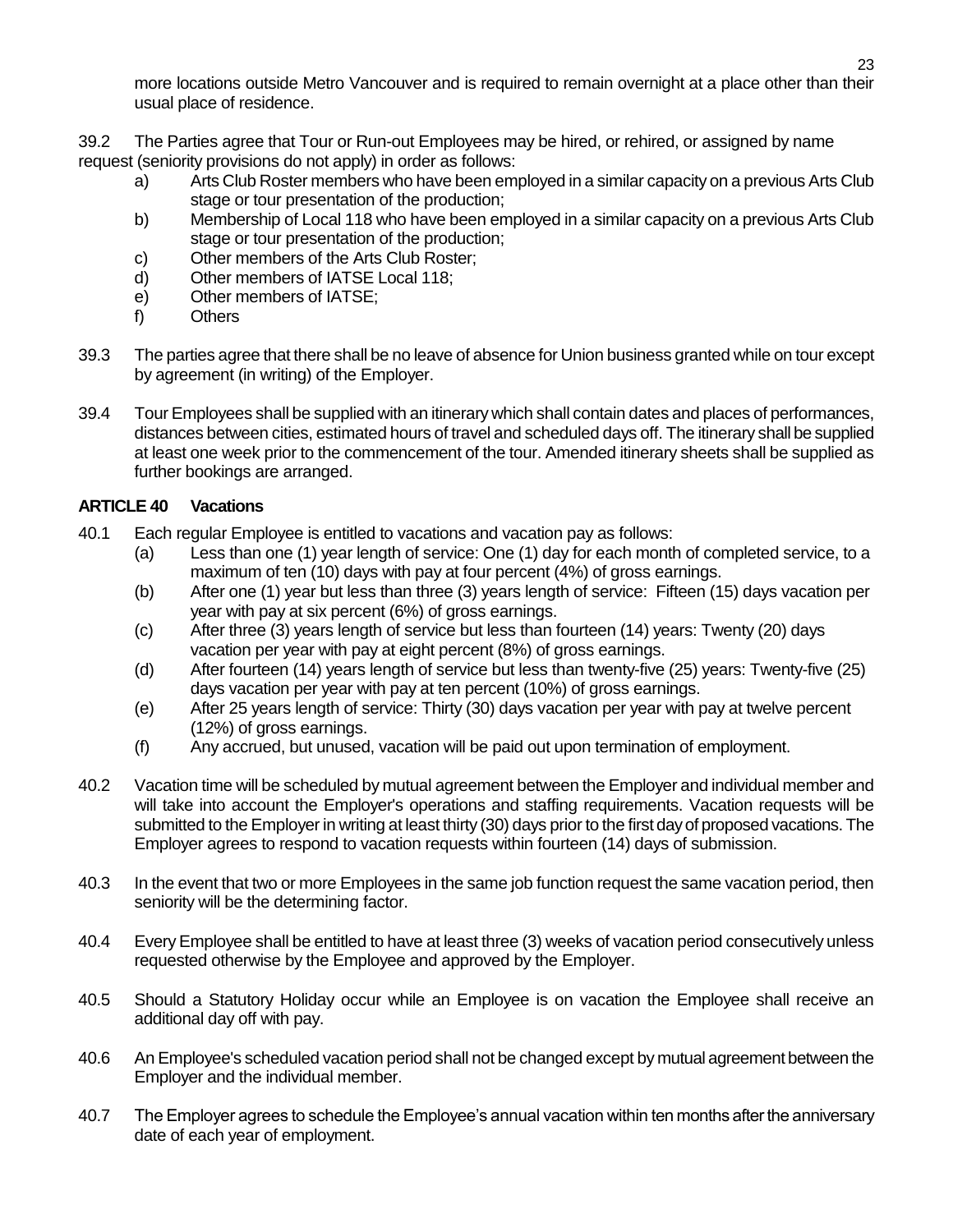- 40.8 Employees may request to begin and end their vacation in conjunction with days off, plus any additional days banked or added pursuant to this agreement and such request will not be unreasonably denied.
- 40.9 There will be no minimum number of days that a vacation must be in duration. The Employer will not deny reasonable requests.
- 40.10 Temporary/Casual Employees will have their vacation pay paid out weekly at the rate of four (4) percent.

## **ARTICLE 41 Statutory Holidays, Office Closed Days and Payment**

41.1 The Designated Statutory Holidays for Full Time and Part-Time Regular Employees, employed for at least thirty (30) days prior to the Statutory Holiday, will follow the Designated Statutory Holidays of British Columbia. They are as follows:

| New Year's Day    | Canada Day | Thanksgiving Day |
|-------------------|------------|------------------|
| <b>Family Day</b> | B.C. Day   | Remembrance Day  |
| Good Friday       | Labour Day | Christmas Day    |
| Victoria Day      |            |                  |

41.2 The Designated Statutory Holidays for Casual Bargaining unit members are as follows:

Victoria Day Thanksgiving Day

New Year's Day Canada Day Remembrance Day Family Day B.C. Day December 24 Good Friday Labour Day Christmas Day

## **General**

- 41.3 It is understood that the payment provisions for Statutory Holidays shall not preclude overtime provisions pursuant to this agreement.
- 41.4 With respect to this Article; an Employee shall receive payment at the applicable rate or, upon request of the Employee, shall be permitted to bank time off in lieu at the applicable rate.
- 41.5 Employees shall not be required to work on Christmas Day.

Eligibility for Statutory Holiday Pay

41.6 Any Casual Bargaining unit member who has worked as an Employee on at least 15 of the 30 calendar days prior to the Statutory Holiday will be eligible to receive pay for a Statutory Holiday.

# Payment for Statutory Holidays

- 41.7 (a) An eligible Employee with a regular schedule of hours who has worked at least 12 of the 30 calendar days prior to a Statutory Holiday is entitled to a regular day's pay for the holiday.
	- (b) An eligible Employee who has worked irregular hours on at least 12 of the 30 days prior to a Statutory Holiday is entitled to an average day's pay for the holiday. To calculate the average day's pay, divide the total wages earned in the 30 day period (including hours worked while in overtime, but excluding any overtime premiums) by the number of days worked.
	- (c) An eligible Employee who is required to work on a Statutory Holiday must be paid for that day at one and one-half  $(1\frac{1}{2})$  times the Employee's regular wage rate for the time worked up to 8 hours, double time (2) times the Employee's regular wage rate for any time worked between the eighth and eleventh hours, and two and one-half  $(2\frac{1}{2})$  times the Employee's regular wage for any time worked beyond 11 hours. In addition, the Employer must give the Employee a working day off with pay according to 41.7 (a) (b).
- 41.8 If the holiday falls on a scheduled day off and the Employee is required to work, the Employee shall be paid two (2) times the normal wage rate for any hours so worked, with a minimum credit of 4 hours in addition to a regular day off as per 41.7 (a) (b). Any hours worked beyond the eighth hour will be paid at two and onehalf (2 1/2) times the normal wage rate of the Employee, and any hours worked beyond the eleventh hour will be paid at triple (3) times the normal wage rate of the Employee.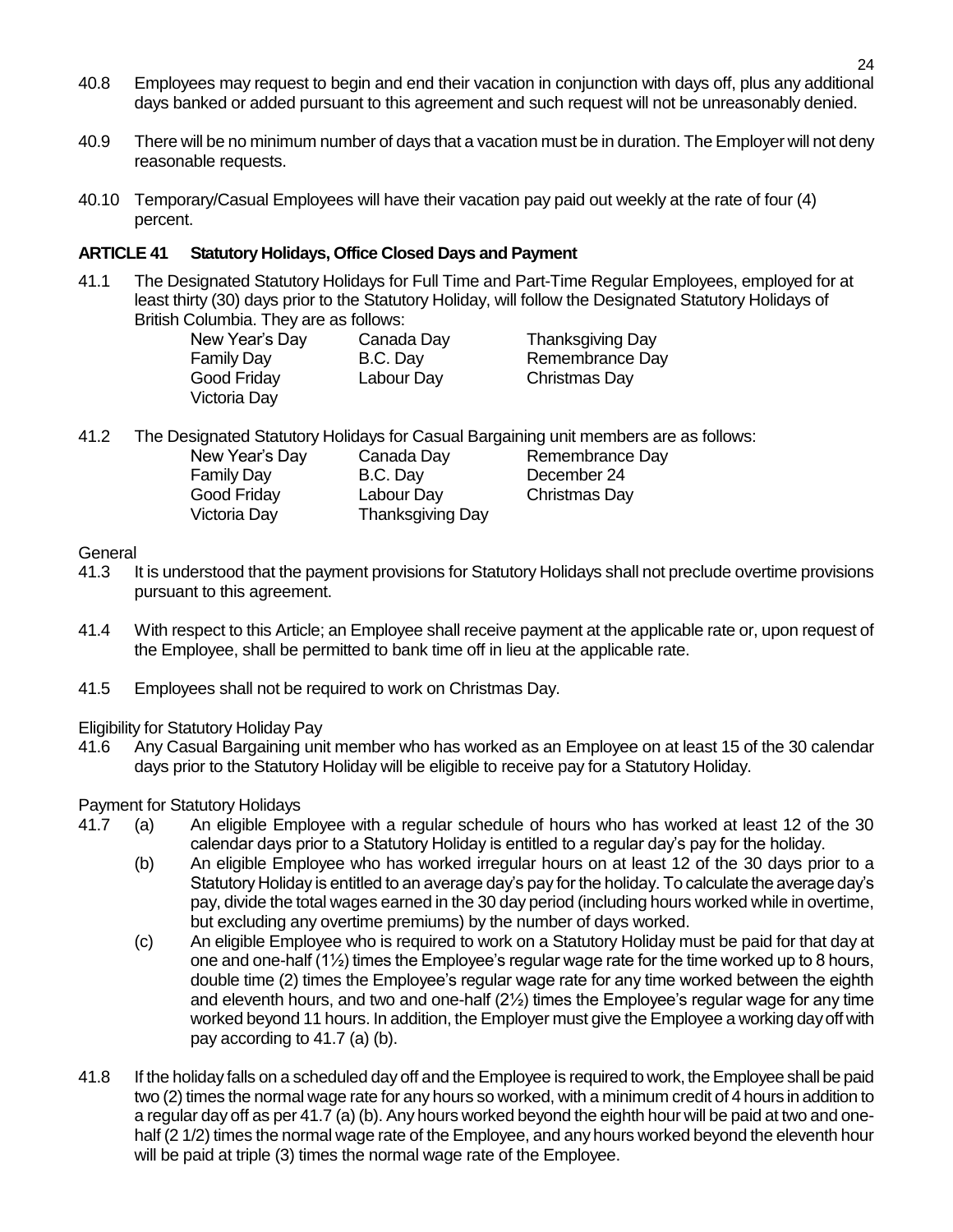- 41.9 Where a Statutory Holiday falls on a scheduled day off, or a vacation day, for an eligible Employee, the Employee shall be given an alternate day off with pay. The day shall be scheduled and paid as per 41.7 (a), (b) and 41.10. The paid Statutory Holiday shall not be considered a vacation day.
- 41.10 The Employer must schedule the day off with pay by mutual agreement between the Employer and the Employee:
	- (a) before the Employee's annual vacation,
	- (b) before the date of the employment terminates,
	- (c) if the pay for the day off is credited to the Employee's time bank, within 6 months after the date of the Statutory holiday, whichever is earliest.

# Office Closed Days

41.11 Full Time and Part-Time Regular Employees may also be eligible for Office Closed Days. The Employer's offices will be closed on a number of Federal Holidays and these will be recognized as regular paid days. These days are as follows:

| Easter Monday (variable date) | Truth and Reconciliation Day (September 30) |
|-------------------------------|---------------------------------------------|
| Christmas Eve                 | Boxing Day                                  |

# Payment for Office Closed Days

- 41.12 (a) An eligible Employee with a regular schedule of hours who has worked at least 12 of the 30 calendar days prior to an Office Closed Day is entitled to a regular day's pay for the day.
	- (b) An eligible Employee who has worked irregular hours on at least 12 of the 30 days prior to an Office Closed Day is entitled to an average day's pay for the day. To calculate the average day's pay, divide the total wages earned in the 30 day period (including hours worked while in overtime, but excluding any overtime premiums) by the number of days worked.
	- (c) An eligible Employee who is require to work on an Office Closed Day will be paid for that day at the Employee's regular wage rate for the time worked, up to eight (8) hours, one and a half (1  $\frac{1}{2}$ ) times the Employee's regular wage rate for the time worked between the eighth  $(8<sup>th</sup>)$  and eleventh  $(11<sup>th</sup>)$ hour, and double (2) the Employee's regular wage rate for any time worked beyond eleven (11) hours. In addition, the Employer must give the Employee a working day off with pay, according to clause 41.12 (a) (b).
- 41.13 Where an Office Closed Day falls on a scheduled day off, or a vacation day, for an eligible Employee, the Employee shall be given an alternate day off with pay.

# **ARTICLE 42 Leaves of Absence / Personal Time-Off (Unplanned / Planned / Family Responsibility)**

- 42.1 After three (3) months employment, Full Time and Part-Time Regular Employees, who work on average twenty (20) hours per week, will be provided with up to ten (10) paid days off per fiscal year. These days do not accrue and are not owed to the Employee, should they not be used during the year. These days can be used as follows:
	- (a) Physical Illness and Mental Health
		- Employees are able to take time of it they are unable to attend work due to an illness of either physical health or mental health. If an absence due to illness goes beyond three (3) consecutive days and additional days off are required to recover, the Employer will ask for a medical note to be supplied from a doctor stating the reason for the absence and indicating the projected date of return to work. The cost of the provision of a medical note is the responsibility of the Employee.
	- (b) Planned Medical / Dental Appointments It is possible to take planned personal time off that is needed to attend planned medical or dental appointments upon mutual agreement with the Employees supervisor.
	- (c) Family Responsibility Leave Family Responsibility Leave is time off needed for the care, health or education of any immediate family member, which is defined as a spouse (including common-law partner), child,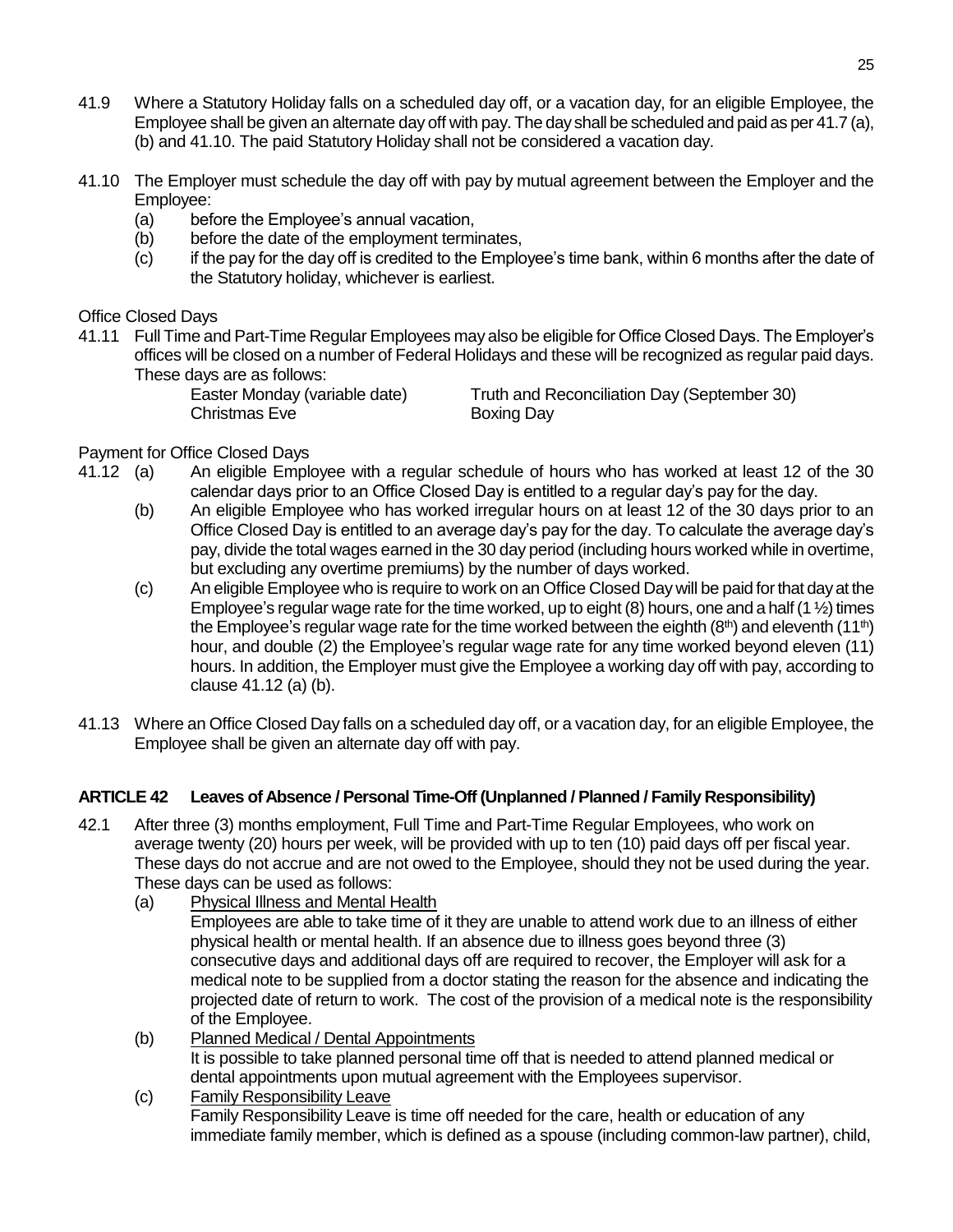parent, guardian, sibling, grandchild or grandparent; a spouse or common-law partner's parent/guardian or child; and any person living with the Employee as a member of their family. Family Responsibility Leave includes bereavement leave, in the event of the death of an immediate family member. These days do not have to be consecutive, nor start on the date of death. This may also include unplanned or unexpected time off needed to take care of an immediate family member, as defined above. Examples include time off needed to care for a sick child or parent or planned time off needed for the care, health or education of an immediate family member.

- 42.2 Any personal leave of absence must be approved by the Employee's management supervisor. If an absence is unplanned (i.e. illness), the Employee's management supervisor must be notified as soon as possible. (Email or text is acceptable, but a telephone call is preferred). If an absence is planned (i.e. doctor's appointment) the Employee must request the time off from their management supervisor, they will keep a record of these approvals.
- 42.3 In the case of an Employee that worked varied and/or part-time hours, the payment will be calculated as the daily average of the Employee's earnings (exclusive of overtime) for the four (4) week period immediately preceding the first date of the Employee's absence.

## Definition of Spouse

- 42.4 A spouse is defined as a cohabitant of one (1) year or more who has been publicly represented as a spouse including a same sex partner.
- 42.5 Upon request of the Employee, personal time off without pay will be extended where possible.
- 42.6 In the event that an Employee desires leave without pay for personal reasons, application shall be made in writing to the Employer stating the reasons for such leave and the duration of such leave. The granting of such leave shall be at the sole discretion of the Employer.

## Maternity and Paternity Leave

- 42.7 The maternity leave provisions of the Employment Standards Act are applicable to the Regular Employees covered by this agreement.
- 42.8 Upon request, a Regular Employee with a newborn child or who adopts a child is entitled to a two (2) week paid leave of absence and up to one (1) year leave of absence, unpaid.
- 42.9 Every Regular Employee who intends to take a leave of absence under this Article shall:
	- (a) give at least four (4) weeks notice in writing to the Employer unless there is a valid reason why such notice cannot be given, and;
	- (b) inform the Employer in writing of the length of leave intended to be taken.

## Jury Duty

42.10 Regular Employees called for Jury Duty shall continue to receive their regular rate of pay, less any amount paid in respect to such Jury Duty, for any day the Employee is regularly scheduled for work.

## **ARTICLE 43 Severance Pay**

- 43.1 In the case where a Regular Employee who has acquired Length of Service is laid off and not recalled within the period of recall rights, the Employee shall be entitled to one weeks pay per year of service (prorated) with the Employer to a maximum of eight (8) weeks pay.
- 43.2 Previous Length of Service for Employees who have worked prior to this agreement is agreed to be as listed and attached to this agreement.

# **ARTICLE 44 Disability Assistance Pay**

44.1 The Arts Club Theatre agrees to continue the salary of an Employee who is injured on the job and unable to work as follows: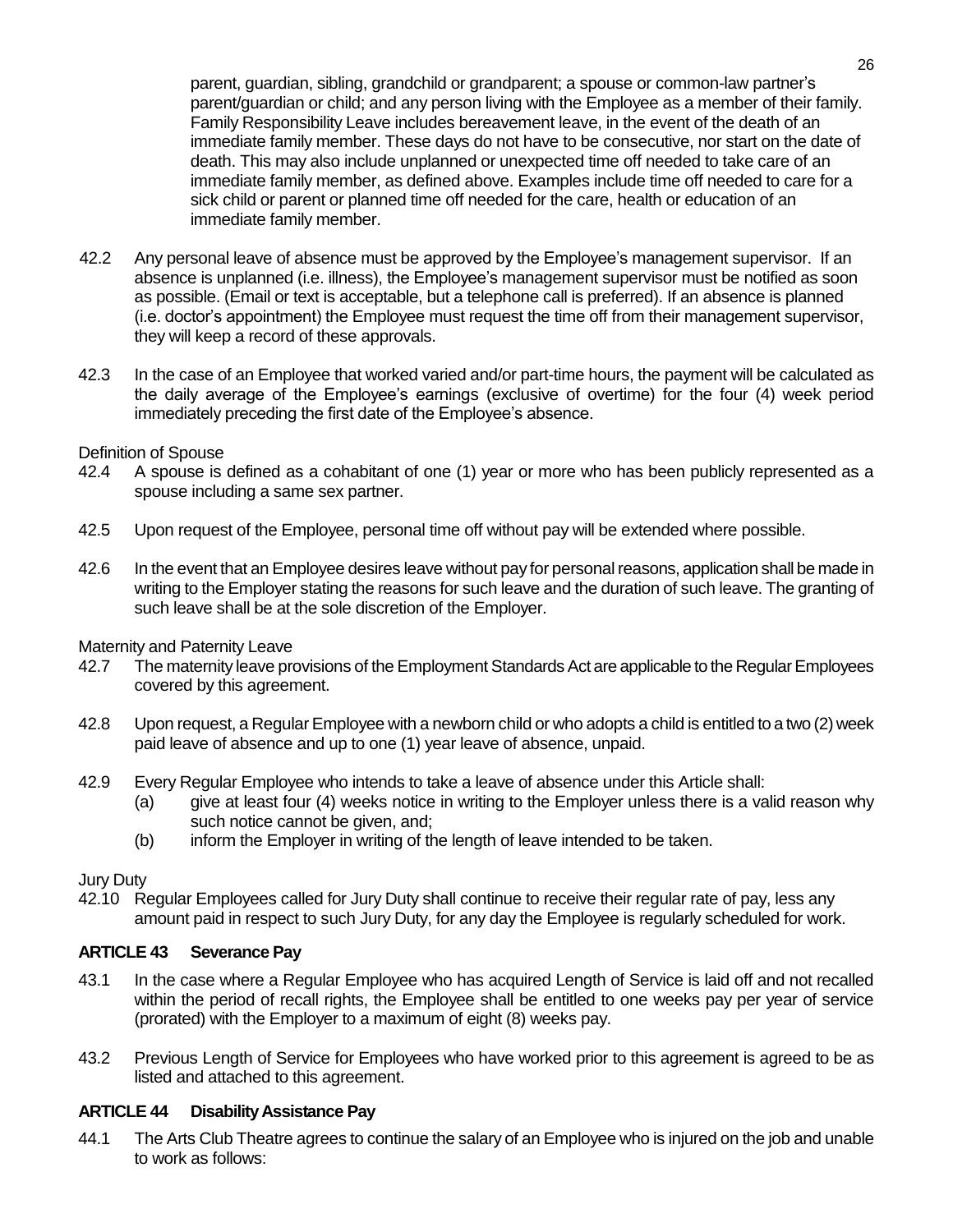- (a) 100% of salary for the day of the accident or injury;
- (b) Thereafter the Employee will receive, the balance of their daily rate (based on the average hours for the contracted period) not covered by Workers' Compensation Board, for the rest of the contracted period, to a maximum of two weeks;
- (c) The Employer is entitled to require a doctor's certificate as proof of such injury.
- (d) The Employer, the Union and the Employees agree to comply with the requirements of the Worker's Compensation Act with respect to the completion of forms.

# **ARTICLE 45 Union Dues**

- 45.1 All Employees of the Employer, in the bargaining unit, who are or become members of the Union, shall remain members of the Union in good standing, as a condition of employment. Regular Employees hired on or after June 11, 1999 must become members of the Union as a condition of employment. All Employees and Arts Club Theatre roster members hired prior to June 11, 1999 will be presented with an opportunity to join the Union, but are under no obligation to join.
- 45.2 The Employer agrees to deduct dues and/or assessments as levied by the Union pursuant to the Union's Constitution and Bylaws. The deductions are to be based on the gross earnings of every Employee in the bargaining unit, beginning with the date of hiring in the bargaining unit. The Employer will be notified in writing by the Union of any changes in the rate of deductions.
- 45.3 The Employer agrees to remit the monies so deducted to the Union monthly by cheque payable at par in Canadian funds. The Employer shall remit such dues by the fifteenth (15th) of the month following the month for which the dues are deducted and shall include with such remittance a statement showing the names of the Employees from whom deductions have been made and the respective amounts deducted.

# **ARTICLE 46 Health & Welfare and Pension Plans**

Health Plan Contributions

46.1 The Employer will pay the following percentage of earnings for all Bargaining Unit Employees into the I.A.T.S.E. Local Health and Welfare Trust Fund; Effective September 1, 2011 – 5.0% Earnings shall include Vacation and Holiday pay for each Employee.

Savings Plan: Employer Contribution

46.2 In addition to the above, the Employer shall contribute and remit to the I.A.T.S.E. Local 118 Health and Welfare Trust Fund, three (3) percent of each Employee's total wages paid commencing. These amounts will be submitted on an individual basis on the appropriate form supplied by the Health and Welfare Trust Fund, and upon submission the Employer's responsibility ceases.

Savings Plan: Employee Contribution

46.3 The Employer will deduct fifty (50) cents for every hour worked from every Employee employed consistent with Article 46.2 above, and remit same to the I.A.T.S.E. Local 118 Health and Welfare Trust Fund. These amounts will be submitted on an individual basis on the appropriate form supplied by the Health and Welfare Trust Fund, and upon submission the Employer's responsibility ceases.

# **ARTICLE 47 Education, Seminars, Etc.**

- 47.1 When a Regular Employee is required to attend courses in order to adhere to governmental regulations, to address concerns of the Health and Safety Committee, or as deemed necessary by the Employer to remain current with emerging technology, equipment, methods, or machinery, the Employer shall:
	- (a) pay for tuition, required supplies, and any associated examination fees;
	- (b) pay the Employee for hours in attendance at such course at regular rates, which will not be taken into account in overtime calculations and will not be subject to minimum hour requirements, as detailed in Article 28.2.
- 47.2 Employees shall be reimbursed for up to fifty percent (50%) of tuition and supply costs upon successful completion of any course. Employees shall make written application to the Employer and must receive prior written approval to attend such course.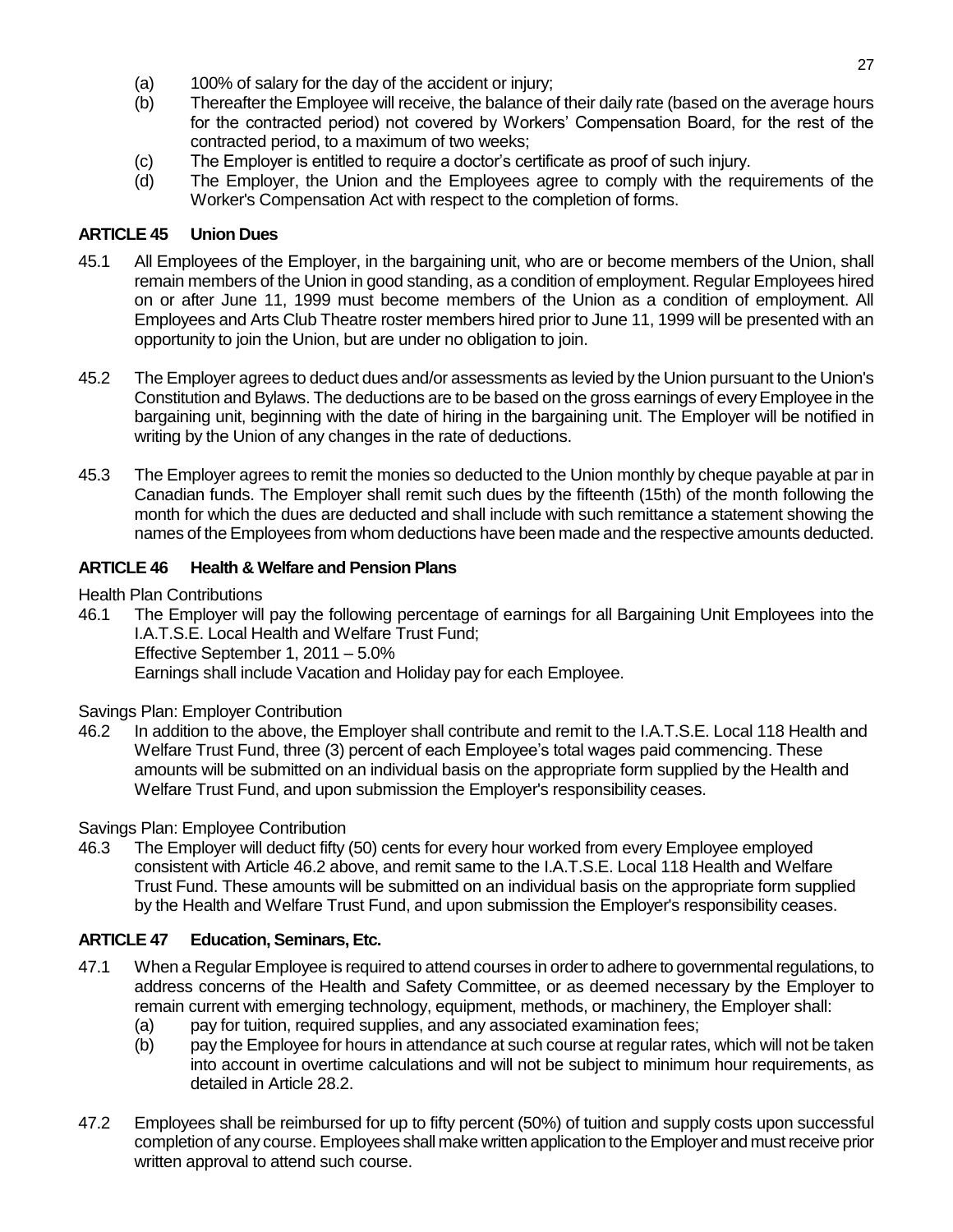#### **ARTICLE 48 Existing Benefits**

- 48.1 Existing benefits of employment not defined in this agreement shall not be changed except as follows:
	- Proposed changes will be submitted to the Labour/Management Committee for a recommendation  $(a)$ to the parties:
	- $(b)$ Changes shall not be applied in a discriminatory manner;

Any dispute or disagreement may be referred to the grievance procedure.

#### **ARTICLE 49 Duration of Agreement**

- 49.1 This agreement shall be effective from September 1, 2020 until August 31, 2024, inclusive.
- 49.2 Where notice of desire to modify this Agreement is given, a meeting shall be held within twenty (20) days for the purpose of negotiations and further meetings shall be held as frequently as possible until settlement is reached or until either party makes application for conciliation.
- 49.3 It is understood and agreed that all provisions of this Agreement shall remain in full force and effect during the Collective Bargaining Process.
- The Parties hereto agree that the operation of Section 50 (2) and (3) of the Labour Relations Code of 49.4 British Columbia is hereby excluded.
- 49.5 If any portion of this agreement shall by Provincial, Federal, or other law, or by decision of any court be declared or held illegal, void, or unenforceable, the remaining portions of this agreement shall continue to be valid and in full force and effect.

All of the foregoing is agreed this 2021. Both parties unanimously agree. day of without reservation, to recommend the following terms and conditions for a Renewal Collective Agreement to their respective principals.

For the Employer

For the Union

I have the authority to bind the Society

I have the authority to bind the Union

F MARTENS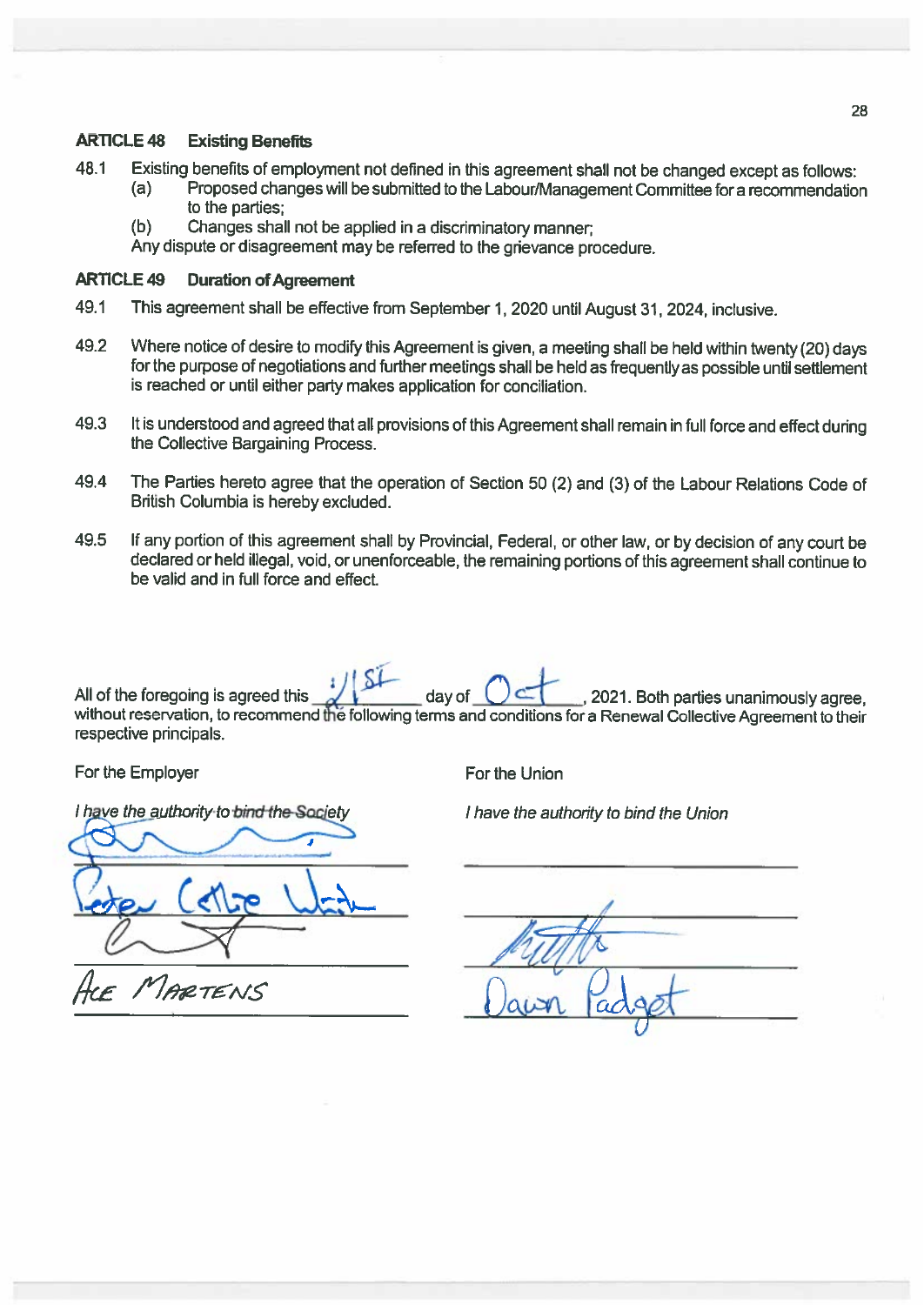# **Appendix #1 Traveling Stage Employees' Contract / Averaging Agreement**

# **Arts Club Theatre Company & IATSE Local 118**

The Employee and the Union may agree to permit an Employee or Employees to work up to 12 hours in a day and an average of 40 hours in a week without overtime. This averaging agreement must meet the following conditions:

- (a) The agreement shall be in writing;
- (b) The agreement shall specify a start date and an end date for the work schedule;
- (c) The Employer and the Union shall sign the agreement before the start date;
- (d) The agreement shall specify the number of weeks in the schedule 1, 2, 3 or 4 weeks;
- (e) The agreement shall specify the hours scheduled for each day covered by the agreement.
- (f) The agreement shall specify the number of times the agreement may be repeated.
- (g) The hours scheduled shall not average more than 40 per week over the period of the agreement.
- (h) The Union and the affected Employee(s) shall receive a copy of the agreement before the agreement takes effect.
- (i) This averaging agreement does not have to be filed with the Employment Standards Branch.

This Agreement, made this \_\_\_\_\_\_\_\_\_\_\_\_\_\_\_\_\_\_\_\_ day of \_\_\_\_\_\_\_\_\_\_\_\_\_\_\_\_\_\_\_\_\_\_\_20\_\_\_, at Vancouver, British Columbia, by and between \_\_\_\_\_\_\_\_\_\_\_\_\_\_\_\_\_\_\_\_\_\_\_\_\_\_, member of **Local No. 118, International Alliance of Theatrical Stage Employees**, Moving Picture Technicians, Artists and Allied Crafts of the United States, its Territories, and Canada, and the Producer**- the Arts Club Theatre Company.**

# **THE PRODUCER AGREES**

1) To engage \_\_\_\_\_\_\_\_\_\_\_\_\_\_\_\_\_\_\_\_\_\_\_\_\_\_\_\_\_\_\_\_\_\_\_\_\_, as \_\_\_\_\_\_\_\_\_\_\_\_\_\_\_\_\_\_\_\_\_\_\_\_\_ (tour position) on \_\_\_\_\_\_\_\_\_\_\_\_\_\_\_\_\_\_\_\_\_\_\_\_\_\_\_\_\_\_\_\_\_\_\_\_\_\_ (name of the production) at a salary of\_\_\_\_\_\_\_\_ dollars per week (based on the positions and groups listed below). This salary will be payable weekly when due in accordance with the provisions of this contract. The employee's start date will be\_\_\_\_\_\_\_\_\_\_\_\_\_\_\_\_\_\_ and the closing performance date will be \_\_\_\_\_\_\_\_\_\_\_\_\_\_\_\_.

The weekly rates will be paid as follows:

Heads of Dept. on tour will be paid equivalent to Article 30.1 Group 2 hourly rate x 40 hours Assistants on tour will be paid equivalent to Article 30.1 Group 6 hourly rate x 40 hours

2) When the employee is outside Metro Vancouver, or is required to remain overnight, the Employer will arrange reasonable double room accommodation with a shower and/or bath. Employees requiring overnight accommodation shall receive an accommodation and meal allowance per diem of one hundred and thirty two dollars and seventy five cents (\$132.75).

It is understood that partial days outside Metro Vancouver including the day returning to the point of origin following the overnight stay will be prorated as follows for every 24 hour period:

\$13.00 return prior to 12:00 noon (Breakfast-\$13.00)

\$32.25 return between 12:00 noon and 6:00pm (Breakfast-\$13.00, Lunch-\$19.25)

\$61.50 return after 6:00pm (Breakfast-\$13.00, Lunch-\$19.25, Dinner-\$29.25)

Per diems shall be paid to the employee on the Friday prior to the week to be worked.

Such allowances shall be increased pursuant to the Canadian Theatre Agreement (Canadians Actors' Equity and PACT) in effect.

- 3) Air travel shall be on a first class carrier, which shall include charter transportation. In the event transportation is by any other means, sleeping accommodations shall be provided if overnight travel is required.
- 4) To recognize the work week as consisting of six (6) days from Monday through Sunday with one day off in each week. When calculating the salary for a fraction of a week, it shall be paid at the rate of one-sixth of the actual weekly salary for each day. Salaries shall be pro-rated on a daily basis only for days worked prior to the initial opening, after the official closing, or during any pre-agreed lay-off periods. Registered Retirement Savings Plan and Health and Welfare contributions shall only be pro-rated for weeks during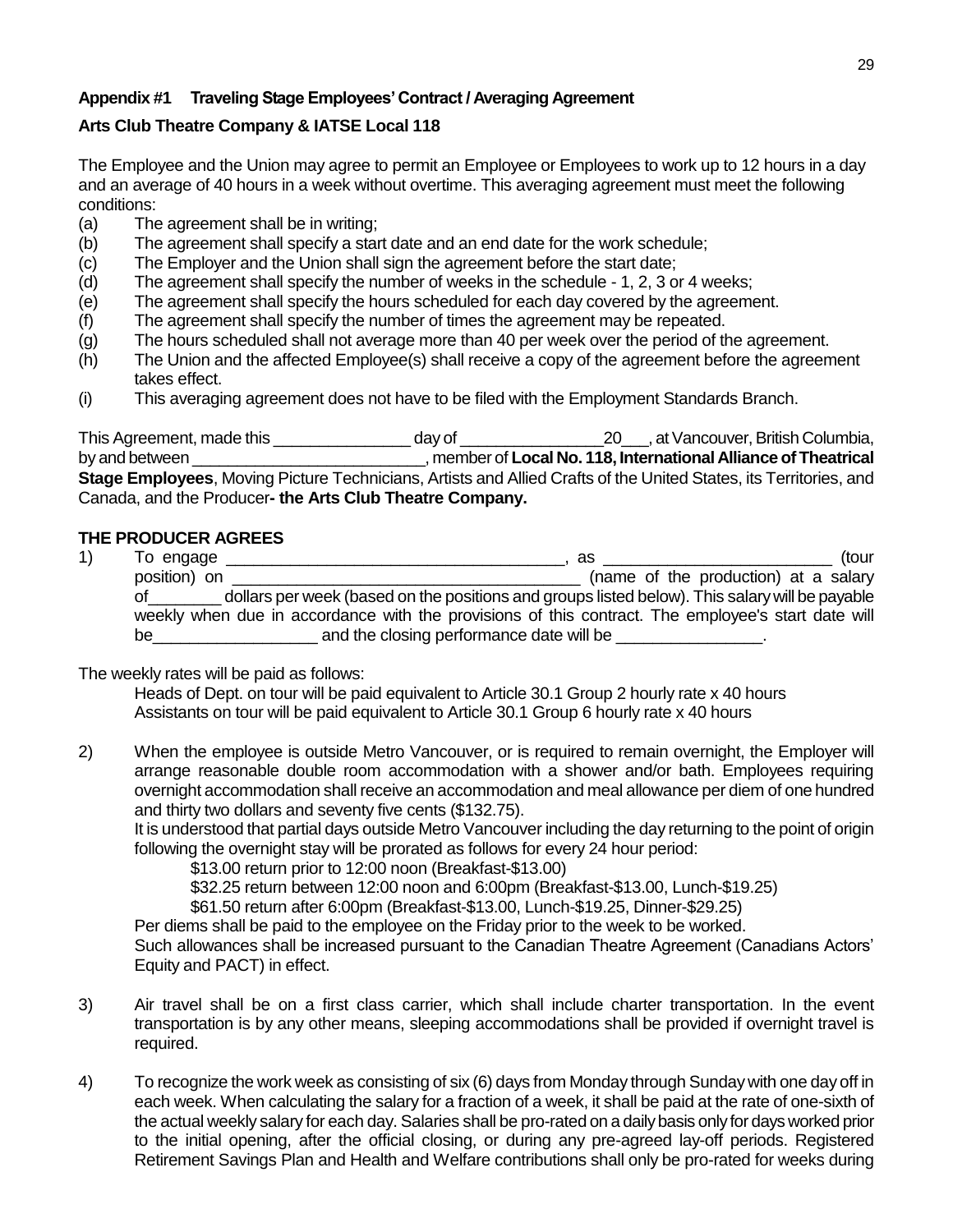which less than four (4) days are worked.

- 5) An additional one-sixth of the actual weekly salary shall be paid under the following circumstances:
	- (a) All performances in excess of eight (8) per week
	- (b) All work on the seventh day
	- (c) All work on loadouts which go beyond 5am
	- (d) Excluding loadouts for all work commencing at Midnight or prior to 6:00 A.M.
	- (e) All work prior to the official opening in any city which exceeds twelve (12) hours in one day
	- (f) All authorized non-performance calls after the official opening in any city which are in excess of eight (8) hours worked per week (Load-outs, presets, and sound checks are excluded from this provision)
- 6) To recognize this contract as being in force when orders are given by management or its representative for the collection of scenery, properties, electrical effects, wardrobe and/or wigs for shipment.
- 7) To pay for services rendered prior to date set for opening under terms provided herein.
- 8) To give in writing two weeks' notice of the cancellation of this contract, or full salary in lieu thereof. The Union shall be notified prior to the exercise of this clause.
- 9) Drunkenness, drug abuse, dishonesty, or gross negligence shall be sufficient reason for the immediate cancellation of this contract.
- 10) To post one week's notice in writing with a copy to the office of Local 118 of the closing date of the production, or full salary in lieu thereof.
- 11) To pay transportation from the closing point to the place where the member was engaged, or resides, in the event of this contract being terminated by the producer.
- 12) To recognize this contract as terminated when, after the last performance, the production is loaded on vehicles for transportation for shipment. Should the employee deliver the production back to Vancouver the contract will be deemed terminated on the arrival at the Arts Club Production Centre.
- 13) To recognize this contract being in force as long as the production is offered to the public, whether on the road or during the run in any city, excluding all Arts Club Theatre venues.
- 14) For all work on New Year's Day, Family Day, Victoria Day, Canada Day, Labour Day, Thanksgiving Day, Remembrance Day, Good Friday, B.C. Day, December 24 and Christmas Day, all employees shall be paid an additional one-half (0.5) times one -sixth (1/6) of the minimum weekly contractual scale.
- 15) To fill any vacancy that may occur under this contract at once.
- 16) To recognize a continuous layoff of more than two weeks constitutes a termination of this contract by the Producer unless prior mutual agreement is reached by both parties or payment of half the actual weekly salary for all time laid off in excess of two continuous weeks.
- 17) Unless prior mutual agreement is reached by both parties, to pay half the actual weekly salary, or the daily per diem, whichever is greater, for any layoff of two weeks or less. Round trip transportation shall be provided to the place where the employee was engaged or resides.
- 18) To pay a penalty of three and three-quarters percent (3.75%) of the weekly rate for each hour worked without a meal break, or a meal being provided, after five (5) hours from the beginning of the call, or the end of the previous meal break.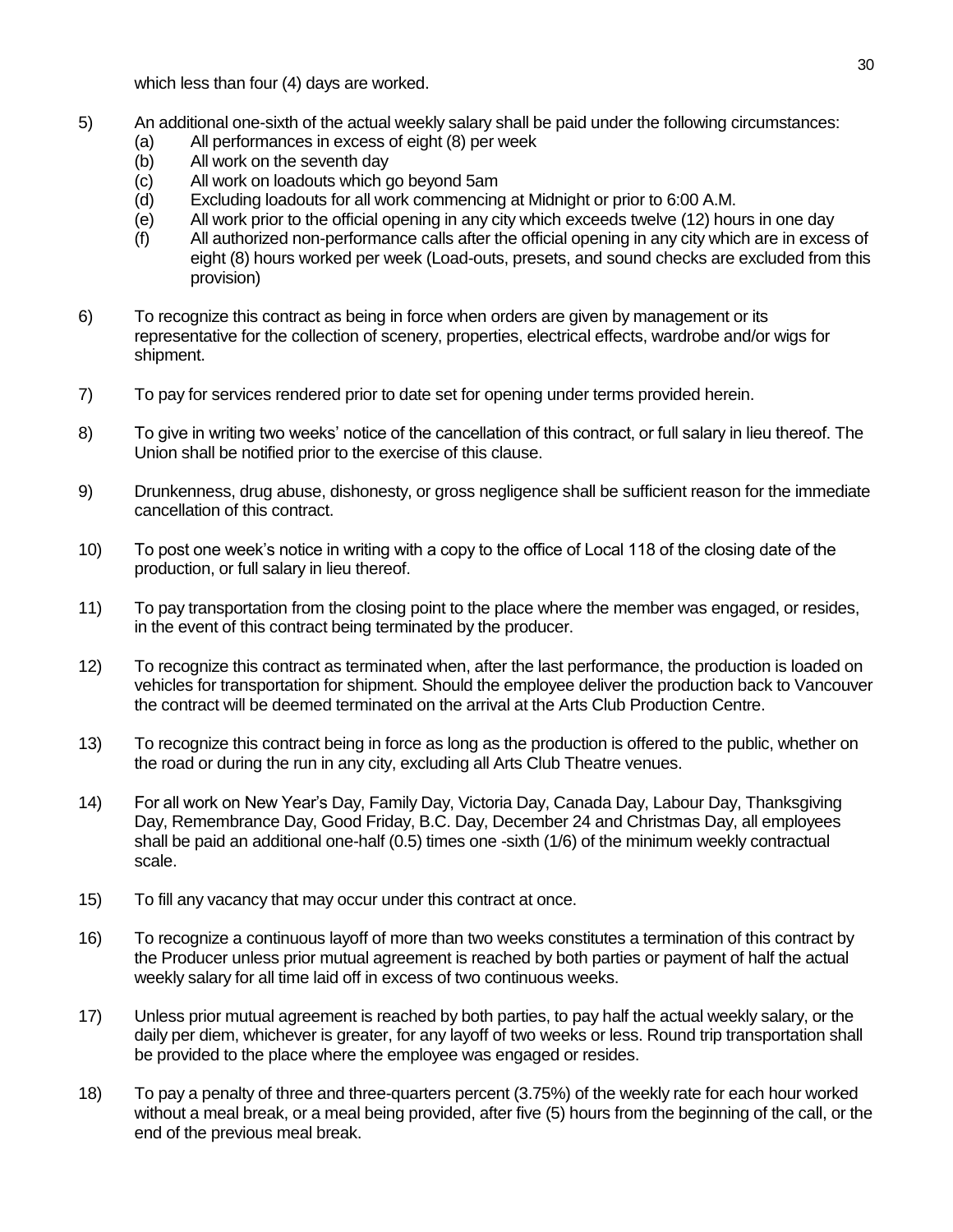19) After six (6) months of employment, to provide three (3) days paid bereavement leave in the event of the death of an immediate family member.

# **THE EMPLOYEE AGREES**

- 20) To accept engagement under terms provided herein and give exclusive service in the capacity stipulated in this contract at such theatres and places of amusement and at such times as may be required by the Producer: subject, however, to the provisions of this contract and the rules of the International Alliance of Theatrical Stage Employees, Moving Picture Technicians, Artists and Allied Crafts of the United States, its Territories, and Canada, but may serve elsewhere if expressly permitted in writing (but not otherwise) by the Producer.
- 21) To give two (2) weeks' notice in writing of the cancellation of this contract.
- 22) To pay the cost of transportation of a successor to replace the employee in the event this contract is terminated by the employee within six (6) months of its effective date.
- 23) To abide by the rules and regulations covering rehearsals and performances as made by the Producer, insofar as they do not conflict with this contract or with the By-laws of the IATSE & MPTAAC.
- 24) To avoid incurring penalties and premiums wherever possible. Touring employees shall get authorization from the Employer manager or Tour Coordinator wherever possible before incurring penalties and premiums.

# **IT IS FURTHER MUTUALLY AGREED,**

25) That should any dispute arise under this contract, such dispute shall be adjusted by means of a grievance committee comprised of one member appointed by IATSE and one member appointed by the Producer.

Should this attempt of resolution not be successful, the parties may appoint a mutually agreed upon arbitrator. Should the parties be unable to agree on an arbitrator, or should the dispute not be resolved within thirty (30) days of the dispute being presented to the other party, either party may request the Ministry of Labour of the province of B.C. to appoint an arbitrator. The arbitrator shall hear and determine the difference or allegations and shall issue a decision, and the decision shall be final and binding on the Producer and the employee. The cost of the arbitration shall be borne equally between the parties.

# **THE PRODUCER FURTHER AGREES,**

- 26) To remit to IATSE Local 118 Health and Welfare Trust Fund for the employee's Registered Retirement Savings Plan (R.R.S.P.) one percent (1%) gross weekly salary for each week's employment on behalf of the employee for any portion of the week (except if the production opens on a Thursday, the contribution will be on a one -fifth (1/5) pro-rata basis Thursday, Friday, and Saturday of that week.)
- 27) To contribute and remit to IATSE Local 118 Health and Welfare Trust Fund for the employee's Registered Retirement Savings Plan (R.R.S.P) the prevailing seasonal percentage, as stipulated in the Article 46.2 as the Employer's contribution, or for any portion of the week (except if the production opens on a Thursday, the contribution will be on a one -fifth (1/5) pro-rata basis Thursday, Friday, and Saturday of that week.)
- 28) To contribute and remit to IATSE Local 118 Health and Welfare Trust Fund, the prevailing seasonal percentage stipulated in Article 46.1 of gross weekly salary (prorated for less than a week) for each week's employment.
- 29) To contribute the percentage of Vacation pay owed to the Employee based on Articles 40.1 and 40.10. This amount shall be calculated based on the actual weekly salary, prorated for partial weeks.
- 30) The Producer agrees to deduct and remit to the Union all dues and assessments as levied by the Union pursuant to the Union's Constitution and By-laws. The deductions are to be based on the gross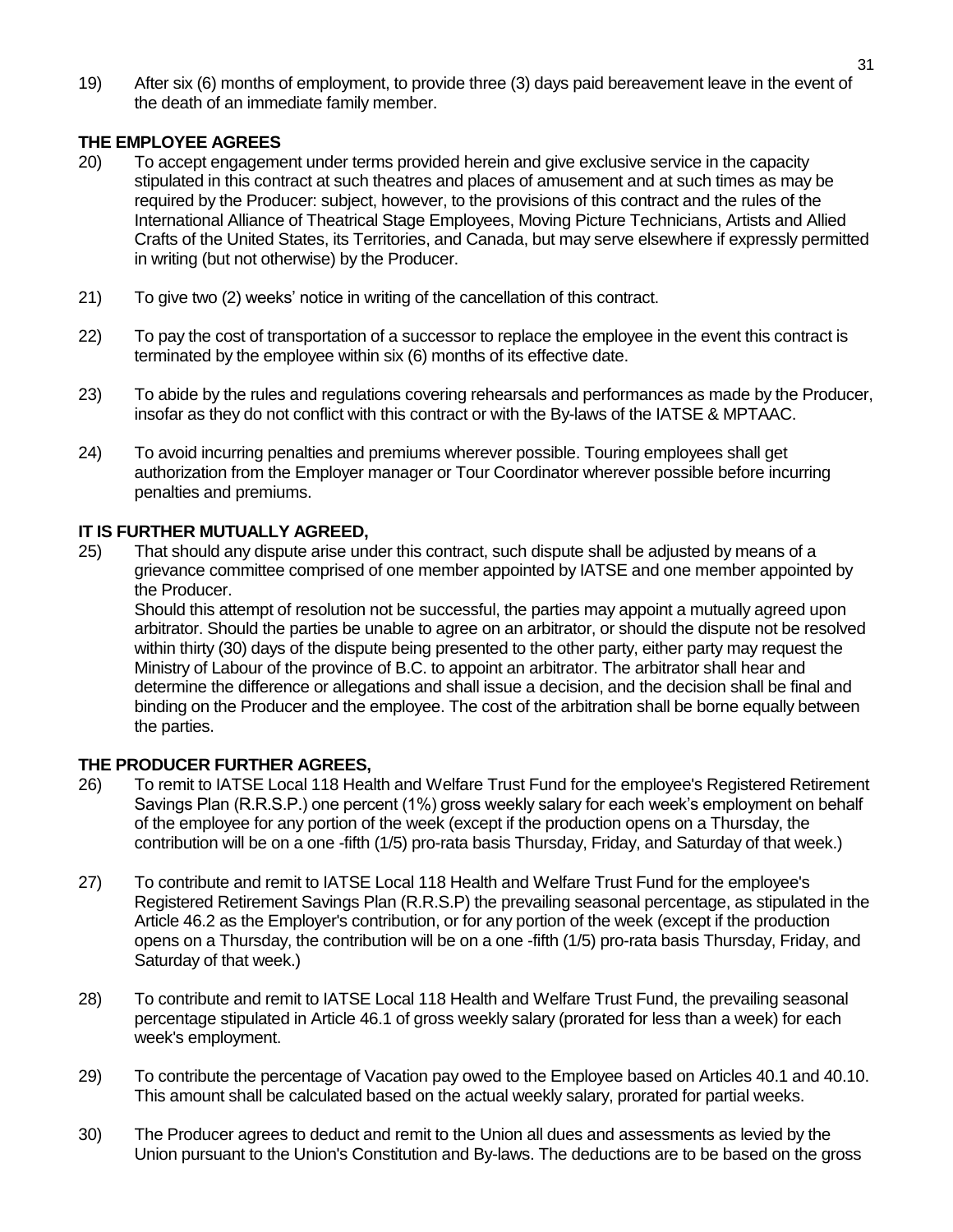earnings of the employee. The Producer will be notified in writing by the Union of any changes in the rate of deductions.

31) The Producer agrees to be bound by the Agreements and Declarations of Trust establishing the aforesaid Funds and to be liable for any Attorney's fees and other expenses that may be incurred in collecting contributions due hereunder should there be default in payment thereof. Payments of such contributions will be made **MONTHLY**, as per current practice, and transmitted with a complete remittance breakdown to IATSE Local 118.

**IN WITNESS WHEREOF,** this contract is made in triplicate and the parties have affixed their signatures

|                                                                                                                | _day of ____________________________      | 20 |
|----------------------------------------------------------------------------------------------------------------|-------------------------------------------|----|
| Employer: __________________________________                                                                   | Employee: _______________________________ |    |
| Per: The Arts Club Theatre Company<br>203-162 West 1 <sup>st</sup> Avenue<br>Vancouver, B.C.<br><b>V5Y 0H6</b> | <b>Permanent Address: Example 2014</b>    |    |
| 604-687-5315                                                                                                   |                                           |    |

**The contract shall not be valid unless the required information is inserted in all the spaces provided herein.**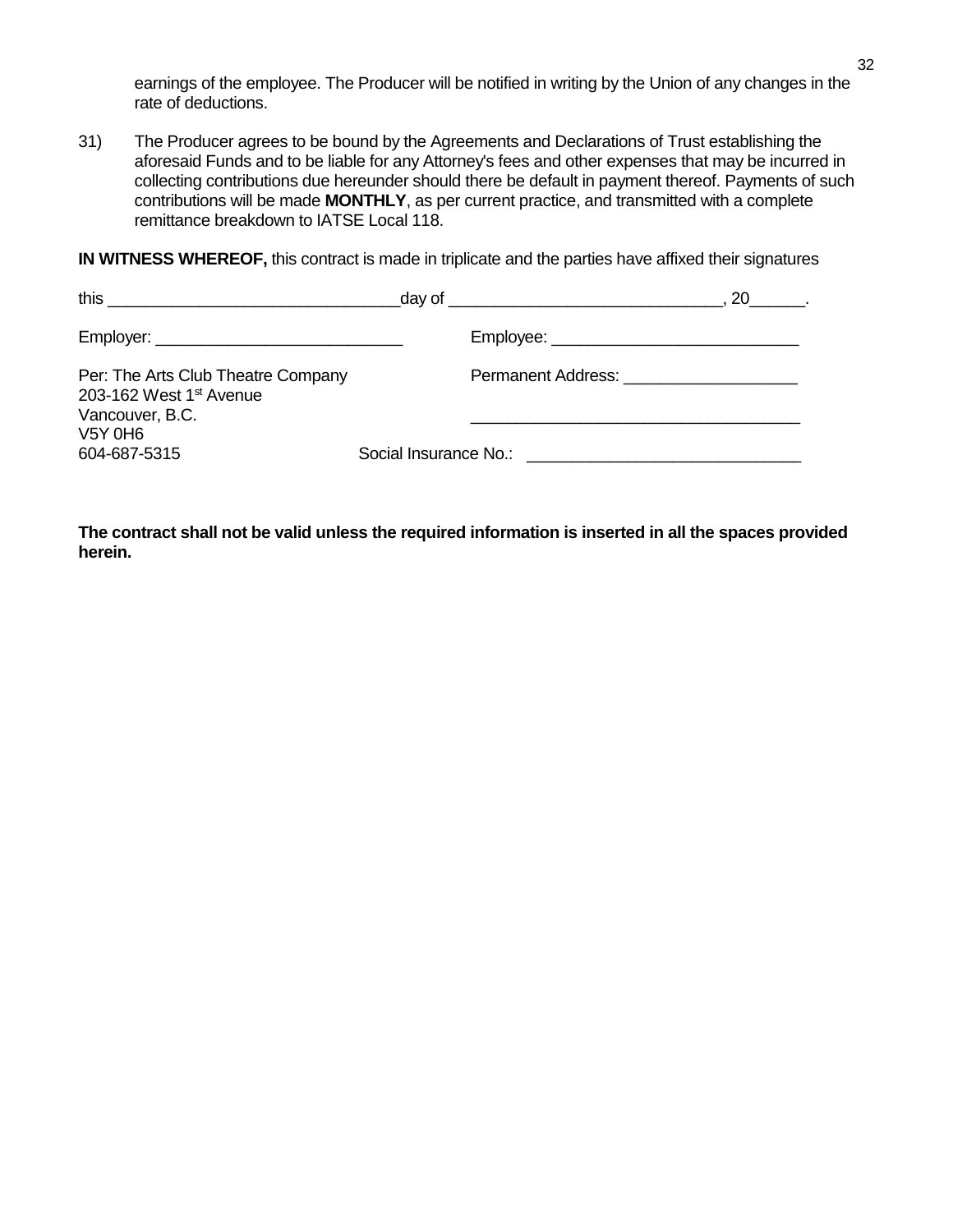## **Appendix #2 Mutual Agreement**

On a one on one basis, all applications of the "Mutual Agreement" procedure and its resolutions are without prejudice or precedent; resolutions do not supersede the intent and spirit in which this contract was written. Further, it is understood that the application of "Mutual Agreement" by either of the parties does not prevent or preclude a decision from becoming a grievable issue.

Where the term "**mutual agreement between the Employer and the Union**" appears in the body of the contract, it is understood that for the purposes of this agreement the procedure for the application of this term to the appropriate clauses shall be as follows:

- A) The Labour/Management Committee shall meet and, at this time, the Employer shall state and clarify the nature of their concern. The Union representatives on the committee (usually comprised of the Arts Club Theatre Shop Steward, and one other elected individual) shall consider and respond to the Employer's request.
- B) In a timely manner the Labour/Management Committee agrees to notify the Union Office of the circumstances and intended resolution, as outlined and agreed in principle by the Labour/Management Committee in regards to the application of the "mutual agreement" provision.
- C) After the appropriate consultations and within a reasonable length of time, the Union will respond as to the acceptance or rejection of the proposal. The Union shall include the reasoning and rationale behind its decision.
- D) In instances that the Labour/Management Committee does not come to an agreeable resolution, the Employer may appeal directly to the Executive Board of the Union for application of this provision.

When time is of the essence and circumstances do not permit the possibility for the application of the procedure as outlined above, then the Employer may seek resolution as follows:

- E) If the period of forty-eight (48) hours or less is the limitation for consultation in regards to the application of the "Mutual Agreement between the Employer and the Union" provision, the Employer may directly refer the question to the Roster Representative or the Shop Steward (either of which, who must have at least one other member of the Union present at the discussion). Although it is recommended otherwise, without conference, these persons (being the Roster Representative or Shop Steward) at their individual discretion may choose to conclude a decision on behalf of the Union.
- F) Both the Employer and Union representative will then notify the Union as to the decision of both parties.
- G) Should no Union representative of the bargaining unit be readily available, the Employer can contact the Office of the Union and directly request a resolution. Both parties shall verify their decision with a written response at each party's earliest convenience.

Where the term "**mutual agreement between the Employer and the individual member**" appears in the body of the contract, it is understood that for the purposes of the agreement the procedure for the application of this term to the appropriate clauses shall be as follows:

- 1) The individual member shall make a written application to the Employer stating the nature of their request. It is understood that each member shall give the adequate notification that is appropriate to the clauses found within the body of the contract.
- 2) In a timely manner the Employer agrees to respond to the Employee's request including the reasoning and rationale for the decision.
- 3) If necessary the Employee may refer the decision of the Employer to the Union for clarification or investigation.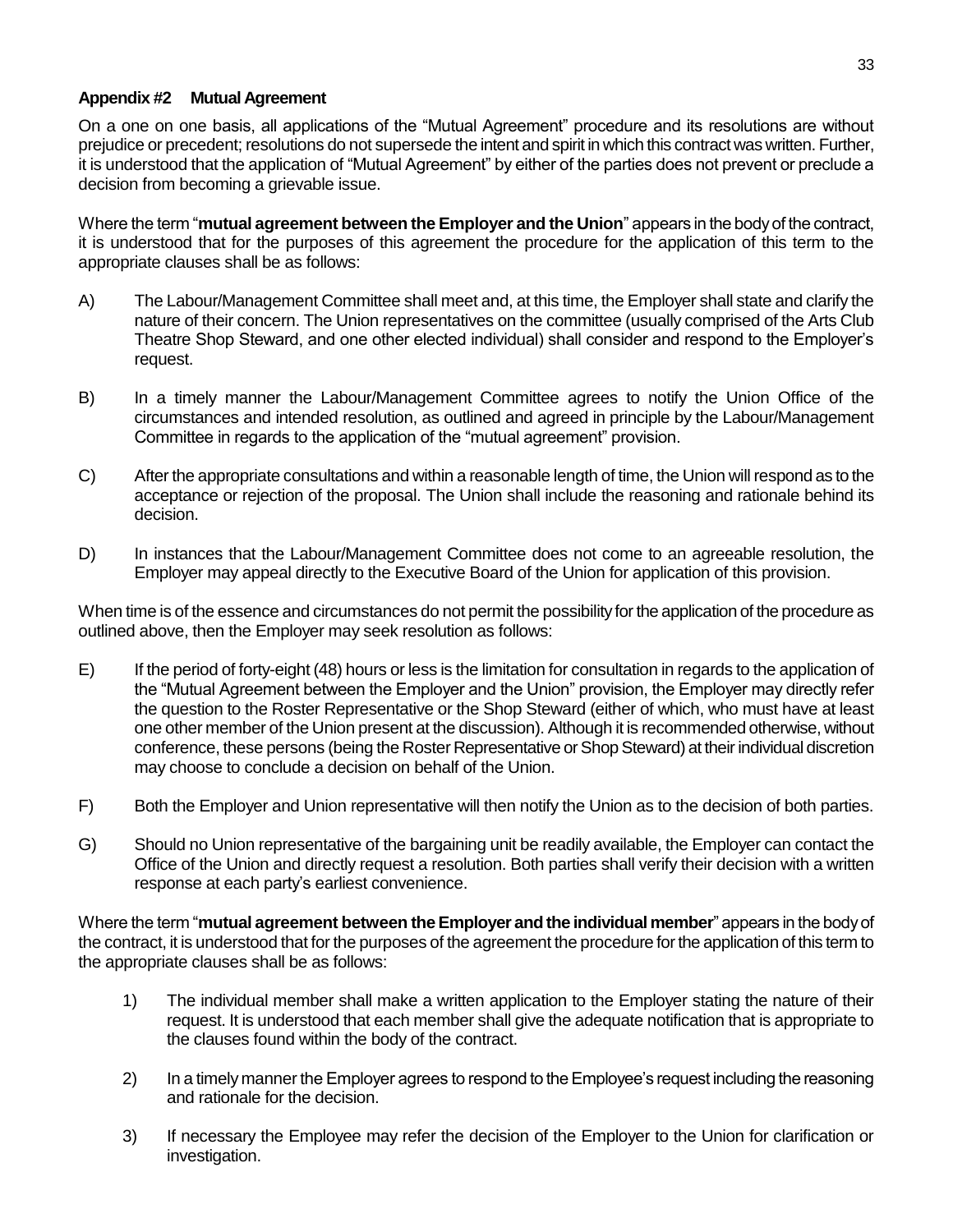Where the term "**mutual agreement between the parties**" appears in the body of the contract, it is understood that for the purposes of this agreement the procedure for the application of this term to the appropriate clauses shall be as follows:

i) The parties agree to meet and jointly determine a resolution appropriate to the applicable clauses.

Where appropriate and necessary both the Employer and the Union, including its members, agree to write responses to one and others queries. It is understood that in some instances verbal requests and responses may be engaged, it is advisable and prudent however, for each party to document both the nature of their concern and the outcome of these decisions as to provide a reference for future decisions of a similar nature or for the purposes of a grievance.

# **Appendix #3 Metro Vancouver Definition**

# Metro Vancouver shall be defined as:

Village of Anmore, Village of Belcarra, City of Burnaby, City of Coquitlam, Corporation of Delta, City of Langley, Township of Langley, Village of Lions Bay, District of Maple Ridge, City of New Westminster, City of North Vancouver, District of North Vancouver, District of Pitt Meadows, City of Port Coquitlam, City of Port Moody, City of Richmond, City of Surrey, City of Vancouver, District of West Vancouver, City of White Rock

# Appendix #4 2<sup>nd</sup> Stage Carpenter

The 2<sup>nd</sup> Stage Carpenter may perform running crew duties, with the primary focus on deck and flies. It is understood that the 2<sup>nd</sup> Stage Carpenter may be offered work on electrics, follow spot, or sound if qualified, but for these positions on the running crew the call will first be offered members of the Arts Club Theatre roster and then the 2<sup>nd</sup> Stage Carpenter, prior to going to general dispatch.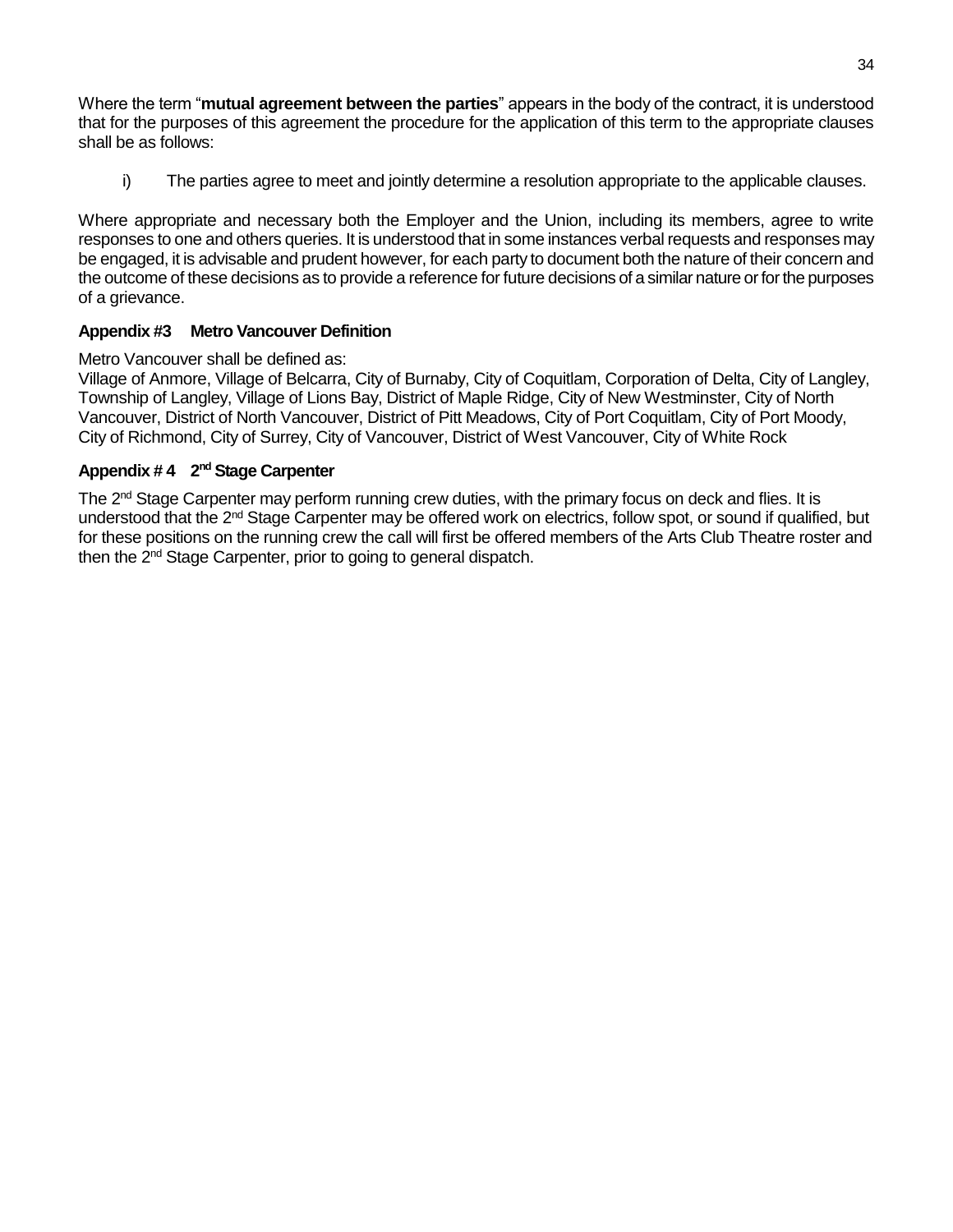| Access to Personnel File (26.10, 26.11) 15        |  |
|---------------------------------------------------|--|
|                                                   |  |
|                                                   |  |
|                                                   |  |
|                                                   |  |
|                                                   |  |
|                                                   |  |
|                                                   |  |
|                                                   |  |
| Calling of Temporary Employees (17)  8            |  |
|                                                   |  |
|                                                   |  |
|                                                   |  |
|                                                   |  |
|                                                   |  |
|                                                   |  |
|                                                   |  |
|                                                   |  |
|                                                   |  |
|                                                   |  |
| Definitions                                       |  |
|                                                   |  |
| "Mutual Agreement" (Appendix #2)33                |  |
|                                                   |  |
| Metro Vancouver (Appendix #3)34                   |  |
| Part-time Regular Employee (13.2b) 6              |  |
|                                                   |  |
|                                                   |  |
|                                                   |  |
|                                                   |  |
|                                                   |  |
|                                                   |  |
|                                                   |  |
|                                                   |  |
|                                                   |  |
|                                                   |  |
|                                                   |  |
|                                                   |  |
|                                                   |  |
|                                                   |  |
|                                                   |  |
| Statutory Holidays and Office Closed Days (41) 24 |  |
|                                                   |  |
|                                                   |  |
|                                                   |  |
|                                                   |  |
|                                                   |  |
|                                                   |  |
| Hiring of Temporary Employees (17)  8             |  |
|                                                   |  |
| Holiday Pay/Vacation Pay                          |  |
| Regular (40)                                      |  |
| Temporary Casuals (29.7, 40.10)17, 24             |  |
| Hours of Work - Regular Employees (28.1)  16      |  |
|                                                   |  |
|                                                   |  |

| <b>Just Cause</b>                                       |
|---------------------------------------------------------|
|                                                         |
| Dismissal of Employee (26.7) 15                         |
| Release of Employee (26.4, 26.5)14, 15                  |
| Labour/Management Committee (11) 5                      |
| Layoffs                                                 |
|                                                         |
| Temporary/Casual Employees (20)  10                     |
| Leave to Attend Union Business (6.2)  4                 |
|                                                         |
|                                                         |
|                                                         |
|                                                         |
|                                                         |
|                                                         |
| Metro Vancouver Definition (Appendix #3) 34             |
| Mutual Agreement Process (Appendix #2)33                |
|                                                         |
|                                                         |
| Notice of Layoff                                        |
|                                                         |
|                                                         |
|                                                         |
|                                                         |
| Overnight Stays - Out of Town (37.4, 37.5)  22          |
|                                                         |
|                                                         |
|                                                         |
|                                                         |
|                                                         |
|                                                         |
|                                                         |
|                                                         |
|                                                         |
|                                                         |
| Probationary Employee Wage (29.8) 17                    |
|                                                         |
|                                                         |
|                                                         |
|                                                         |
|                                                         |
|                                                         |
|                                                         |
| Regular Employee                                        |
|                                                         |
|                                                         |
|                                                         |
|                                                         |
| Rentals - For Profit, Not for Profit (23.1a, 23.1b)  11 |
|                                                         |
| <b>RRSP</b>                                             |
|                                                         |
|                                                         |
|                                                         |
|                                                         |
|                                                         |
|                                                         |